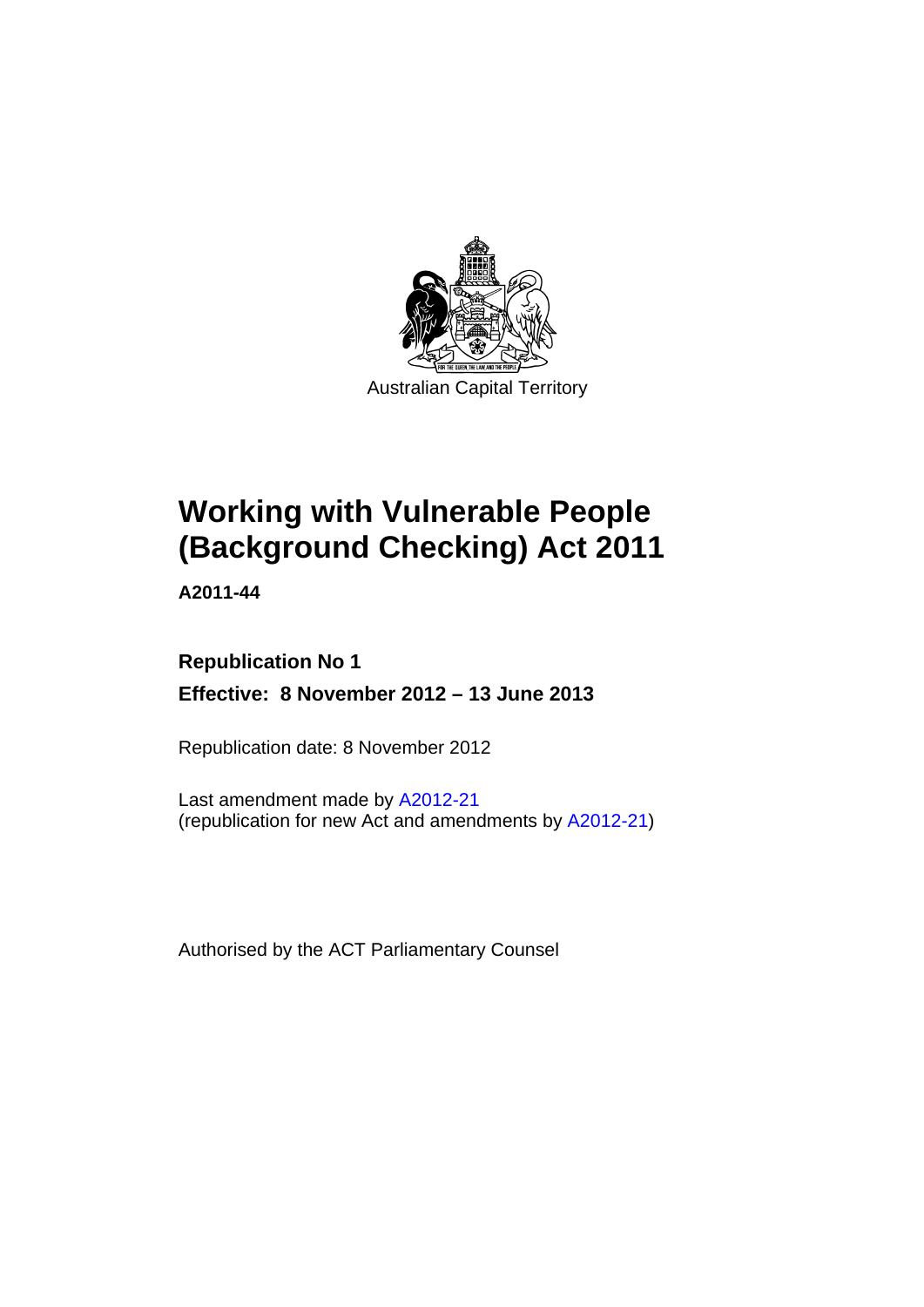### **About this republication**

#### **The republished law**

This is a republication of the *Working with Vulnerable People (Background Checking) Act 2011* (including any amendment made under the *[Legislation Act 2001](http://www.legislation.act.gov.au/a/2001-14)*, part 11.3 (Editorial changes)) as in force on 8 November 2012*.* It also includes any commencement, amendment, repeal or expiry affecting this republished law to 8 November 2012.

The legislation history and amendment history of the republished law are set out in endnotes 3 and 4.

#### **Kinds of republications**

The Parliamentary Counsel's Office prepares 2 kinds of republications of ACT laws (see the ACT legislation register at [www.legislation.act.gov.au](http://www.legislation.act.gov.au/)):

- authorised republications to which the *[Legislation Act 2001](http://www.legislation.act.gov.au/a/2001-14)* applies
- unauthorised republications.

The status of this republication appears on the bottom of each page.

#### **Editorial changes**

The *[Legislation Act 2001](http://www.legislation.act.gov.au/a/2001-14)*, part 11.3 authorises the Parliamentary Counsel to make editorial amendments and other changes of a formal nature when preparing a law for republication. Editorial changes do not change the effect of the law, but have effect as if they had been made by an Act commencing on the republication date (see *[Legislation Act 2001](http://www.legislation.act.gov.au/a/2001-14)*, s 115 and s 117). The changes are made if the Parliamentary Counsel considers they are desirable to bring the law into line, or more closely into line, with current legislative drafting practice.

This republication includes amendments made under part 11.3 (see endnote 1).

#### **Uncommenced provisions and amendments**

If a provision of the republished law has not commenced, the symbol  $\mathbf{U}$  appears immediately before the provision heading. Any uncommenced amendments that affect this republished law are accessible on the ACT legislation register [\(www.legislation.act.gov.au\)](http://www.legislation.act.gov.au/). For more information, see the home page for this law on the register.

#### **Modifications**

If a provision of the republished law is affected by a current modification, the symbol  $\mathbf{M}$ appears immediately before the provision heading. The text of the modifying provision appears in the endnotes. For the legal status of modifications, see the *[Legislation Act 2001](http://www.legislation.act.gov.au/a/2001-14)*, section 95.

#### **Penalties**

At the republication date, the value of a penalty unit for an offence against this law is \$110 for an individual and \$550 for a corporation (see *[Legislation Act 2001](http://www.legislation.act.gov.au/a/2001-14)*, s 133).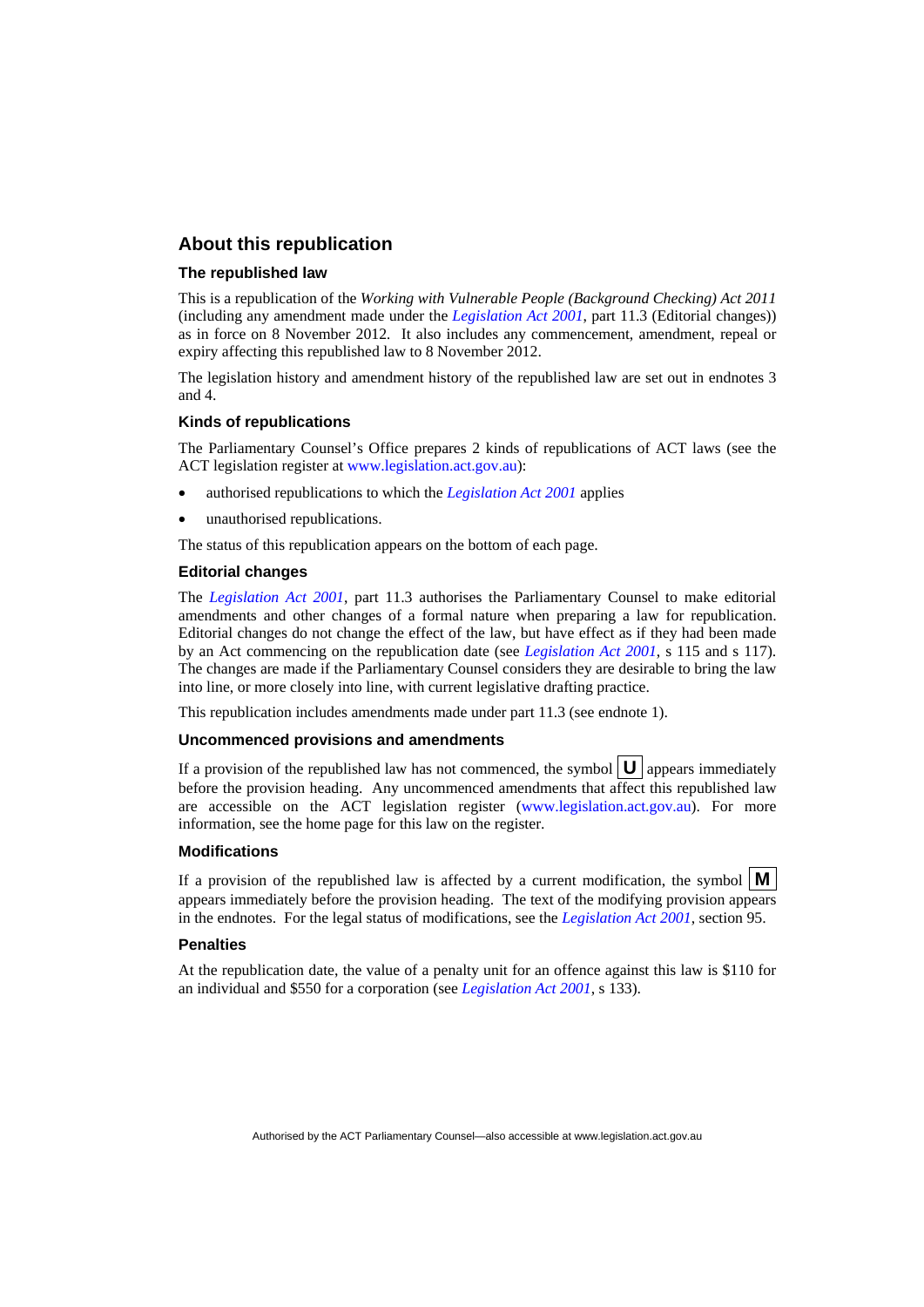

# **Working with Vulnerable People (Background Checking) Act 2011**

# **Contents**

| Part 1 | <b>Preliminary</b>                                    |   |
|--------|-------------------------------------------------------|---|
| 1      | Name of Act                                           | 2 |
| 3      | When does Act apply to a regulated activity?          | 2 |
| 4      | Dictionary                                            | 3 |
| 5      | <b>Notes</b>                                          | 3 |
| 6      | Offences against Act-application of Criminal Code etc | 4 |
| Part 2 | <b>Important concepts</b>                             |   |
| 7      | Who is a <i>vulnerable person</i> ?                   | 5 |
|        |                                                       |   |
| 8      | What is a regulated activity?                         | 5 |
| 9      | When is a person engaged in a regulated activity?     | 6 |
| 10     | What is <i>contact</i> with a vulnerable person?      |   |

| R1 |          |
|----|----------|
|    | 08/11/12 |

Working with Vulnerable People (Background Checking) Act 2011 Effective: 08/11/12-13/06/13 contents 1

Page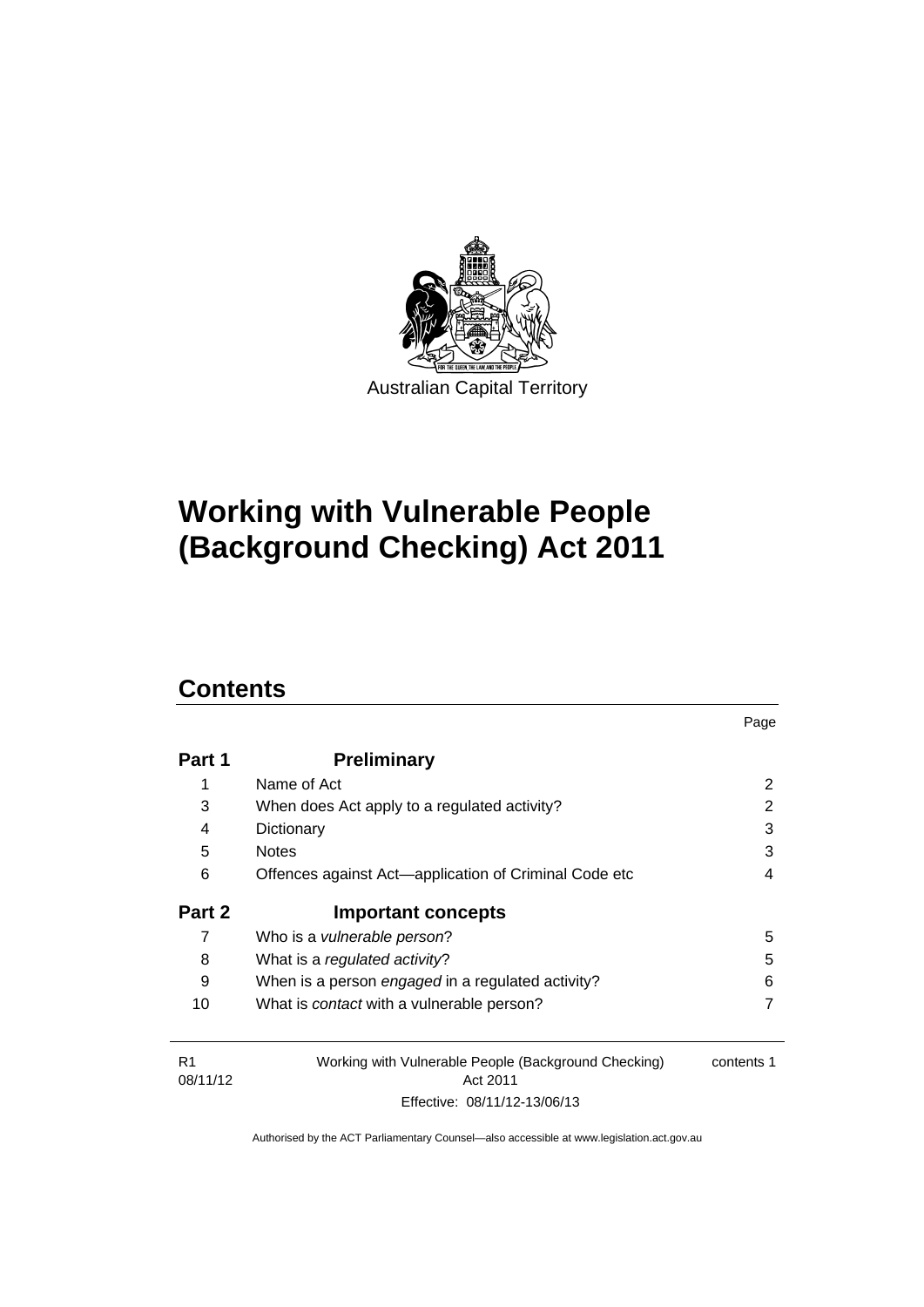| 11                  | Who is an employer?                                                                                | Page<br>8 |
|---------------------|----------------------------------------------------------------------------------------------------|-----------|
|                     |                                                                                                    |           |
| Part 3              | <b>Requirement for registration</b>                                                                |           |
| 12                  | When is a person required to be registered?                                                        | 9         |
| 13                  | Offences—person engage in regulated activity for which person not<br>registered                    | 13        |
| 14                  | Offences—employer engage person in regulated activity for which<br>person not registered           | 15        |
| 15                  | When unregistered person may be engaged in regulated activity-<br>supervised employment            | 16        |
| 16                  | When unregistered person may be engaged in regulated activity-<br>kinship carer                    | 17        |
| Part 4              | <b>Applying for registration</b>                                                                   |           |
| 17                  | Application for registration                                                                       | 19        |
| 18                  | Application for registration-contents                                                              | 19        |
| 19                  | Application for registration-additional information                                                | 21        |
| 20                  | Application for registration-withdrawal                                                            | 22        |
| 21                  | Offences—applicant fail to disclose charge, conviction or finding of<br>guilt for relevant offence | 22        |
| 22                  | Restriction on reapplying for registration                                                         | 23        |
| Part 5              | <b>Risk assessments</b>                                                                            |           |
| <b>Division 5.1</b> | <b>Important concepts</b>                                                                          |           |
| 23                  | Meaning of risk assessment                                                                         | 25        |
| 24                  | Meaning of criminal history                                                                        | 25        |
| 25                  | Meaning of non-conviction information                                                              | 26        |
| 26                  | Meaning of relevant offence                                                                        | 26        |
| <b>Division 5.2</b> | <b>Risk assessment guidelines</b>                                                                  |           |
| 27                  | Risk assessment guidelines                                                                         | 27        |
| 28                  | Risk assessment guidelines-content                                                                 | 28        |
| 29                  | Risk assessment guidelines-criminal history                                                        | 29        |
| 30                  | Risk assessment guidelines-non-conviction information                                              | 30        |
| 31                  | Risk assessment guidelines-other information                                                       | 31        |

| contents 2 | Working with Vulnerable People (Background Checking) | R1       |
|------------|------------------------------------------------------|----------|
|            | Act 2011                                             | 08/11/12 |
|            | Effective: 08/11/12-13/06/13                         |          |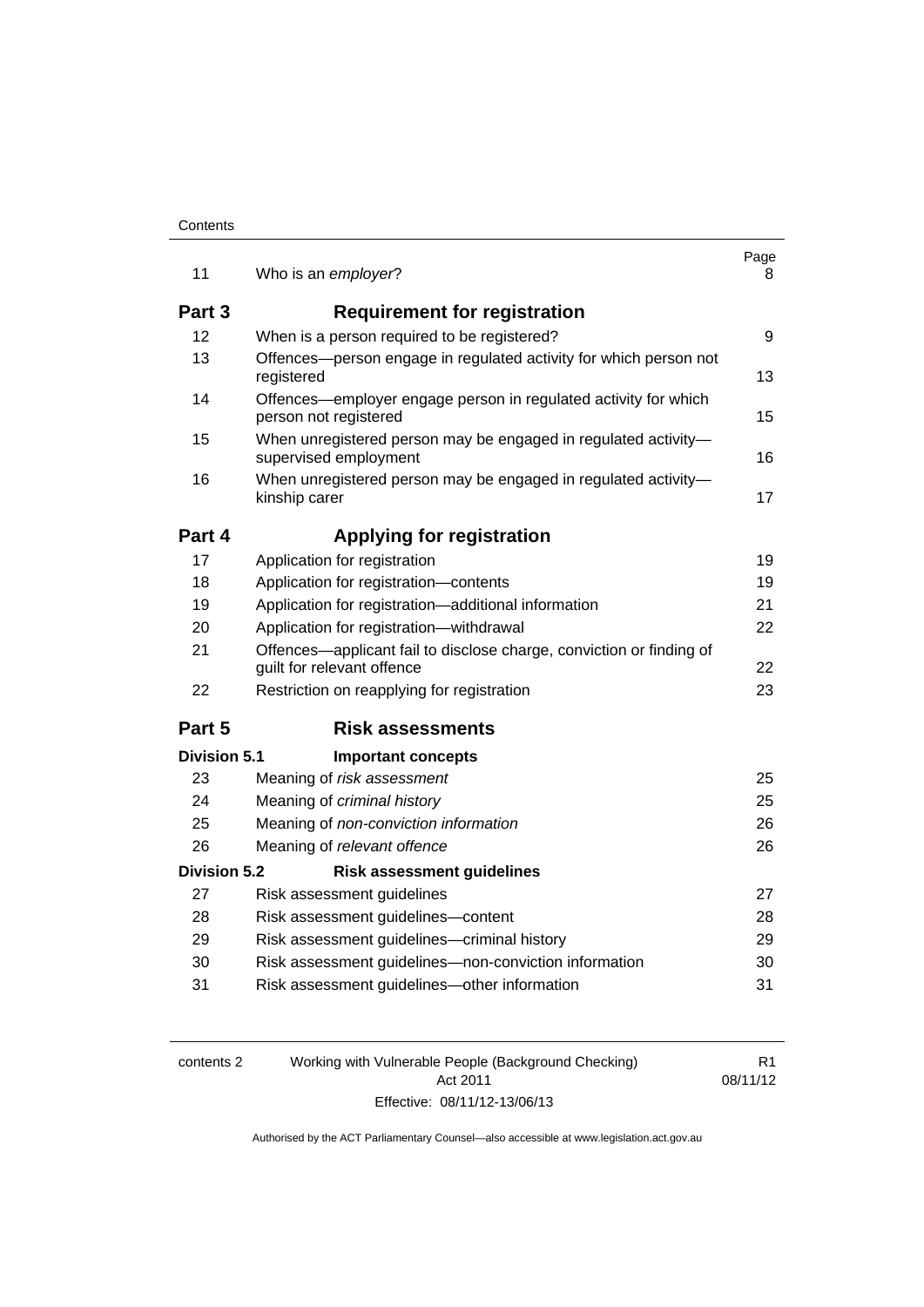|                     |                                                                                  | Contents |
|---------------------|----------------------------------------------------------------------------------|----------|
|                     |                                                                                  | Page     |
| Division 5.3        | <b>Conducting risk assessments</b>                                               |          |
| 32                  | Risk assessments                                                                 | 32       |
| 33                  | Commissioner may seek information from entities to conduct risk<br>assessments   | 32       |
| 34                  | Independent advisors-appointment                                                 | 33       |
| 35                  | Independent advisors-advice                                                      | 34       |
| 36                  | Independent advisors-ending appointment                                          | 34       |
| <b>Division 5.4</b> | <b>Negative risk assessments</b>                                                 |          |
| 37                  | Proposed negative notices                                                        | 35       |
| 38                  | Reconsideration of negative risk assessments                                     | 36       |
| 39                  | Extensions of period for reconsideration of negative risk assessment             | 36       |
| 40                  | Negative notices                                                                 | 37       |
| Part 6              | <b>Registration</b>                                                              |          |
| Division 6.1        | <b>Registration</b>                                                              |          |
| 41                  | Registration                                                                     | 39       |
| 42                  | Conditional registration                                                         | 39       |
| 43                  | Proposed conditional registration                                                | 40       |
| 44                  | Reconsideration of proposed conditional registration                             | 41       |
| 45                  | Extensions of period for reconsideration of proposed conditional<br>registration | 42       |
| 46                  | Notice of conditional registration                                               | 43       |
| 47                  | Conditional registration-amendment                                               | 44       |
| 48                  | Offences-registered person contravene condition of registration                  | 45       |
| <b>Division 6.2</b> | <b>Registration cards</b>                                                        |          |
| 49                  | <b>Registration cards</b>                                                        | 46       |
| 50                  | Offence-fail to produce registration card                                        | 46       |
| 51                  | Lost, stolen or damaged registration cards                                       | 47       |
| 52                  | Offence-fail to return registration card                                         | 47       |
|                     | <b>Monitoring registered people</b>                                              |          |
| <b>Division 6.3</b> |                                                                                  |          |
| 53                  | Commissioner may seek information from entities about registered<br>people       | 48       |

| -R1      | Working with Vulnerable People (Background Checking) | contents 3 |
|----------|------------------------------------------------------|------------|
| 08/11/12 | Act 2011                                             |            |
|          | Effective: 08/11/12-13/06/13                         |            |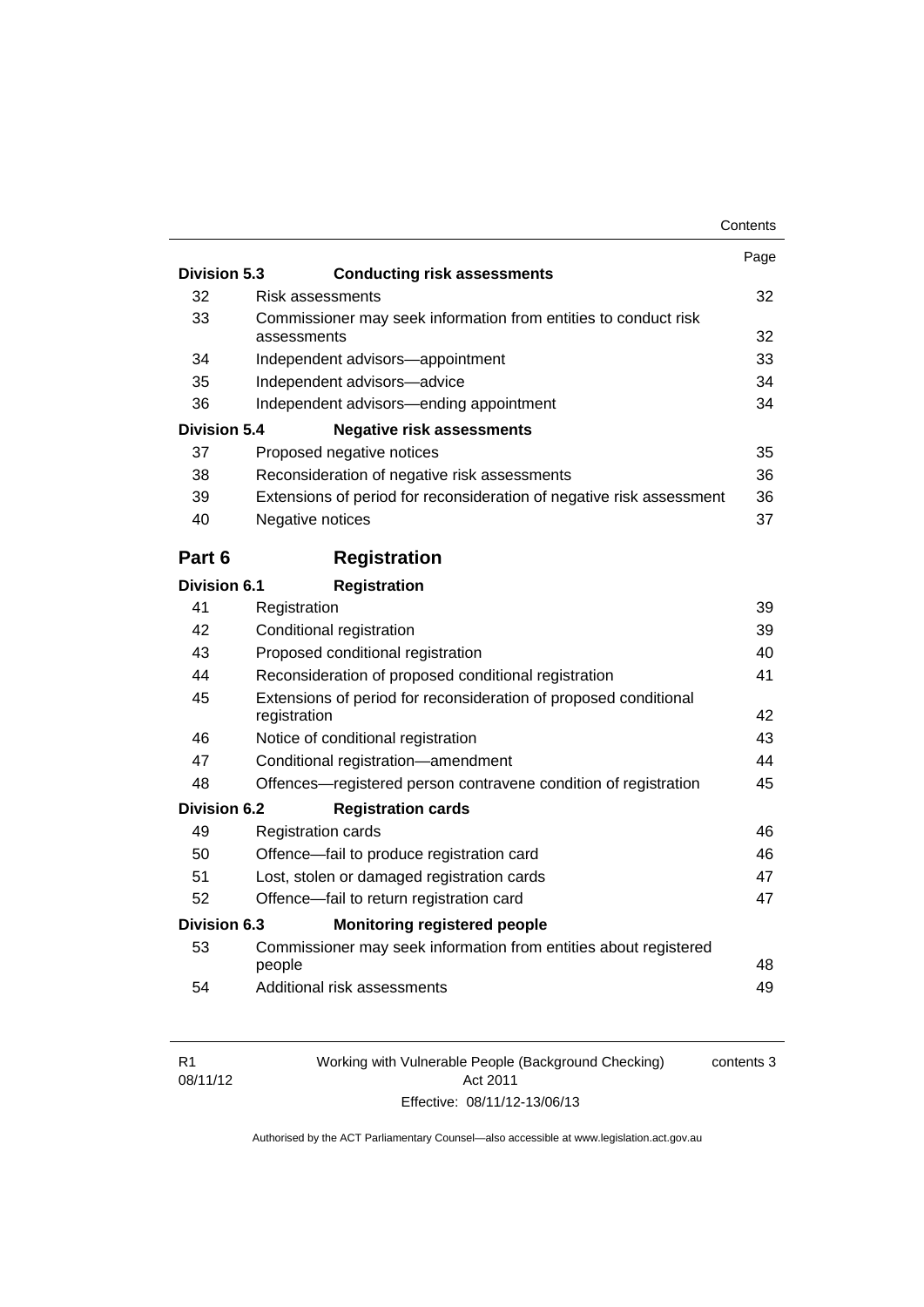#### **Contents**

|                     |                                                                                                            | Page           |
|---------------------|------------------------------------------------------------------------------------------------------------|----------------|
| 55                  | Offences—registered person fail to disclose charge, conviction or<br>finding of guilt for relevant offence | 50             |
| 56                  | Offence-fail to notify change of name or address                                                           | 51             |
| <b>Division 6.4</b> | <b>Suspending or cancelling registration</b>                                                               |                |
| 57                  | Grounds for suspension or cancellation of registration                                                     | 51             |
| 58                  | Notice of proposed suspension or cancellation of registration                                              | 52             |
| 59                  | Suspension or cancellation of registration                                                                 | 52             |
| <b>Division 6.5</b> | <b>Surrendering registration</b>                                                                           |                |
| 60                  | Surrendering registration                                                                                  | 54             |
| Part 7              | <b>Notification and review of decisions</b>                                                                |                |
| 61                  | Meaning of reviewable decision-pt 7                                                                        | 55             |
| 62                  | Reviewable decision notices                                                                                | 55             |
| 63                  | Applications for review                                                                                    | 55             |
| Part 8              | <b>Miscellaneous</b>                                                                                       |                |
| 64                  | Protection from liability                                                                                  | 56             |
| 65                  | Offences-use or divulge protected information                                                              | 56             |
| 66                  | Evidentiary certificates                                                                                   |                |
| 67                  | <b>Disqualification orders</b>                                                                             |                |
| 68                  | Determination of fees                                                                                      |                |
| 69                  | Approved forms                                                                                             |                |
| 70                  | Review of Act                                                                                              |                |
| 71                  | Regulation-making power                                                                                    | 60             |
| <b>Schedule 1</b>   | <b>Regulated activities</b>                                                                                | 62             |
|                     |                                                                                                            |                |
| <b>Part 1.1</b>     | Activities or services for children                                                                        | 62             |
| 1.1                 | Child protection services                                                                                  | 62             |
| 1.2                 | Justice facilities for children                                                                            | 63             |
| 1.3                 | Childcare service                                                                                          | 64             |
| 1.4                 | Child education services                                                                                   | 64             |
| 1.5                 | Child accommodation services                                                                               | 65             |
| 1.6                 | Counselling and support services for children                                                              | 65             |
| contents 4          | Working with Vulnerable People (Background Checking)                                                       | R <sub>1</sub> |
|                     | Act 2011                                                                                                   | 08/11/12       |

Effective: 08/11/12-13/06/13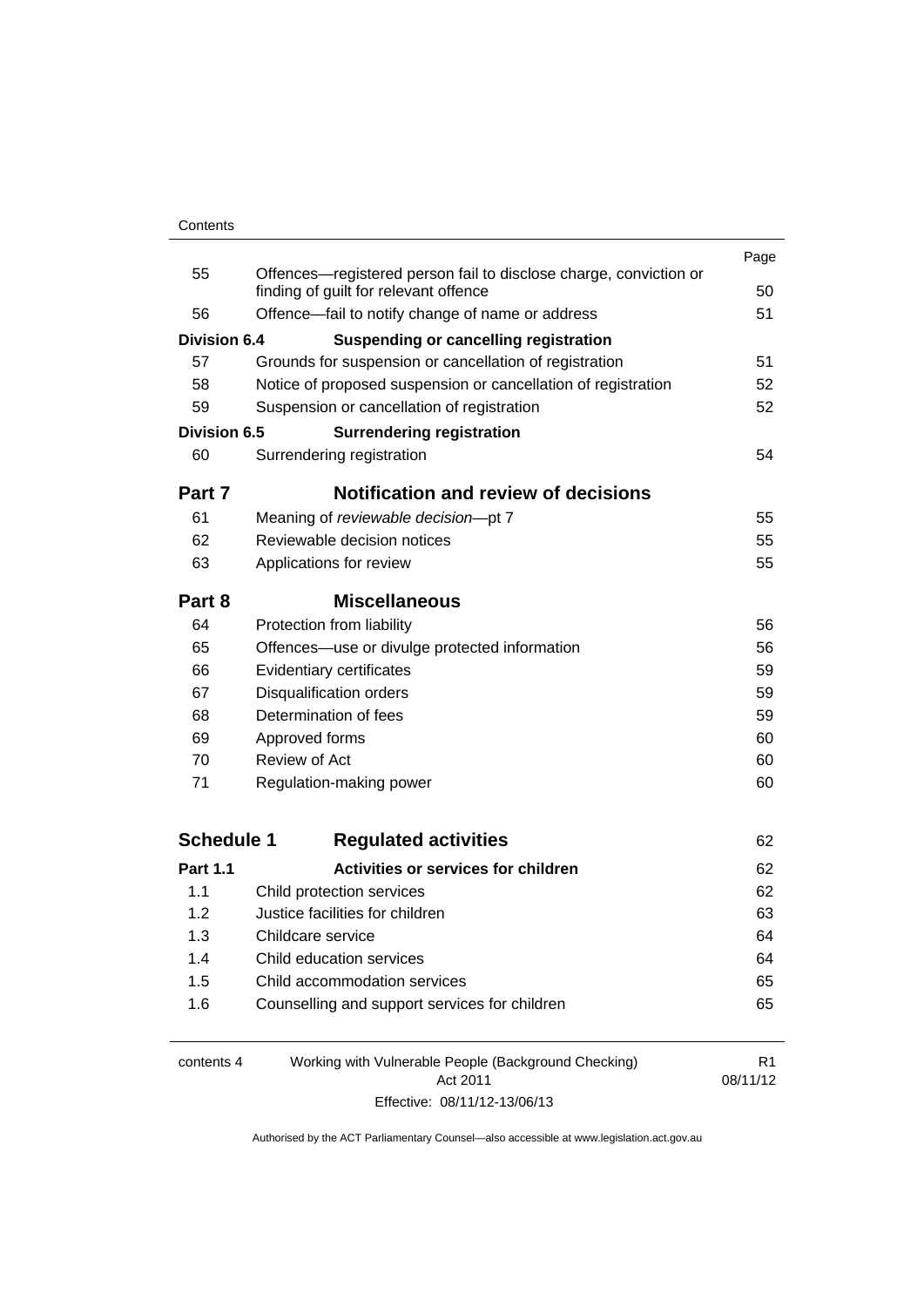| 1.7               | Commercial services for children                   | Page<br>66 |
|-------------------|----------------------------------------------------|------------|
| <b>Part 1.2</b>   | Activities or services for vulnerable people       | 67         |
| 1.8               | Mental health                                      | 67         |
| 1.9               | Migrants, refugees and asylum seekers              | 67         |
| 1.10              | Homeless people                                    | 68         |
| 1.11              | Housing and accommodation                          | 68         |
| 1.12              | Justice facilities                                 | 69         |
| 1.13              | Prevention of crime                                | 70         |
| 1.14              | Victims of crime                                   | 70         |
| 1.15              | Services for addictions                            | 70         |
| 1.16              | Community services                                 | 71         |
| 1.17              | <b>Disability services</b>                         | 72         |
| 1.18              | Respite care services                              | 73         |
| 1.19              | Emergency services personnel                       | 73         |
| <b>Part 1.3</b>   | Other activities or services for vulnerable people | 74         |
| 1.20              | Transport                                          | 74         |
| 1.21              | Coaching and tuition                               | 75         |
| 1.22              | Vocational and educational training                | 75         |
| 1.23              | Religious organisations                            | 75         |
| 1.24              | Clubs, associations and movements                  | 76         |
| <b>Schedule 2</b> | <b>Reviewable decisions</b>                        | 77         |

# **[Dictionary](#page-85-0)** [78](#page-85-0)

# **[Endnotes](#page-88-0)**

|    | About the endnotes  | 81 |
|----|---------------------|----|
| -2 | Abbreviation key    | 81 |
| -3 | Legislation history | 82 |
| 4  | Amendment history   | 82 |
|    |                     |    |

| R1       |  |
|----------|--|
| 08/11/12 |  |

Working with Vulnerable People (Background Checking) Act 2011 Effective: 08/11/12-13/06/13 contents 5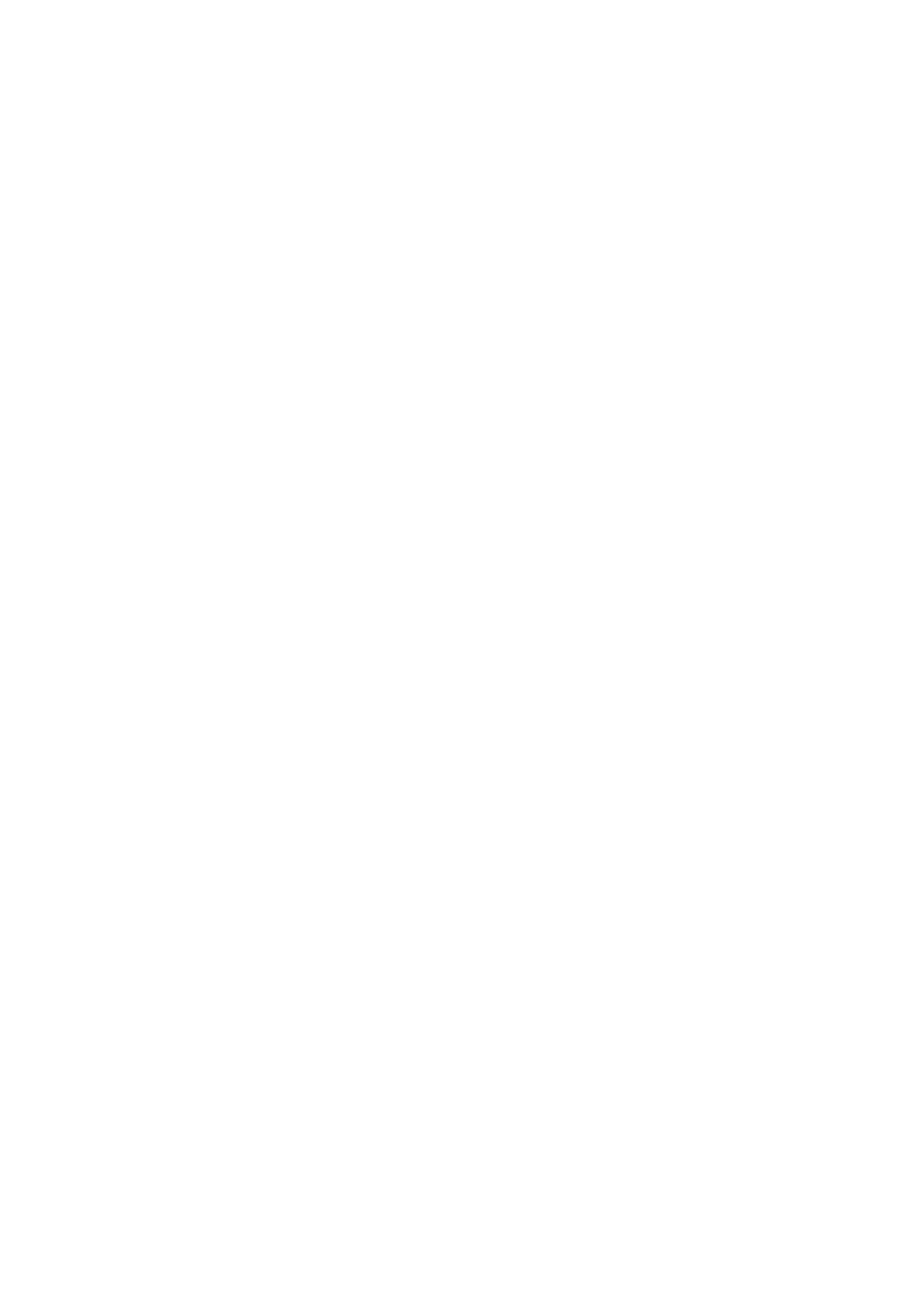

# **Working with Vulnerable People (Background Checking) Act 2011**

An Act to provide for background checking and registration of people who work with vulnerable people, and for other purposes

R1 08/11/12

l

Working with Vulnerable People (Background Checking) Act 2011 Effective: 08/11/12-13/06/13

page 1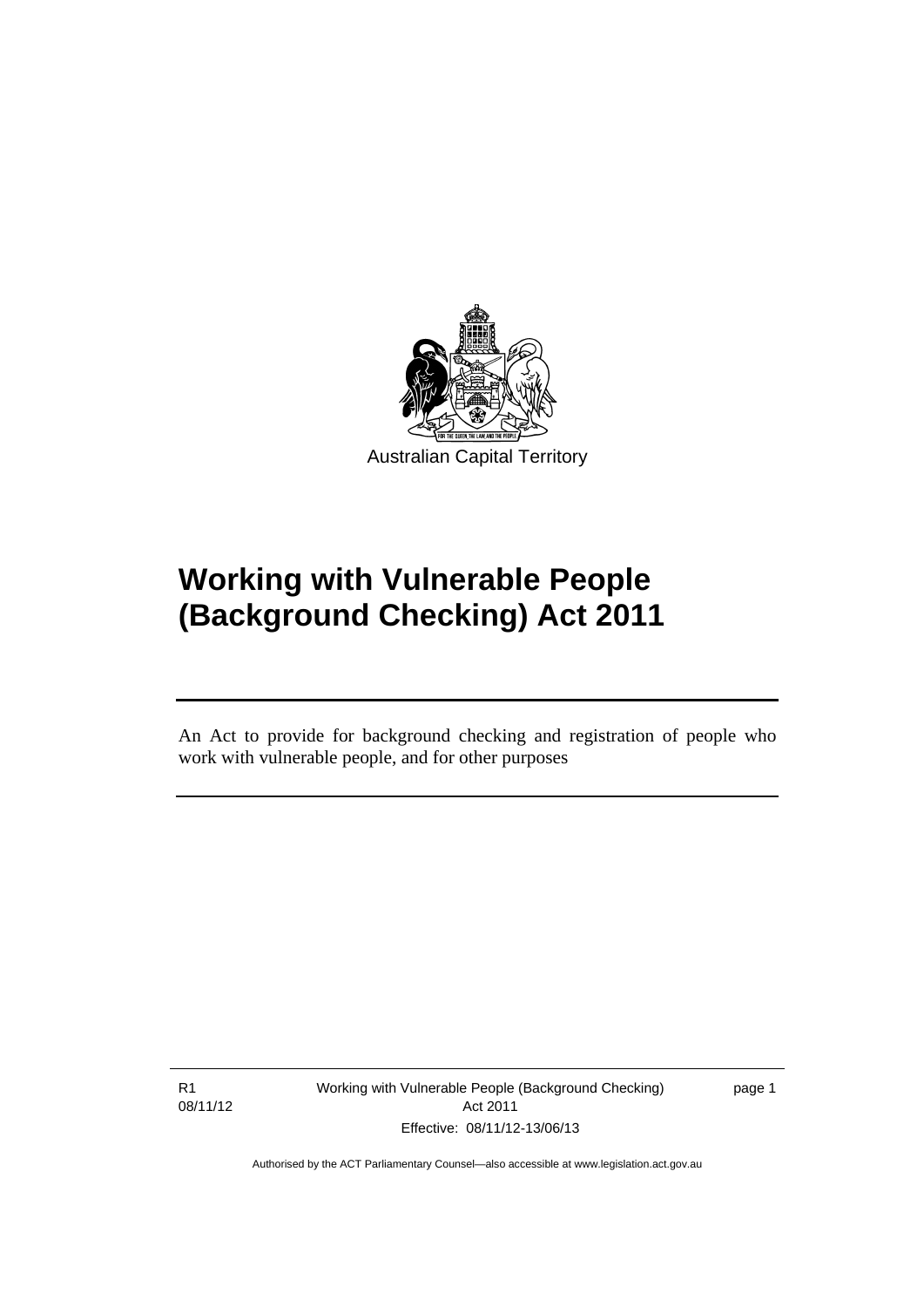#### Part 1 **Preliminary**

Section 1

# <span id="page-9-0"></span>**Part 1** Preliminary

### <span id="page-9-1"></span>**1 Name of Act**

This Act is the *Working with Vulnerable People (Background Checking) Act 2011*.

# <span id="page-9-2"></span>**3 When does Act apply to a regulated activity?**

(1) This Act applies to a regulated activity mentioned in an item in table 3, column 2 on and after the date mentioned in column 3 in relation to the item.

| rapie 3        | Application of Act to requiated activities                                                                                                                                                                                                                                   |                                           |  |
|----------------|------------------------------------------------------------------------------------------------------------------------------------------------------------------------------------------------------------------------------------------------------------------------------|-------------------------------------------|--|
| column 1       | column 2                                                                                                                                                                                                                                                                     | column 3                                  |  |
| item           | regulated activity                                                                                                                                                                                                                                                           | date of application                       |  |
| 1              | activities or services for children (see sch 1,<br>pt $(1.1)$                                                                                                                                                                                                                | 1 year after the day part 2<br>commences  |  |
| $\overline{2}$ | homeless people (see sch $1, s 1.10$ )<br>victims of crime (see sch 1, s $1.14$ )<br>٠<br>community services (see sch 1, s 1.16)<br>disability services (see sch $1, s$ 1.17)<br>respite care services (see sch 1, s 1.18)<br>religious organisations (see sch 1,<br>s 1.23) | 2 years after the day part 2<br>commences |  |
| 3              | migrants, refugees and asylum seekers<br>(see sch 1, s $1.9$ )<br>coaching and tuition (see sch 1, s $1.21$ )<br>vocational and educational training (see<br>sch 1, s 1.22)<br>clubs, associations and movements (see<br>sch 1, s 1.24)                                      | 3 years after the day part 2<br>commences |  |

# **Table 3 Application of Act to regulated activities**

page 2 Working with Vulnerable People (Background Checking) Act 2011 Effective: 08/11/12-13/06/13

R1 08/11/12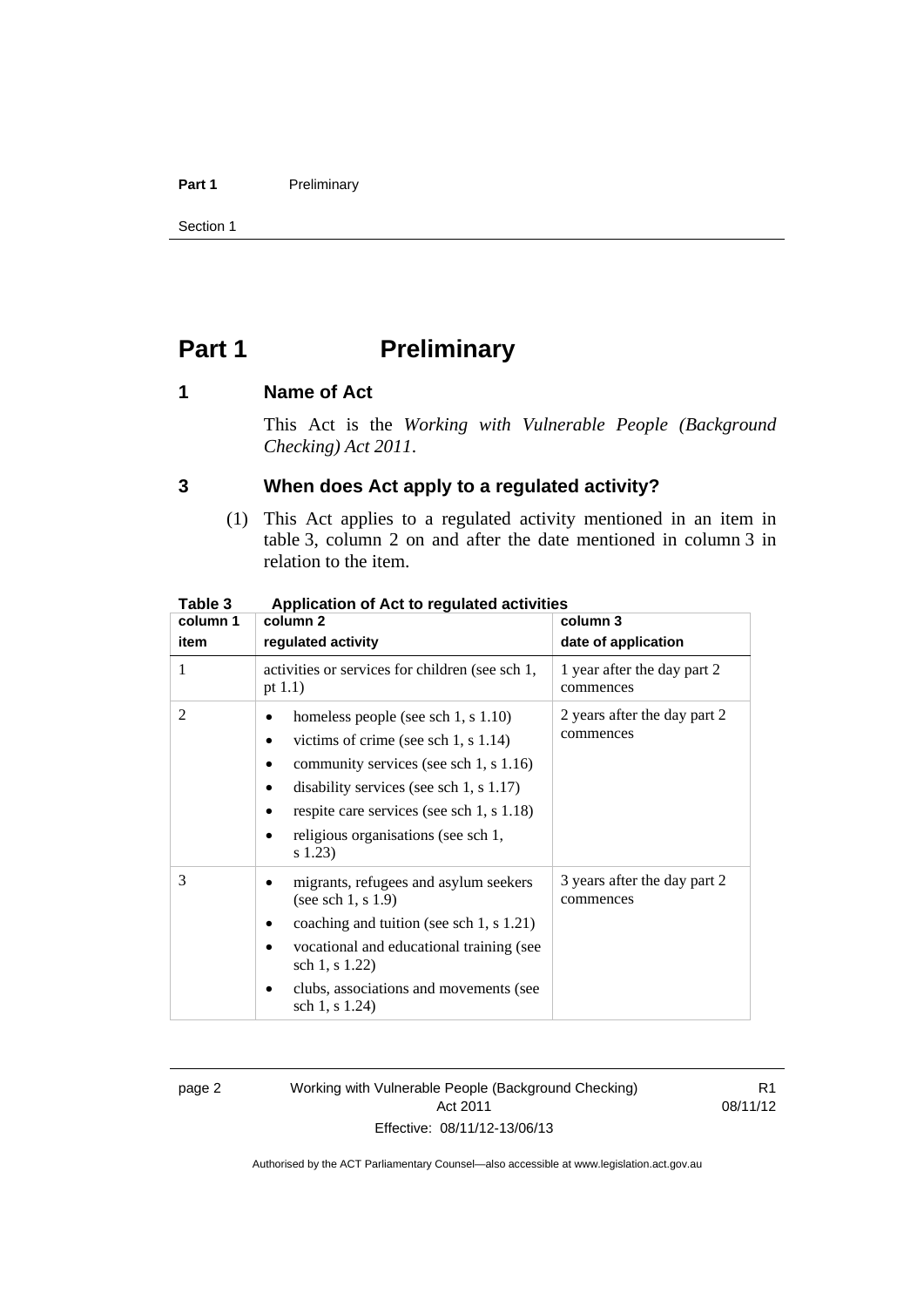| column 1<br>item | column 2<br>requlated activity                              | column 3<br>date of application           |
|------------------|-------------------------------------------------------------|-------------------------------------------|
| 4                | housing and accommodation (see sch 1,<br>s(1.11)            | 5 years after the day part 2<br>commences |
|                  | prevention of crime (see sch 1, s 1.13)<br>$\bullet$        |                                           |
|                  | emergency services personnel (see<br>sch $1, s 1.19$        |                                           |
|                  | transport (see sch 1, s $1.20$ )<br>$\bullet$               |                                           |
|                  | mental health (see sch 1, s $1.8$ )                         | 6 years after the day part 2<br>commences |
|                  | justice facilities (see sch 1, s 1.12)                      |                                           |
|                  | services for addictions (see sch 1,<br>$\bullet$<br>s(1.15) |                                           |

(2) This section expires 6 years after the day part 2 commences.

# <span id="page-10-0"></span>**4 Dictionary**

The dictionary at the end of this Act is part of this Act.

*Note 1* The dictionary at the end of this Act defines certain terms used in this Act, and includes references (*signpost definitions*) to other terms defined elsewhere in this Act.

> For example, the signpost definition '*spent*, for a conviction—see the *[Spent Convictions Act 2000](http://www.legislation.act.gov.au/a/2000-48)*, section 7.<sup>7</sup> means that the term 'spent' is defined in that section and the definition applies to this Act.

*Note 2* A definition in the dictionary (including a signpost definition) applies to the entire Act unless the definition, or another provision of the Act, provides otherwise or the contrary intention otherwise appears (see [Legislation Act,](http://www.legislation.act.gov.au/a/2001-14)  $s$  155 and  $s$  156 (1)).

# <span id="page-10-1"></span>**5 Notes**

A note included in this Act is explanatory and is not part of this Act.

*Note* See the [Legislation Act,](http://www.legislation.act.gov.au/a/2001-14) s 127 (1), (4) and (5) for the legal status of notes.

R1 08/11/12 page 3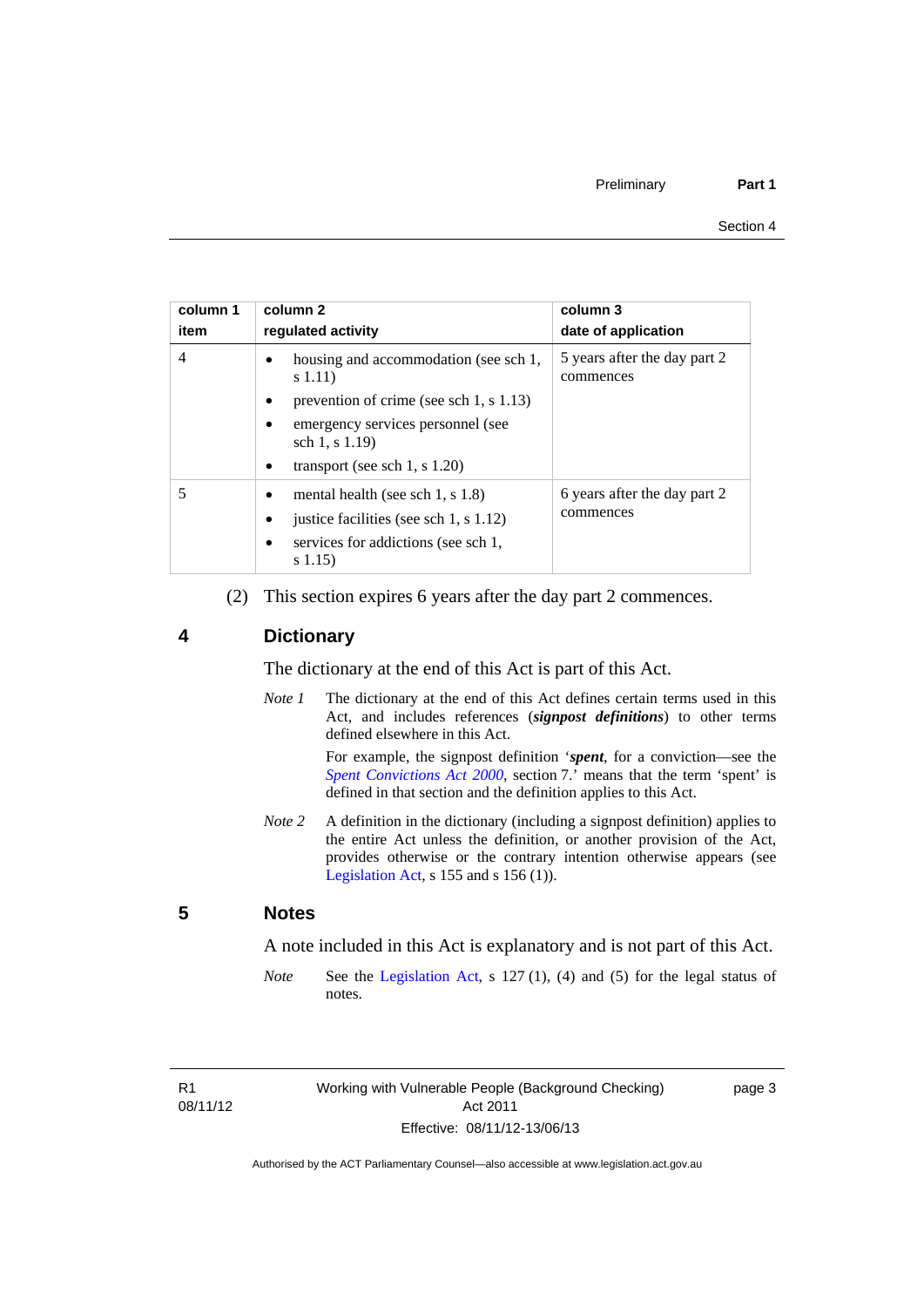### <span id="page-11-0"></span>**6 Offences against Act—application of Criminal Code etc**

Other legislation applies in relation to offences against this Act.

#### *Note 1 Criminal Code*

The [Criminal Code](http://www.legislation.act.gov.au/a/2002-51/default.asp), ch 2 applies to all offences against this Act (see Code, pt 2.1).

The chapter sets out the general principles of criminal responsibility (including burdens of proof and general defences), and defines terms used for offences to which the Code applies (eg *conduct*, *intention*, *recklessness* and *strict liability*).

#### *Note 2 Penalty units*

The [Legislation Act](http://www.legislation.act.gov.au/a/2001-14), s 133 deals with the meaning of offence penalties that are expressed in penalty units.

page 4 Working with Vulnerable People (Background Checking) Act 2011 Effective: 08/11/12-13/06/13

R1 08/11/12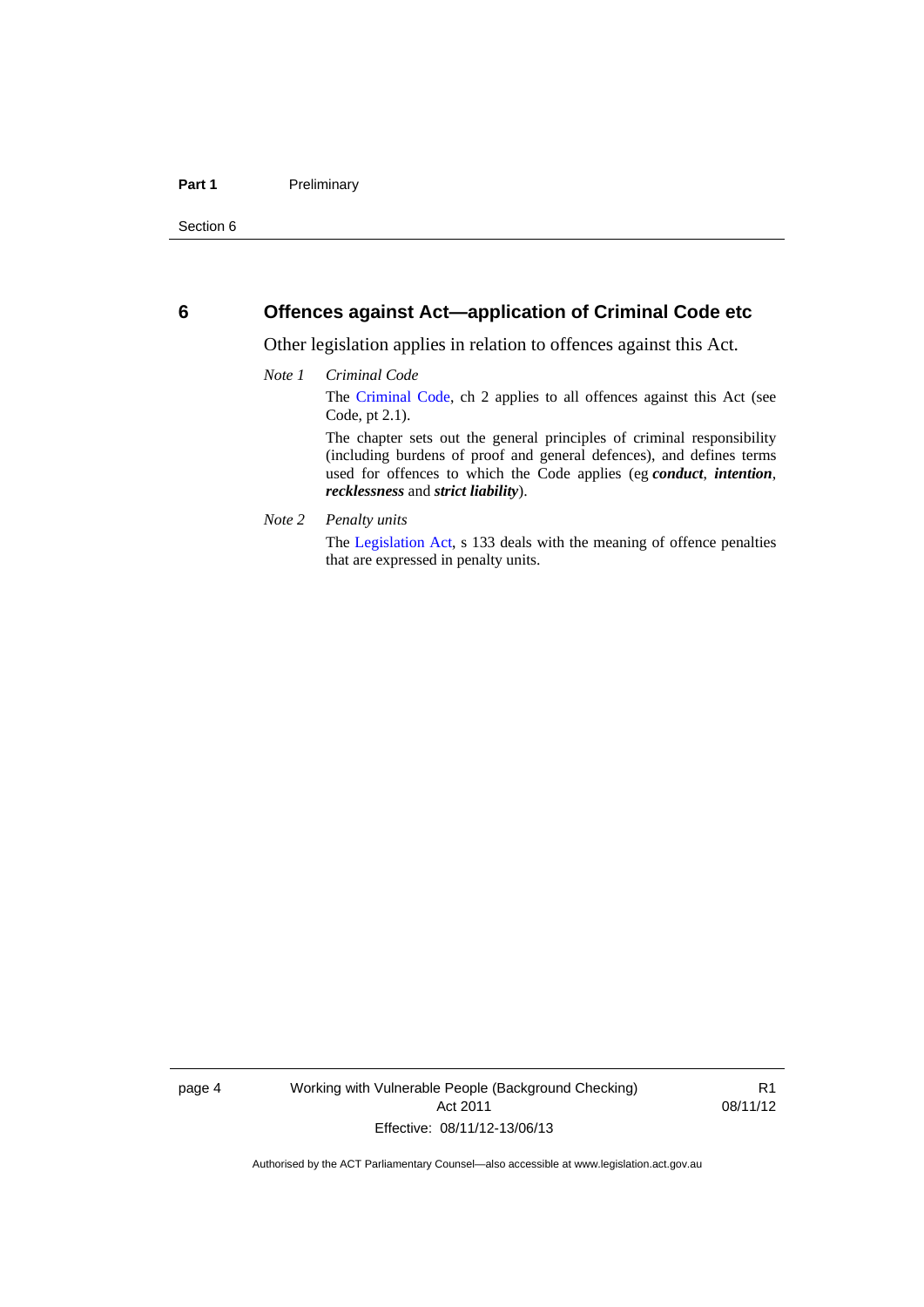# <span id="page-12-0"></span>**Part 2 Important concepts**

### <span id="page-12-1"></span>**7 Who is a** *vulnerable person***?**

In this Act:

*vulnerable person* means—

- (a) a child; or
- (b) an adult who is—
	- (i) disadvantaged; and
	- (ii) accessing a regulated activity in relation to the disadvantage.

#### **Examples—disadvantaged**

- 1 an adult with a physical or mental disability
- 2 an adult who suffers social or financial hardship
- 3 an adult who cannot communicate, or who has difficulty communicating, in English
- *Note* An example is part of the regulation, is not exhaustive and may extend, but does not limit, the meaning of the provision in which it appears (see [Legislation Act,](http://www.legislation.act.gov.au/a/2001-14) s 126 and s 132).

### <span id="page-12-2"></span>**8 What is a** *regulated activity***?**

(1) In this Act:

#### *regulated activity*—

- (a) means—
	- (i) an activity or service mentioned in schedule 1; or
	- (ii) an activity or service prescribed by regulation; but
- (b) does not include an activity or service declared by the Minister under subsection (2).

page 5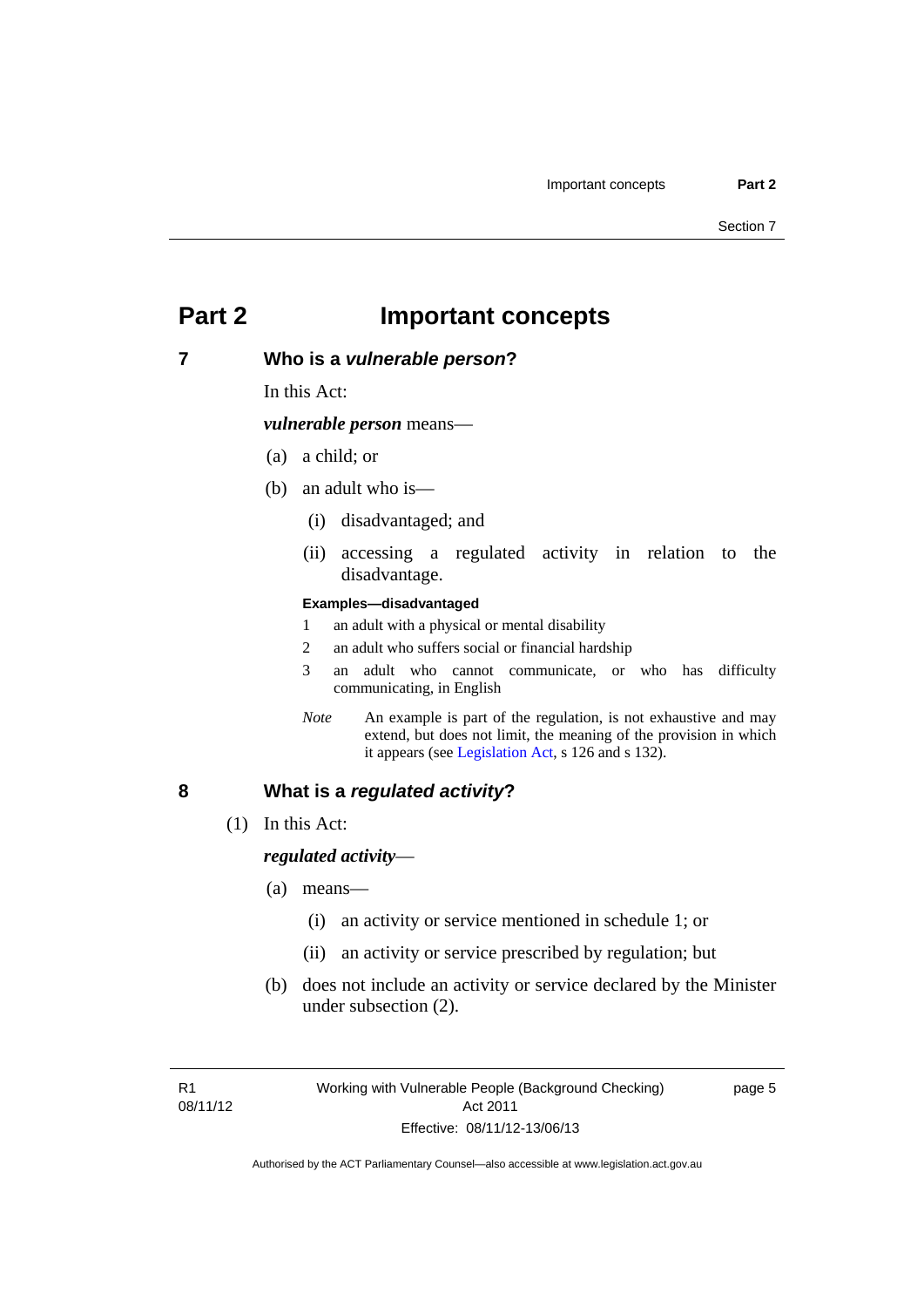- (2) The Minister may declare that a stated activity or service is not a regulated activity.
- (3) A declaration is a disallowable instrument.
	- *Note* A disallowable instrument must be notified, and presented to the Legislative Assembly, under the [Legislation Act.](http://www.legislation.act.gov.au/a/2001-14)

# **9 When is a person** *engaged* **in a regulated activity?**

A person is *engaged* in a regulated activity if the person—

- (a) has contact with a vulnerable person as part of engaging in the activity; and
	- *Note Contact*, between a person and a vulnerable person as part of engaging in a regulated activity—see s 10.
- (b) is engaged in the activity in any capacity and whether—
	- (i) for reward or otherwise; or
	- (ii) under an arrangement with someone else or otherwise.

#### **Examples—capacity in which engaged in activity**

- 1 employee
- 2 contractor or subcontractor
- 3 consultant
- 4 self-employed person
- 5 apprentice
- 6 volunteer
- 7 agent
- 8 supervisor
- 9 person on a work experience placement for an educational or vocational course
- 10 person carrying out work for a sentence, including a community service order

page 6 Working with Vulnerable People (Background Checking) Act 2011 Effective: 08/11/12-13/06/13

R1 08/11/12

<span id="page-13-0"></span>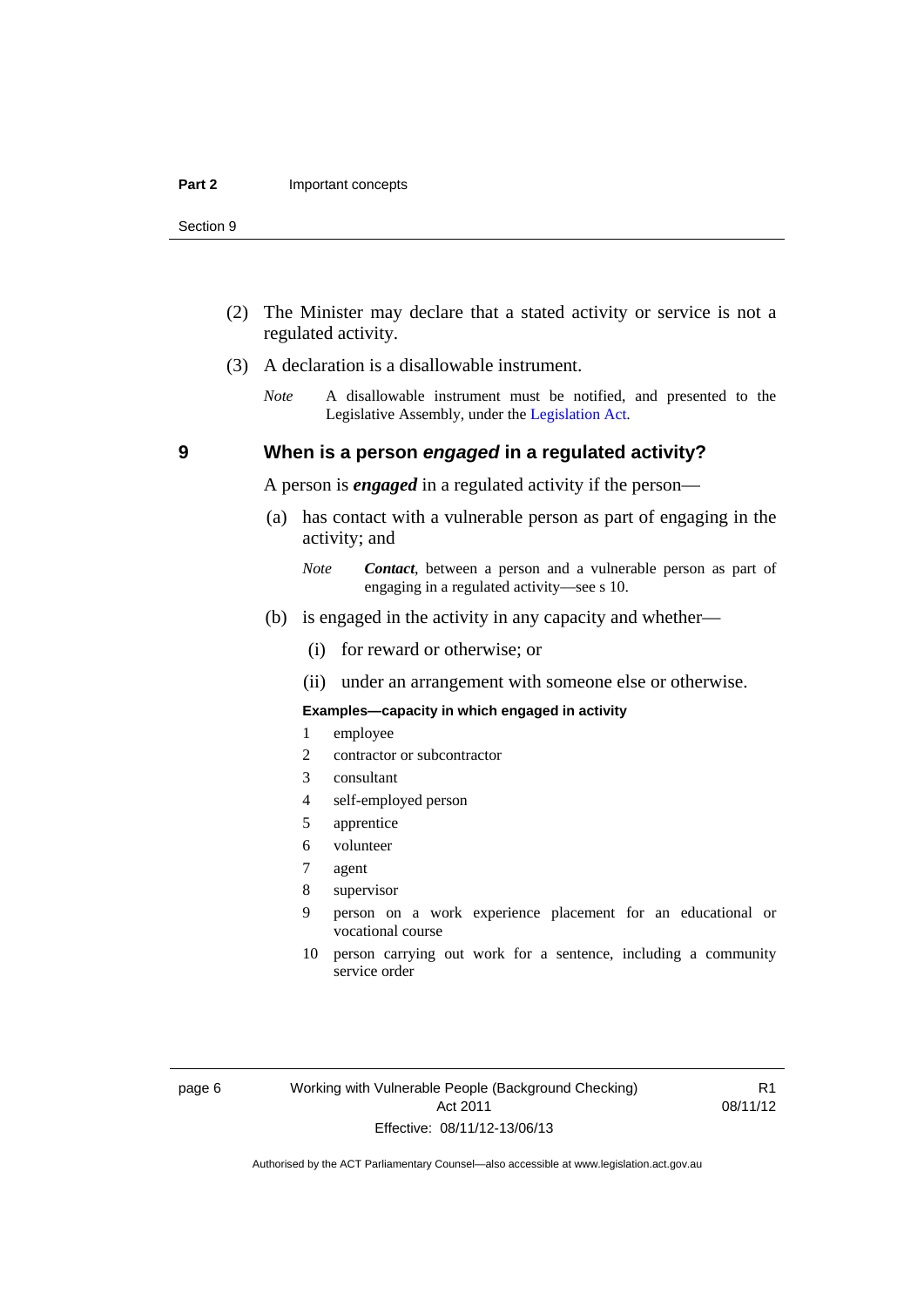- 11 member of a management committee of an unincorporated body or association
- 12 minister of religion for a religious organisation
- *Note* An example is part of the Act, is not exhaustive and may extend, but does not limit, the meaning of the provision in which it appears (see [Legislation Act,](http://www.legislation.act.gov.au/a/2001-14) s 126 and s 132).

### <span id="page-14-0"></span>**10 What is** *contact* **with a vulnerable person?**

In this Act:

*contact*, between a person and a vulnerable person as part of engaging in a regulated activity, means contact that—

- (a) would reasonably be expected as a normal part of engaging in the activity; and
- (b) is not incidental to engaging in the activity; and
- (c) is 1 or more of the following:
	- (i) physical contact, including engaging in the activity at the same place as the vulnerable person;

#### **Examples—same place**

- 1 an office
- 2 anywhere on a school campus
- *Note* An example is part of the Act, is not exhaustive and may extend, but does not limit, the meaning of the provision in which it appears (see [Legislation Act,](http://www.legislation.act.gov.au/a/2001-14) s 126 and s 132).
- (ii) oral communication, whether face-to-face or by telephone;
- (iii) written communication, including—
	- (A) electronic communication; or
	- (B) dealing with a record relating to the vulnerable person;

R1 08/11/12 page 7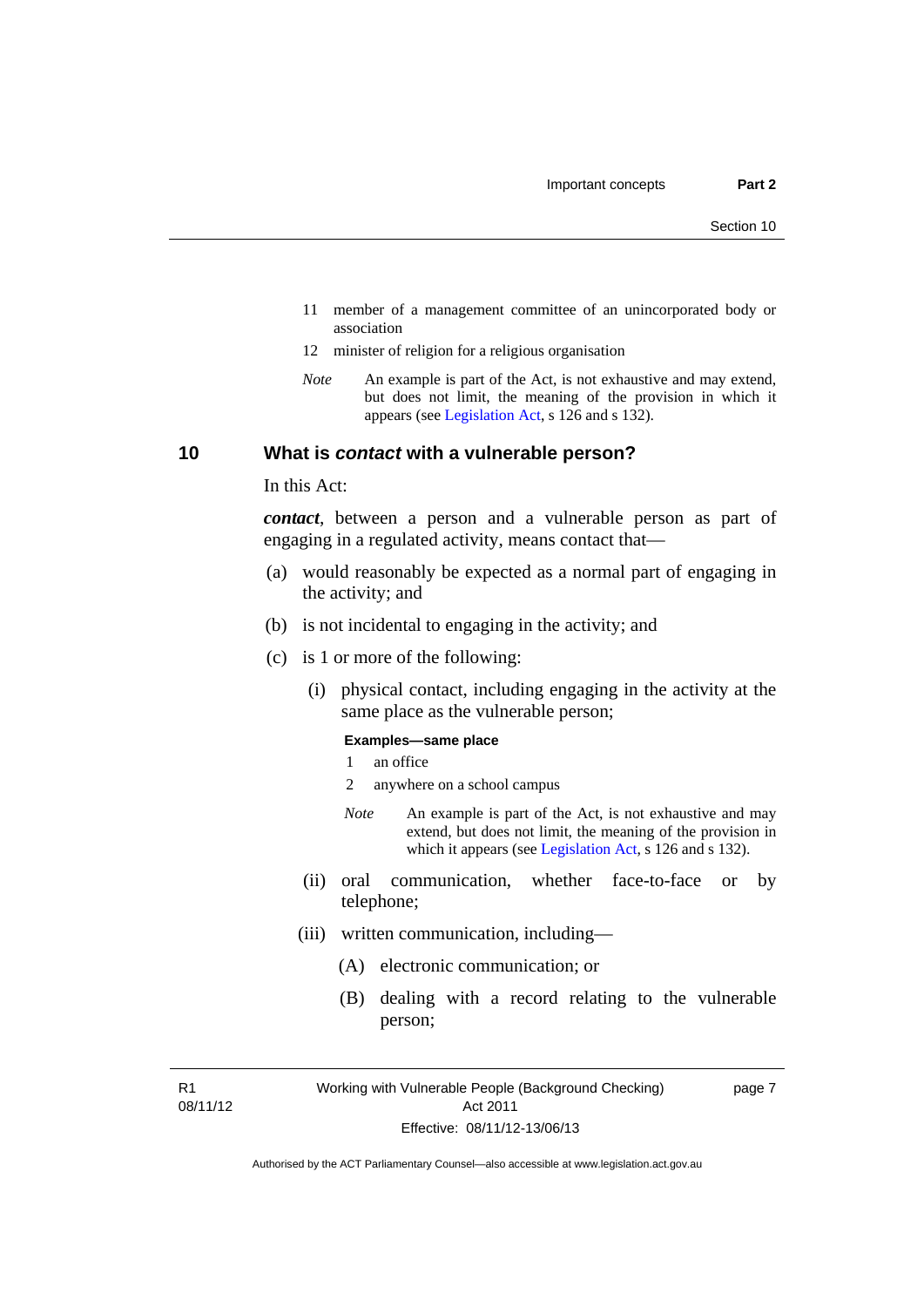#### **Part 2 Important concepts**

Section 11

(iv) making a decision that affects the vulnerable person.

#### **Examples—contact**

- 1 A water main bursts at a school during school hours. A plumber is called to the school to fix the problem. Despite working near children, the plumber's contact with the children is not contact for this Act for either of the following reasons:
	- (a) it would not reasonably be expected as a normal part of plumbing;
	- (b) it is incidental to the plumber's activity.
- 2 A school janitor routinely carries out minor repairs at a school during school hours. The janitor's contact with the children is contact for this Act as the contact—
	- (a) would reasonably be expected as a normal part of the janitor's activities; and
	- (b) is not incidental to the janitor's activities; and
	- (c) is physical contact, as the janitor is carrying out the activities in the same place as children.

# <span id="page-15-0"></span>**11 Who is an** *employer***?**

In this Act:

*employer*, in relation to a regulated activity, means an entity for whom a person engages in the activity.

#### **Examples—employer**

- 1 principal contractor is an employer of a subcontractor
- 2 charitable organisation is an employer of a volunteer
- 3 religious organisation is an employer of a minister of religion
- *Note 1 Entity* includes an unincorporated body and a person (including a person occupying a position) (see [Legislation Act,](http://www.legislation.act.gov.au/a/2001-14) dict, pt 1).
- *Note* 2 An example is part of the Act, is not exhaustive and may extend, but does not limit, the meaning of the provision in which it appears (see [Legislation Act,](http://www.legislation.act.gov.au/a/2001-14) s 126 and s 132).

R1 08/11/12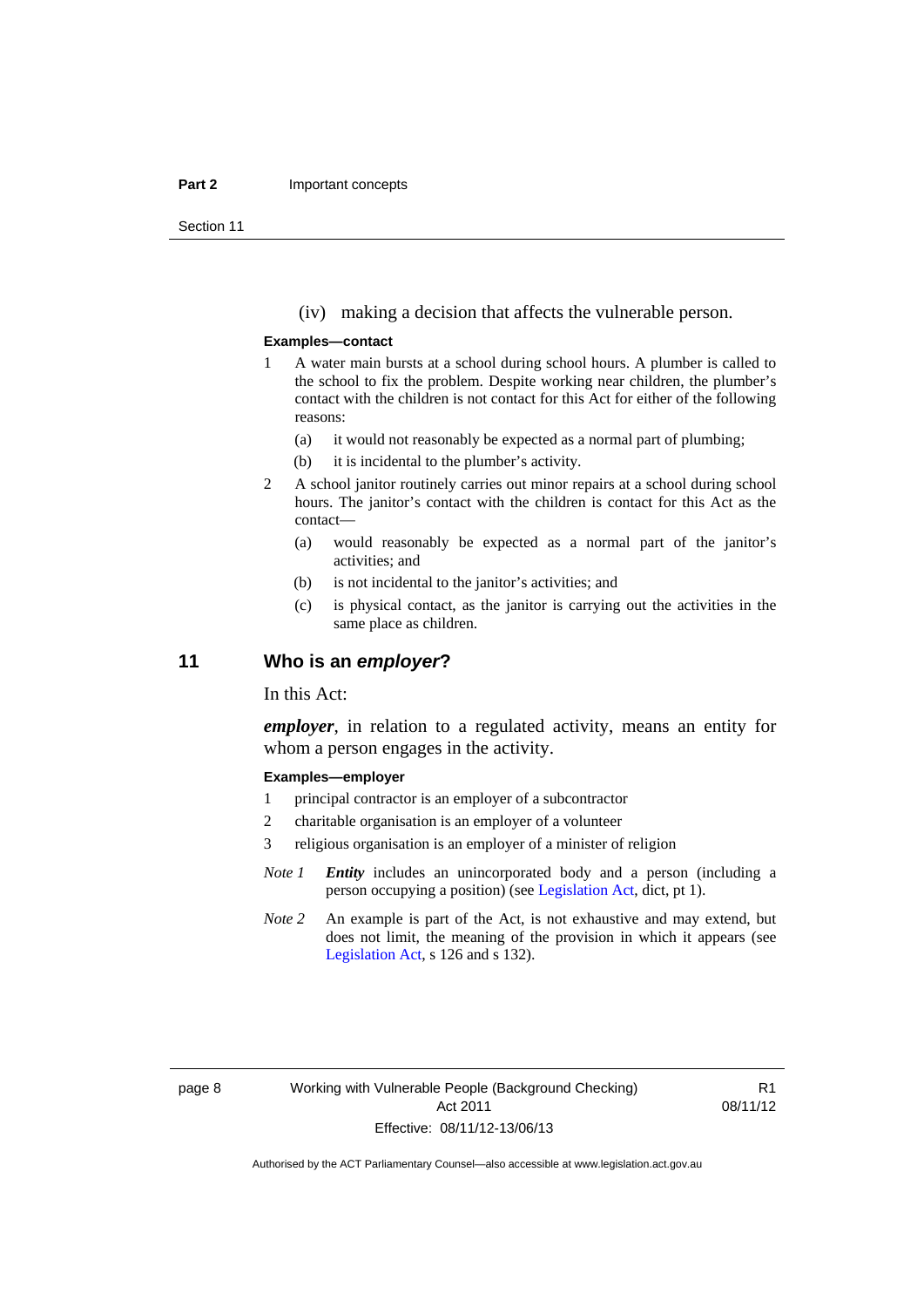# <span id="page-16-0"></span>**Part 3 Requirement for registration**

# <span id="page-16-1"></span>**12 When is a person required to be registered?**

- (1) A person is required to be registered to engage in a regulated activity.
- (2) However, a person is not required to be registered to engage in a regulated activity if the person is—
	- (a) under 16 years old; or
	- (b) engaged in the activity (other than an overnight camp for children) for not more than—
		- (i) 3 days in any 4-week period; and
		- (ii) 7 days in any 12-month period; or
	- (c) registered under a corresponding law and—
		- (i) the activity is substantially similar to a regulated activity the person is allowed to engage in under the corresponding law; and
		- (ii) the person is engaged in the activity for not more than 28 days in any 12-month period; or
		- *Note Corresponding law*—see the dictionary.
	- (d) a close relative of each vulnerable person taking part in the activity with whom the person has contact; or
	- (e) engaged in the activity as a volunteer and—
		- (i) is a close relative of a vulnerable person taking part, or who normally takes part, in the activity; and

page 9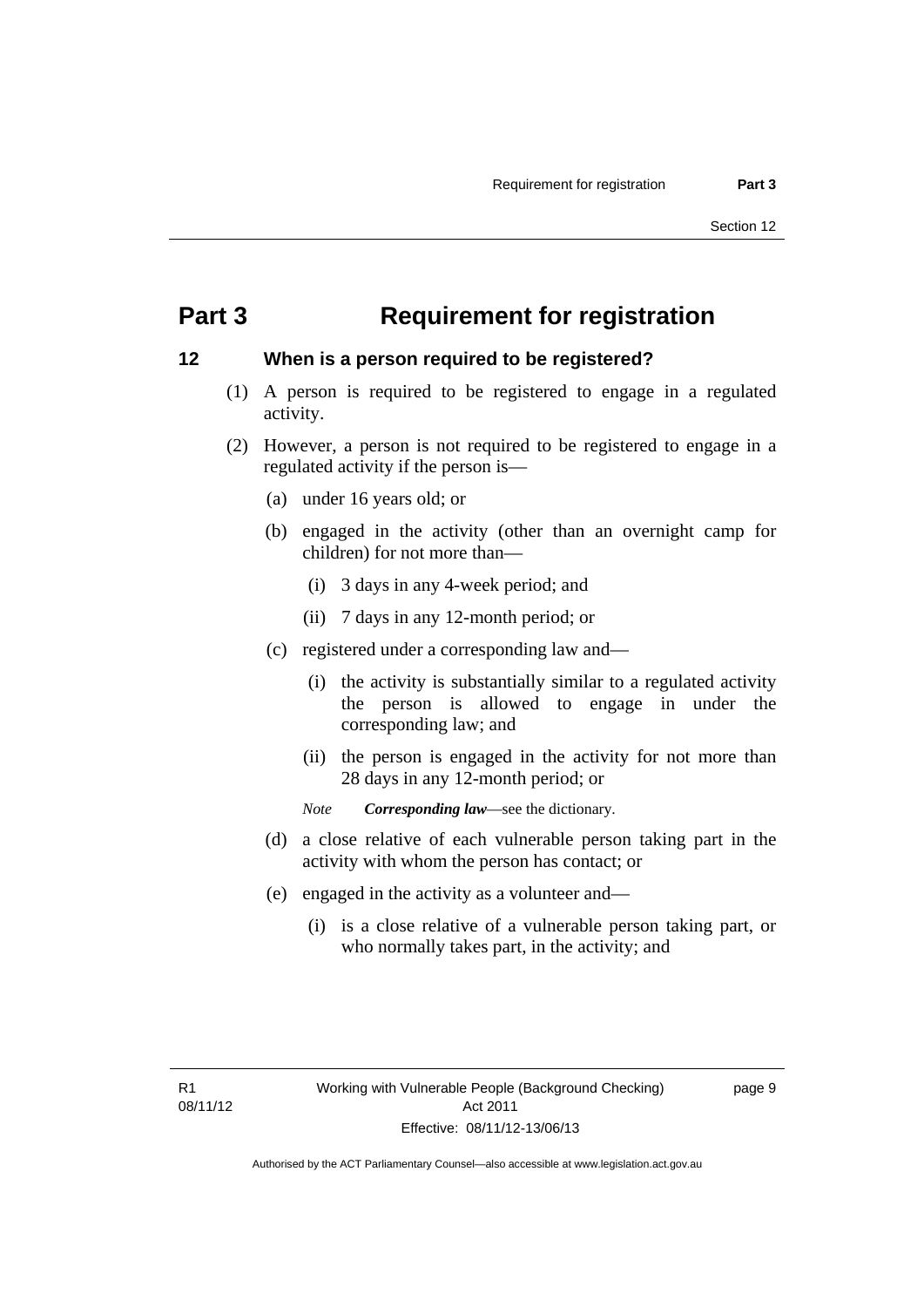Section 12

(ii) a close relative of each vulnerable person taking part in the activity is engaged, or expected to be engaged, in the activity; or

#### **Examples**

#### 1 playgroup

- 2 a club sporting event for children at which a parent of each child is expected to be present
- 3 a pottery class for children in which a parent of each child also takes part
- *Note* An example is part of the Act, is not exhaustive and may extend, but does not limit, the meaning of the provision in which it appears (see [Legislation Act,](http://www.legislation.act.gov.au/a/2001-14) s 126 and s 132).
- (f) engaged in the activity in the same capacity as a vulnerable person; or

#### **Examples**

- 1 players in a sporting team
- 2 work colleagues
- (g) engaged in the activity as a school student on a work experience placement or doing practical training; or
- (h) an employer or supervisor of a vulnerable person, unless the vulnerable person is engaged in a regulated activity; or

#### **Examples**

- 1 A person supervising a school student on a work experience placement at a childcare centre is required to be registered.
- 2 A person supervising a school student on a work experience placement at an accounting firm is not required to be registered.
- (i) engaged in the activity as—
	- (i) a police officer, including a police officer (however described) of another jurisdiction; or
	- (ii) an AFP appointee within the meaning of the *[Australian](http://www.comlaw.gov.au/Series/C2004A02068)  [Federal Police Act 1979](http://www.comlaw.gov.au/Series/C2004A02068)* (Cwlth); or

page 10 Working with Vulnerable People (Background Checking) Act 2011 Effective: 08/11/12-13/06/13

R1 08/11/12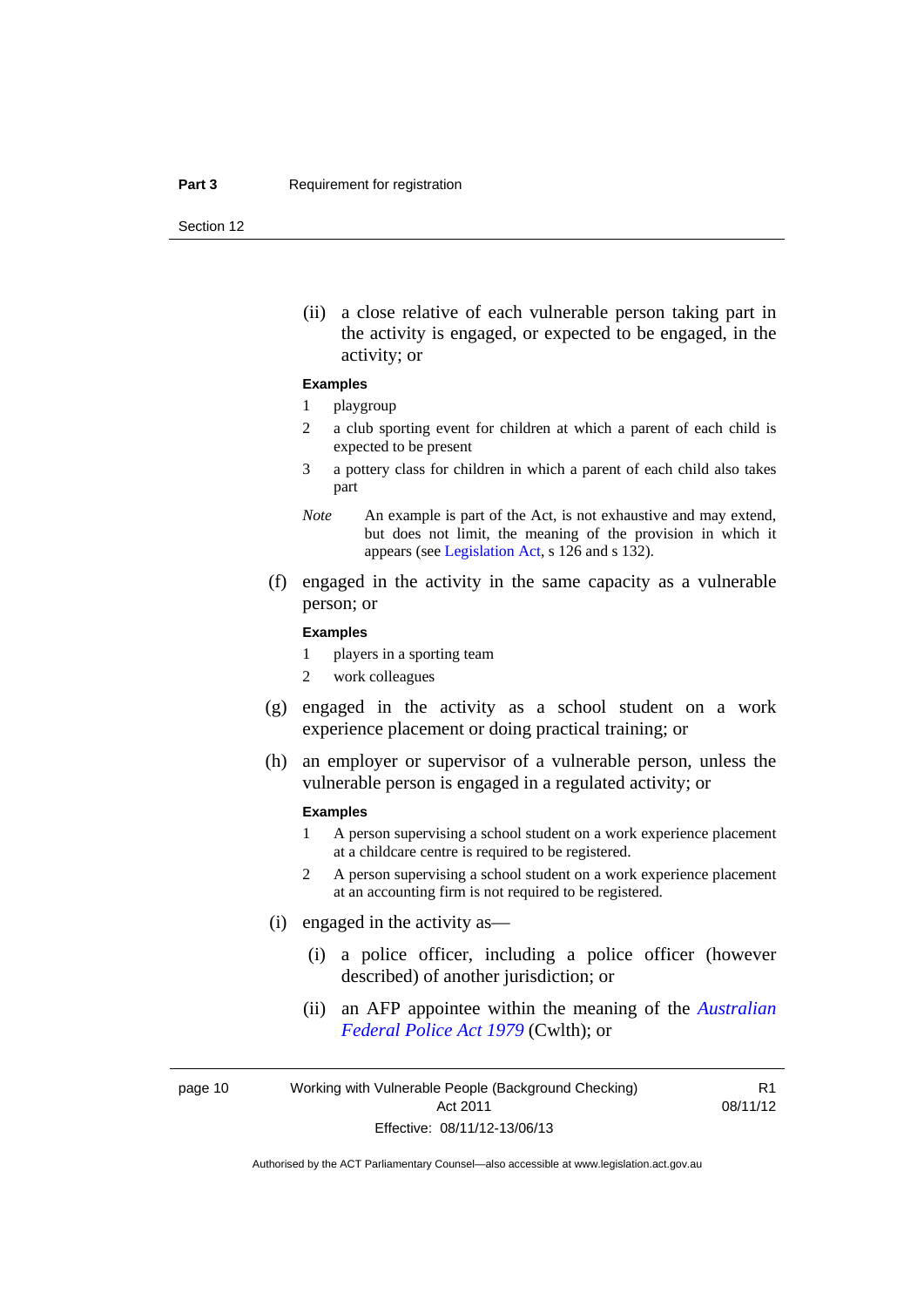- (iii) a registered health professional under the *[Health](http://www.legislation.act.gov.au/a/2004-38)  [Professionals Act 2004](http://www.legislation.act.gov.au/a/2004-38)* or a health practitioner; or
- (iv) a lawyer; or
- (v) a staff member of, or volunteer for, an approved provider under the *[Aged Care Act 1997](http://www.comlaw.gov.au/Series/C2004A05206)* (Cwlth); or
- (vi) a financial services licensee under the Corporations Act; or
- (j) engaged in the activity for a Commonwealth or Territory government agency and the only contact the person has with a vulnerable person is providing a service to the vulnerable person at a public counter or shopfront, or by telephone; or

#### **Example**

an administrative worker employed by Centrelink or Medicare

 (k) engaged in the activity and the only contact the person has with a vulnerable person is providing information to, or receiving information from, the vulnerable person by telephone; or

#### **Example**

an employee or volunteer working on a helpline or at a call centre

- (l) engaged in the activity and the only contact the person has with a vulnerable person is working with a record of the vulnerable person; or
- (m) engaged in the activity for a declared state of emergency; or
	- *Note* A state of emergency may be declared under the *[Emergencies](http://www.legislation.act.gov.au/a/2004-28)  [Act 2004](http://www.legislation.act.gov.au/a/2004-28)*, s 156.

page 11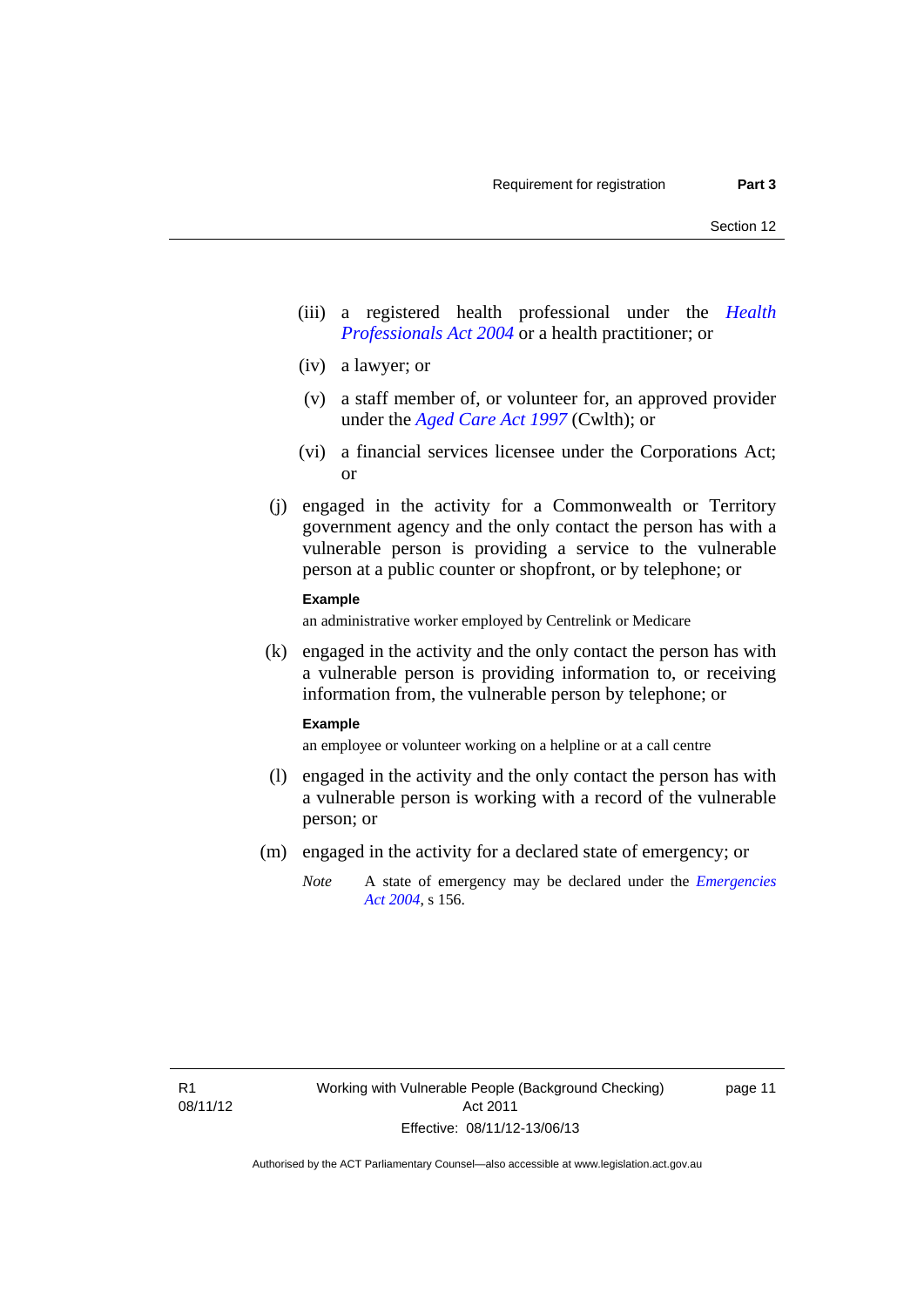#### **Part 3 Requirement for registration**

Section 12

 (n) engaged in the activity for a Territory or national event and the commissioner declares that the person is not required to be registered for the activity; or

#### **Examples—Territory or national event**

- 1 Paralympics
- 2 World Youth Day
- *Note Commissioner* means the commissioner for fair trading (see the dictionary).
- (o) a person prescribed by regulation.
- (3) A declaration is a disallowable instrument.
	- *Note* A disallowable instrument must be notified, and presented to the Legislative Assembly, under the [Legislation Act.](http://www.legislation.act.gov.au/a/2001-14)
- (4) In this section:

*close relative*, of a vulnerable person—

- (a) means the vulnerable person's—
	- (i) domestic partner; or

*Note Domestic partner—*see the [Legislation Act](http://www.legislation.act.gov.au/a/2001-14), s 169.

- (ii) father, mother, grandfather, grandmother, stepfather, stepmother, father-in-law or mother-in-law; or
- (iii) son, daughter, grandson, granddaughter, stepson, stepdaughter, son-in-law or daughter-in-law; or
- (iv) brother, sister, half-brother, half-sister, stepbrother, stepsister, brother-in-law or sister-in-law; or
- (v) uncle, aunt, uncle-in-law or aunt-in-law; or
- (vi) nephew, niece or cousin; but

R1 08/11/12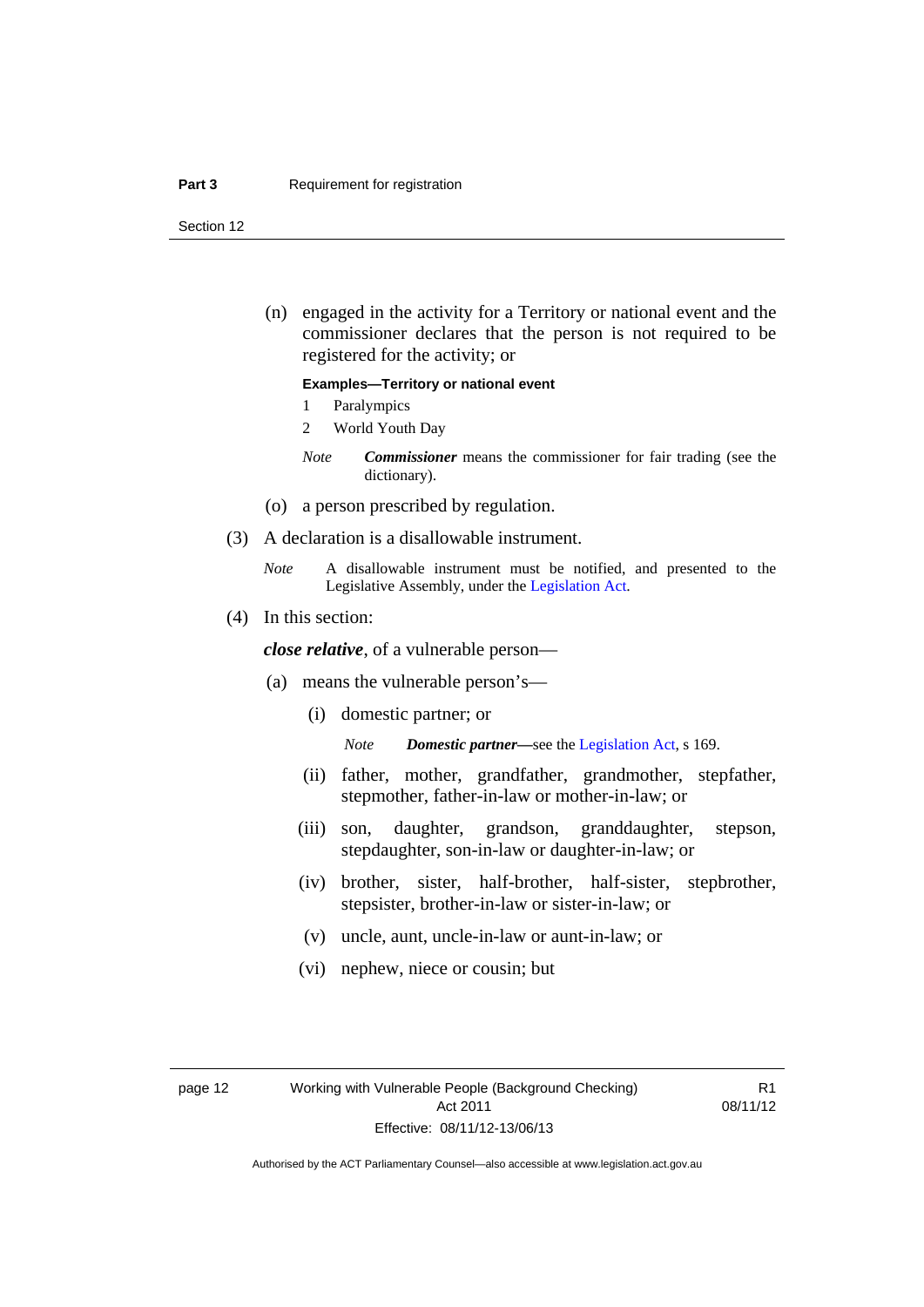- (b) does not include a kinship carer under the *[Children and Young](http://www.legislation.act.gov.au/a/2008-19)  [People Act 2008](http://www.legislation.act.gov.au/a/2008-19)*.
	- *Note* An activity conducted or a service provided by a kinship carer under the *[Children and Young People Act 2008](http://www.legislation.act.gov.au/a/2008-19)* is a regulated activity—see sch 1, s 1.1.

*day* includes part of a day.

*school* means a high school or secondary college.

# <span id="page-20-0"></span>**13 Offences—person engage in regulated activity for which person not registered**

- (1) A person commits an offence if the person—
	- (a) engages in a regulated activity; and
	- (b) is required to be registered to engage in the activity; and
	- (c) does not have a registration allowing the person to engage in the activity.

Maximum penalty: 50 penalty units.

- *Note 1* A person with conditional registration may not be allowed to engage in all regulated activities (see s 42).
- *Note* 2 A person whose registration is suspended does not have a registration allowing the person to engage in a regulated activity (see s 59 (5)).
- *Note 3* The employer for the regulated activity also commits an offence (see s 14).
- (2) An offence against subsection (1) is a strict liability offence.

page 13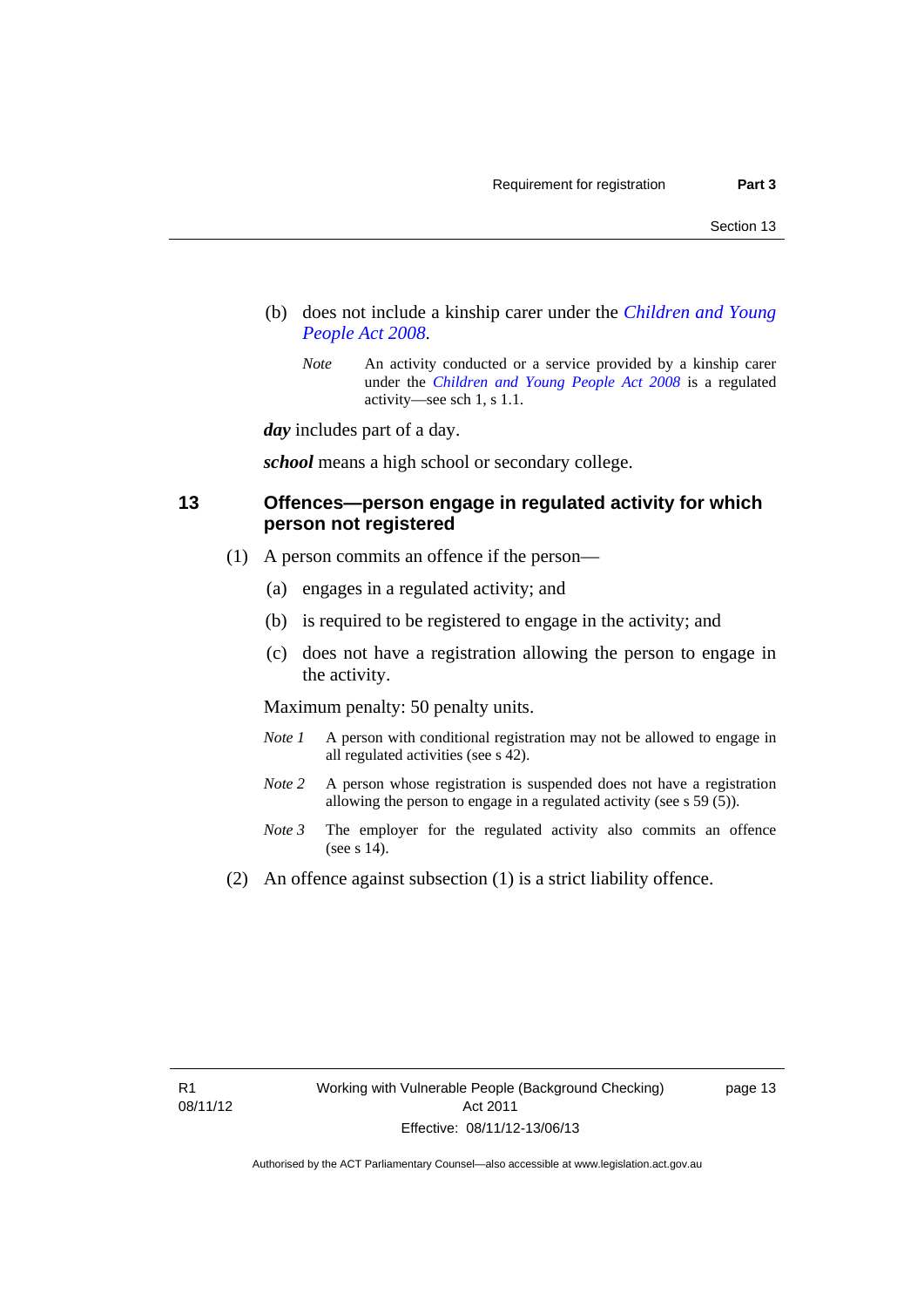Section 13

- (3) A person commits an offence if the person—
	- (a) engages in a regulated activity; and
	- (b) is required to be registered to engage in the activity; and
	- (c) does not have a registration allowing the person to engage in the activity; and
	- (d) knows, or is reckless about whether, the person—
		- (i) is engaging in a regulated activity; and
		- (ii) is required to be registered to engage in the activity.

Maximum penalty: 200 penalty units, imprisonment for 2 years or both.

- (4) Strict liability applies to subsection (3) (c).
- (5) This section does not apply to a person if—
	- (a) the person is not registered; but
	- (b) the person engages in a regulated activity under section 15 or section 16.
	- *Note 1* An unregistered person who has applied for registration may engage in a regulated activity for which the person is required to be registered in certain circumstances (see s 15 and s 16).
	- *Note* 2 The defendant has an evidential burden in relation to the matters mentioned in s (4) (see [Criminal Code](http://www.legislation.act.gov.au/a/2002-51/default.asp), s 58).

page 14 Working with Vulnerable People (Background Checking) Act 2011 Effective: 08/11/12-13/06/13

R1 08/11/12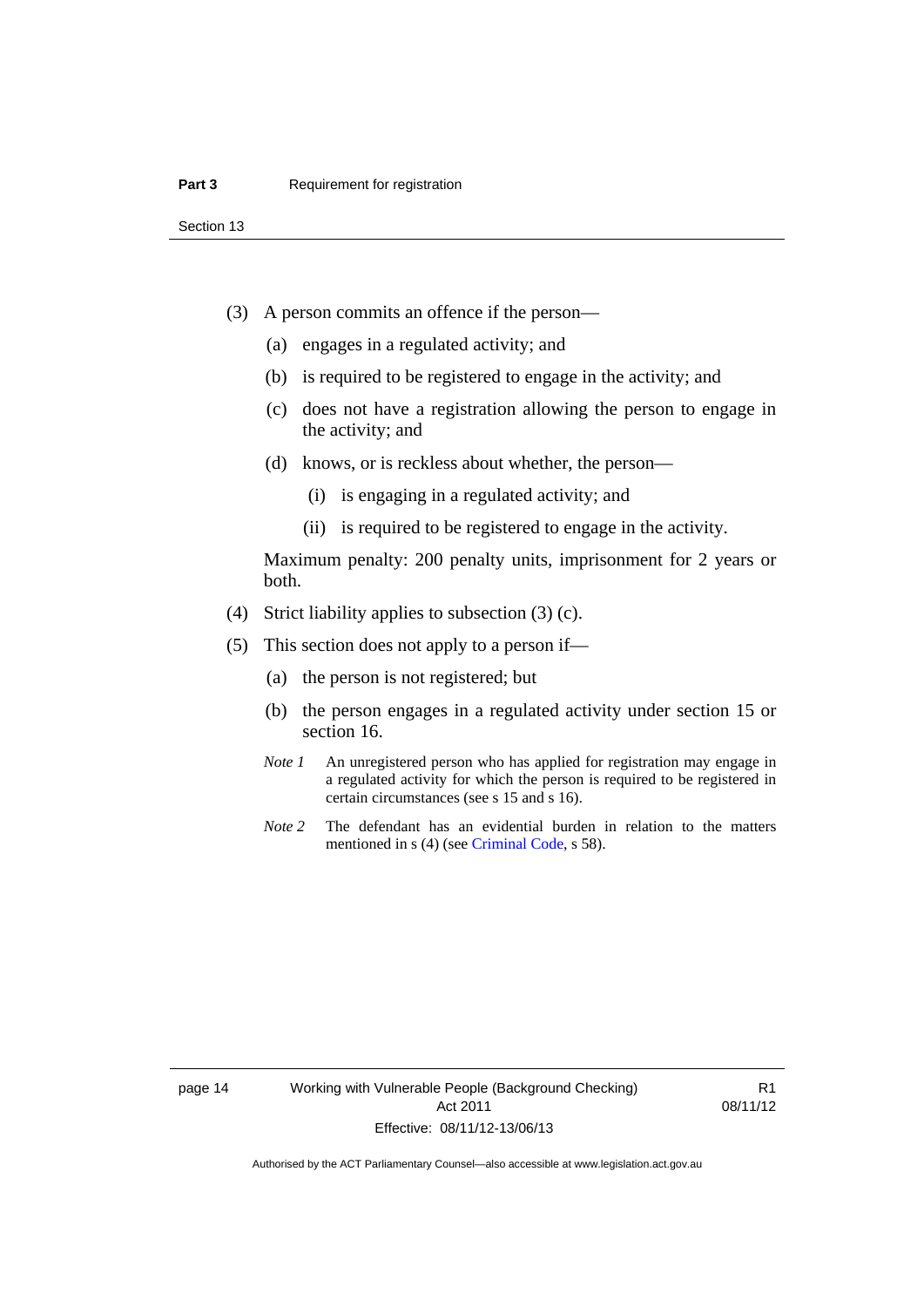# <span id="page-22-0"></span>**14 Offences—employer engage person in regulated activity for which person not registered**

- (1) An employer commits an offence if—
	- (a) the employer engages a person in a regulated activity; and
	- (b) the person is required to be registered to engage in the activity; and
	- (c) the person does not have a registration allowing the person to engage in the activity.

Maximum penalty: 50 penalty units.

- *Note 1* A person with conditional registration may not be allowed to engage in all regulated activities (see s 42).
- *Note 2* A person whose registration is suspended does not have a registration allowing the person to engage in a regulated activity (see s 59 (5)).
- (2) An offence against subsection (1) is a strict liability offence.
- (3) An employer commits an offence if—
	- (a) the employer engages a person in a regulated activity; and
	- (b) the person is required to be registered to engage in the activity; and
	- (c) the person does not have a registration allowing the person to engage in the activity; and
	- (d) the employer knows, or is reckless about whether—
		- (i) the employer is engaging the person in a regulated activity; and
		- (ii) the person is required to be registered to engage in the activity.

Maximum penalty: 200 penalty units, imprisonment for 2 years or both.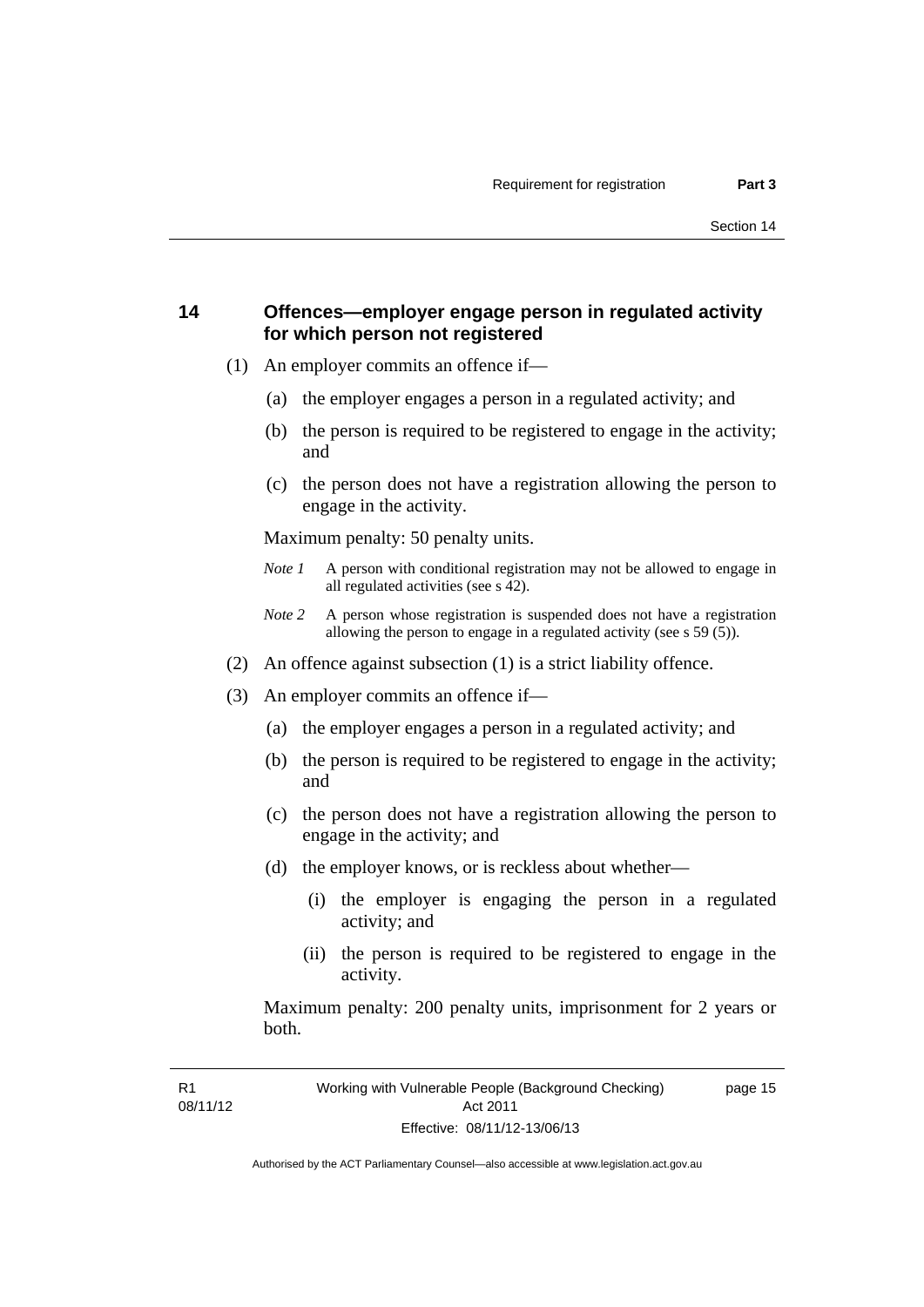Section 15

- (4) Strict liability applies to subsection (3) (c).
- (5) This section does not apply to an employer if an unregistered person engages in a regulated activity for the employer under section 15 or section 16.
	- *Note 1* An unregistered person who has applied for registration may engage in a regulated activity for which the person is required to be registered in certain circumstances (see s 15 and s 16).
	- *Note* 2 The defendant has an evidential burden in relation to the matters mentioned in s (2) (see [Criminal Code](http://www.legislation.act.gov.au/a/2002-51/default.asp), s 58).

# <span id="page-23-0"></span>**15 When unregistered person may be engaged in regulated activity—supervised employment**

- (1) This section applies to an unregistered person if—
	- (a) the person has applied for registration under section 17; and
	- (b) the commissioner has not—
		- (i) registered the person under section 41; or
		- (ii) given the person a negative notice under section 40; and
	- (c) the person has not withdrawn the application.
- (2) The person may engage in a regulated activity for which the person is required to be registered if—
	- (a) the person is eligible; and
	- (b) the person included a named employer for the activity on the person's application for registration; and
		- *Note Named employer*—see s 18 (1) (d) (i)
	- (c) the named employer has agreed to engage the person in the activity; and

R1 08/11/12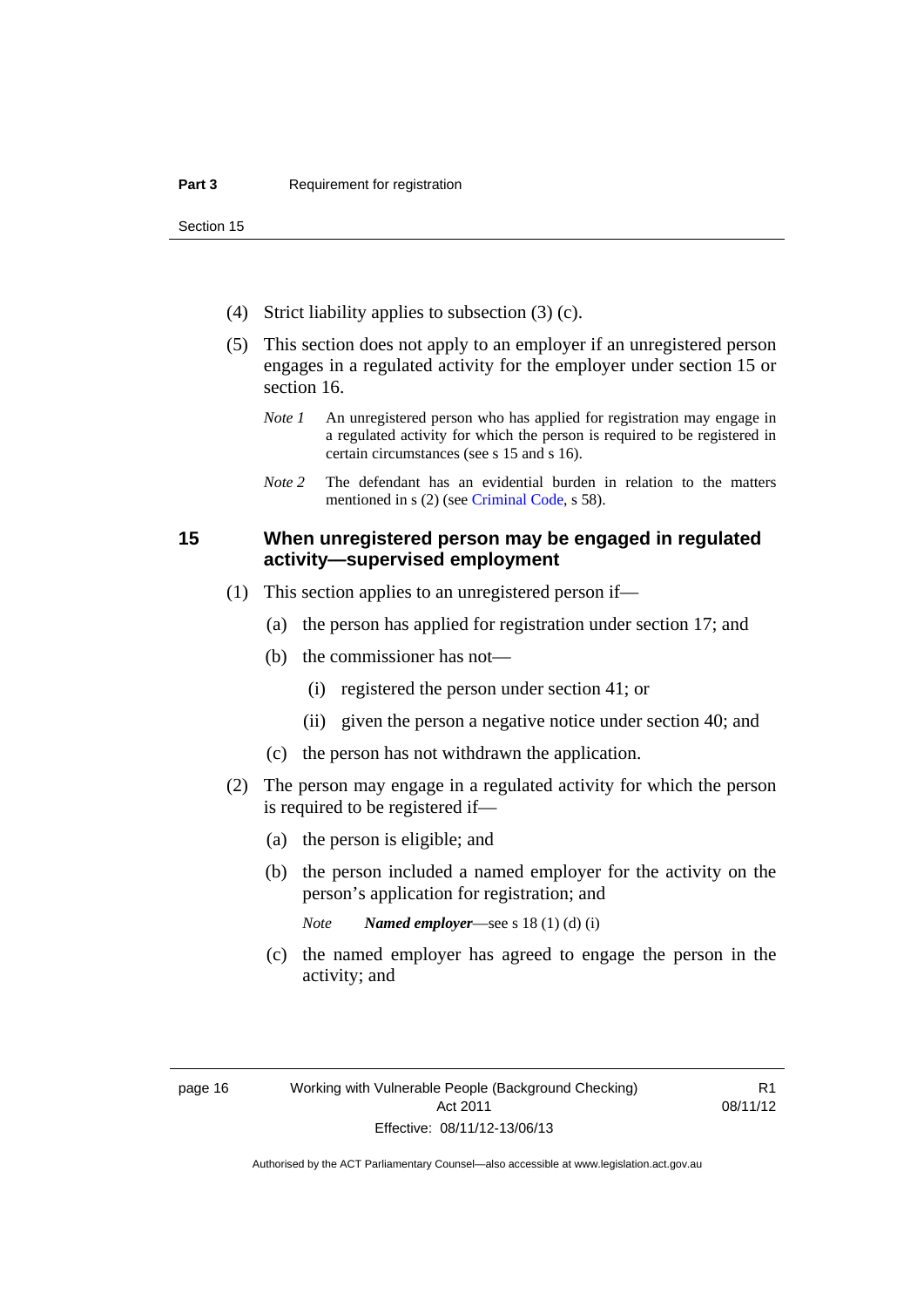- (d) a registered person is present at all times while the unregistered person is engaged in the activity.
- *Note* An unregistered person who is engaging in a regulated activity under this section commits an offence under s 13 if the person continues to engage in the activity after—
	- (a) the person's application for registration is withdrawn (see s 20); or
	- (b) the person is given a negative notice (see s 40).
- (3) To remove any doubt, nothing in this section prevents an employer refusing to engage an unregistered person in a regulated activity.
- (4) In this section:

*eligible*—a person is *eligible* if—

- (a) the person has not previously been given a negative notice under this Act or a corresponding law; and
- (b) the person has not had a previous registration suspended or cancelled; and
- (c) the person's most recent registration (if any) was not conditional.

### <span id="page-24-0"></span>**16 When unregistered person may be engaged in regulated activity—kinship carer**

- (1) This section applies to an unregistered person if—
	- (a) the person is engaged in a regulated activity under the *[Children](http://www.legislation.act.gov.au/a/2008-19)  [and Young People Act 2008](http://www.legislation.act.gov.au/a/2008-19)*, part 15.4 (Out-of-home carers) as a kinship carer; and
	- (b) the person is required to be registered to engage in the activity.

page 17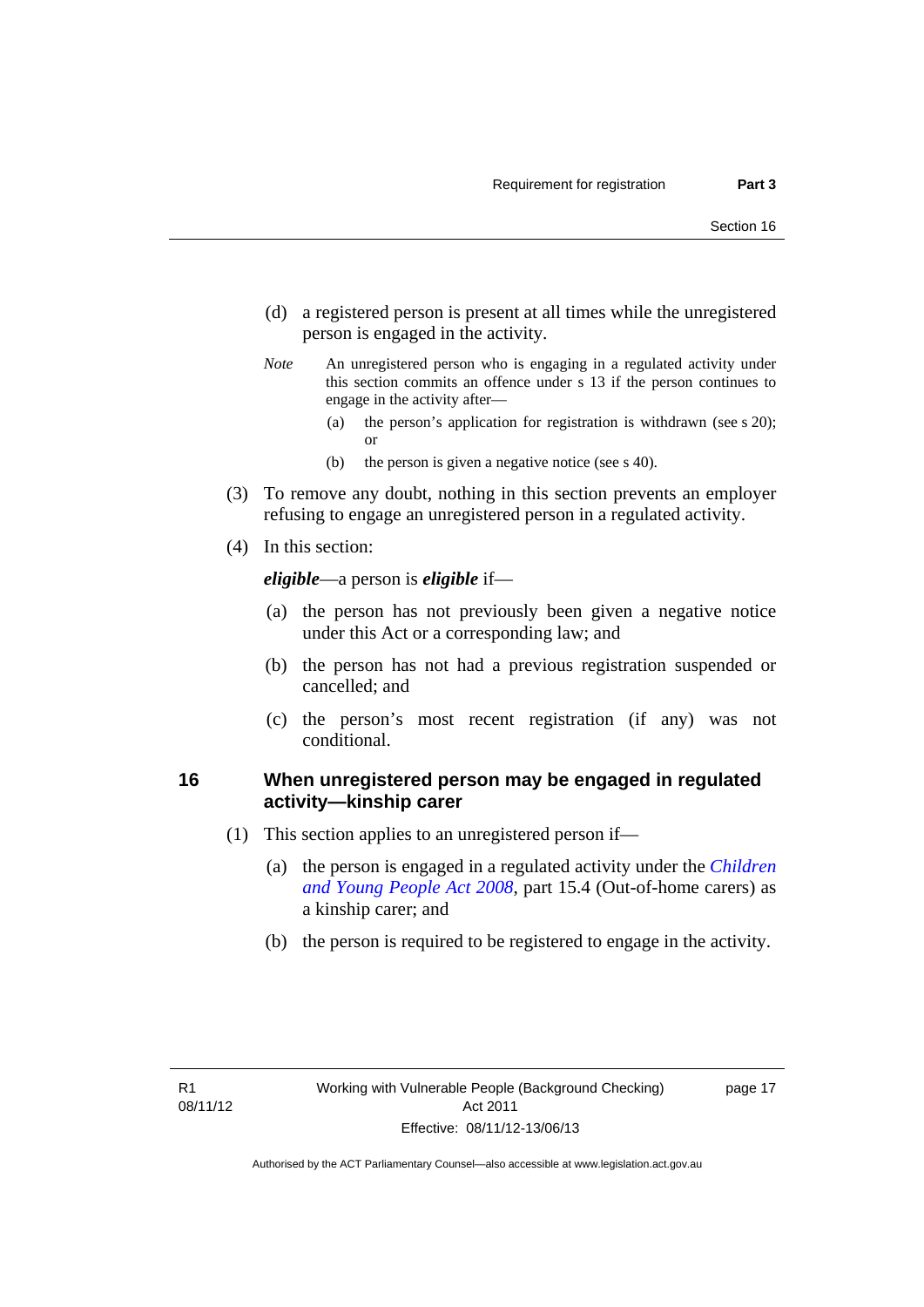Section 16

- (2) The person may engage in the regulated activity if—
	- (a) the person has applied for registration under section 17; and
	- (b) the commissioner has not given the person a negative notice under section 40; and
	- (c) the person has not withdrawn the application; and
	- (d) the person is eligible.
- (3) In this section:

*eligible*—see section 15 (4).

*kinship carer*—see the *[Children and Young People Act 2008](http://www.legislation.act.gov.au/a/2008-19)*, section 509.

page 18 Working with Vulnerable People (Background Checking) Act 2011 Effective: 08/11/12-13/06/13

R1 08/11/12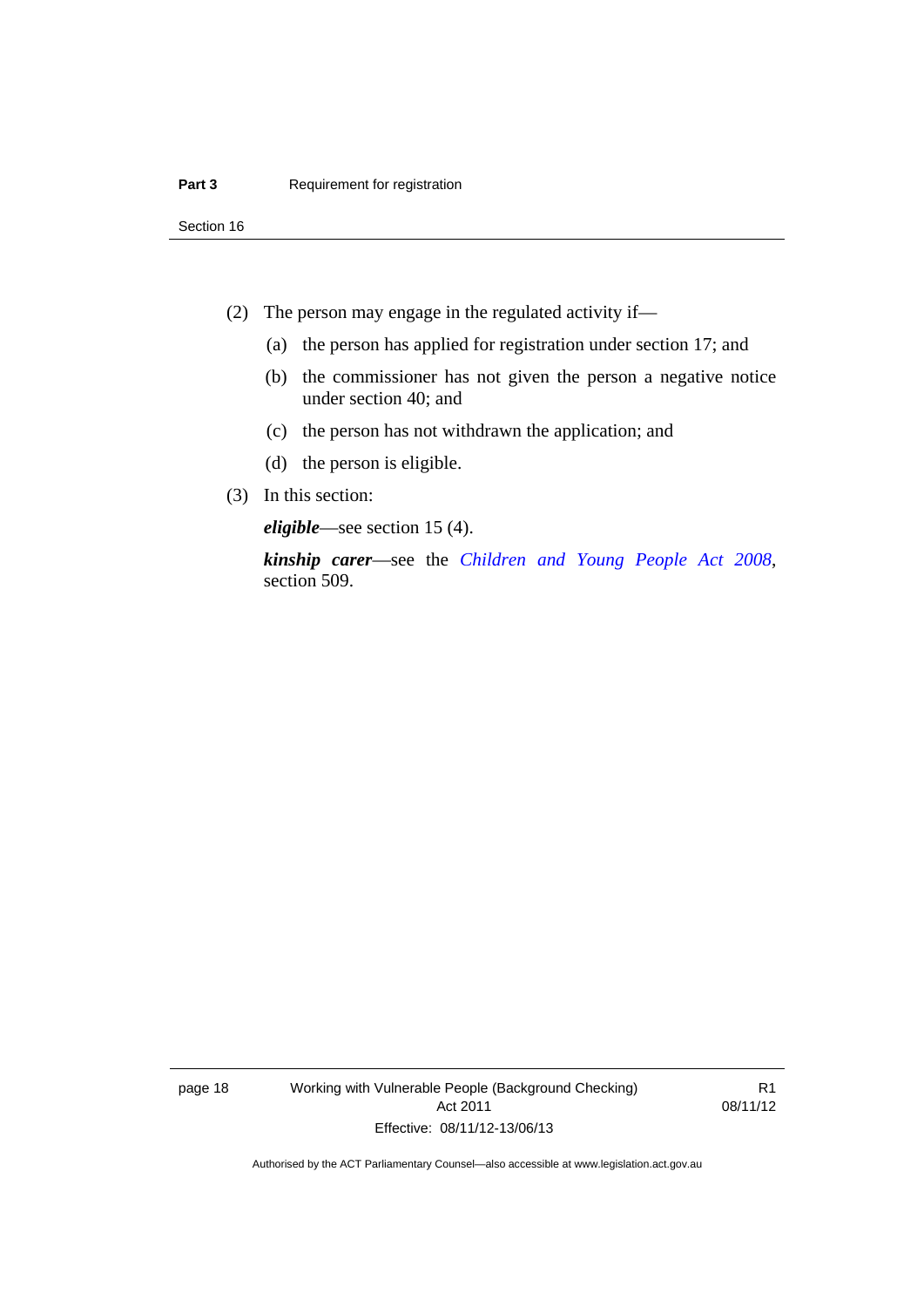# <span id="page-26-0"></span>**Part 4 Applying for registration**

# <span id="page-26-1"></span>**17 Application for registration**

- (1) A person may apply to the commissioner for registration under this Act.
	- *Note 1 Commissioner* means the commissioner for fair trading (see the dictionary).
	- *Note* 2 If a form is approved under s 69 for this provision, the form must be used.
	- *Note 3* A fee may be determined under s 68 for this provision.
- (2) This section is subject to section 22.
	- *Note* Under s 22, a person who is given a negative notice or whose registration is cancelled must not reapply for registration for 3 years, unless relevant information about the person has changed.

#### <span id="page-26-2"></span>**18 Application for registration—contents**

- (1) An application for registration must include—
	- (a) the applicant's name and any previous name; and
	- (b) the applicant's current home address, and any previous home address in the 5 years before applying; and
	- (c) evidence of the applicant's identity; and

#### **Example**

100 points of identification

- *Note* An example is part of the Act, is not exhaustive and may extend, but does not limit, the meaning of the provision in which it appears (see [Legislation Act,](http://www.legislation.act.gov.au/a/2001-14) s 126 and s 132).
- (d) if the applicant engages, or intends to engage, in a regulated activity for a particular employer—
	- (i) the employer (the *named employer*) for the activity; and

R1 08/11/12 page 19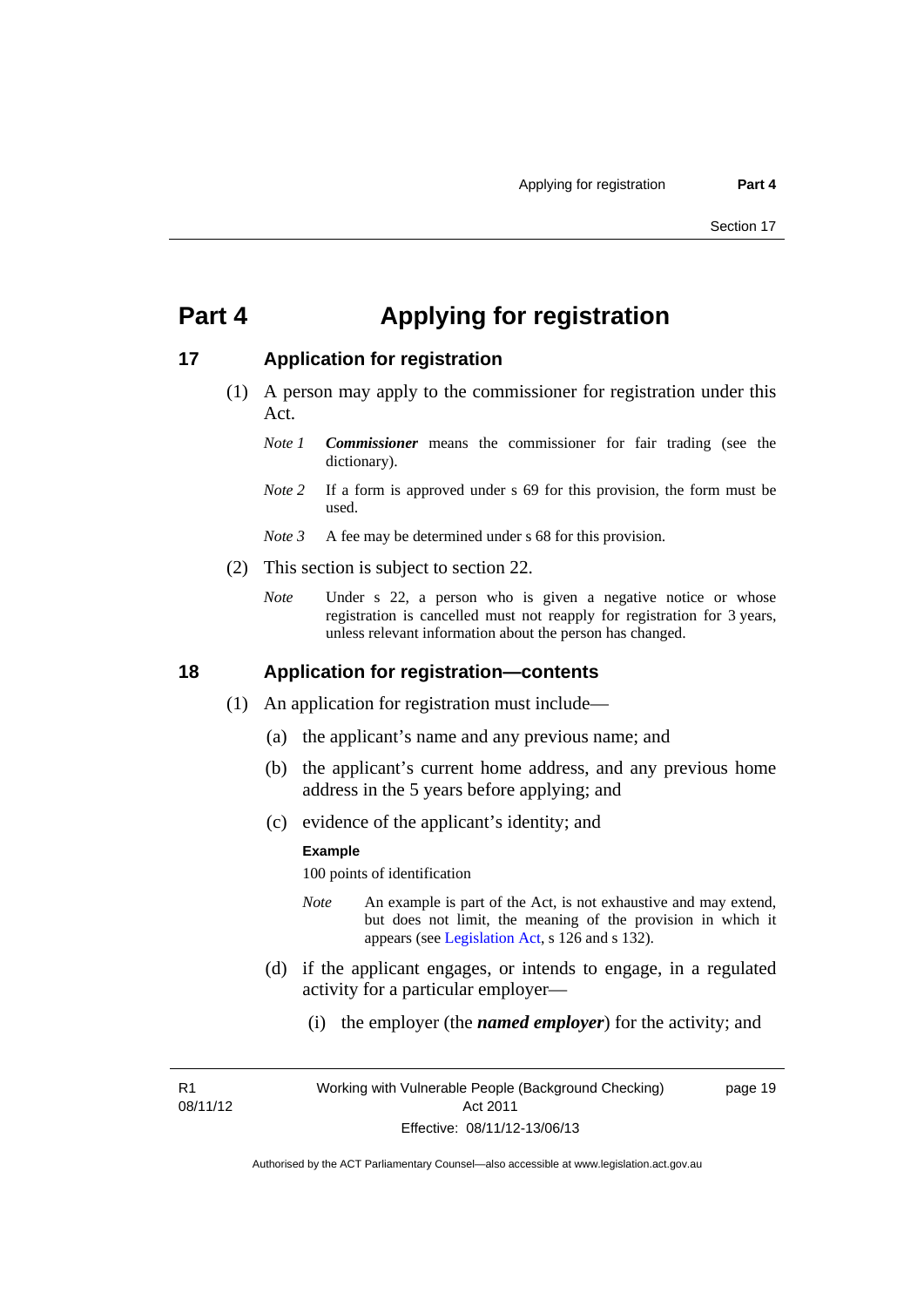Section 18

- (ii) the named employer's address and contact details; and
- (iii) the capacity in which the applicant engages, or intends to engage, in the activity for the named employer; and
- (e) anything else prescribed by regulation.
- (2) The application must be accompanied by—
	- (a) a consent by the applicant for the commissioner to—
		- (i) check the applicant's criminal history, non-conviction information and any other information about the applicant that may be relevant in deciding the application; and

*Note 1 Criminal history*, about a person*—*see s 24.

- *Note 2 Non-conviction information*, about a person—see s 25.
- (ii) seek information or advice from any entity in relation to the applicant's—
	- (A) application under section 33; or
	- (B) registration under section 53; and
- (iii) contact the named employer (if any) in relation to the status of the applicant's application or registration; and
	- *Note* For example, the commissioner must tell a person's employer if the person withdraws an application (see s 20 (2) (a)), if the commissioner registers the person (see s 41 (2) (c)), if the commissioner refuses to register the person (see s  $40$  (2) (b)), if there is a change in an applicant's registration status as a result of an additional risk assessment (see s 54), or if a person's registration is suspended or cancelled (see s 59 (2) (b)) or surrendered (see s 60 (4)).
- (b) a written statement by the applicant stating—
	- (i) whether the applicant has been convicted or found guilty of a relevant offence outside Australia; and

page 20 Working with Vulnerable People (Background Checking) Act 2011 Effective: 08/11/12-13/06/13

R1 08/11/12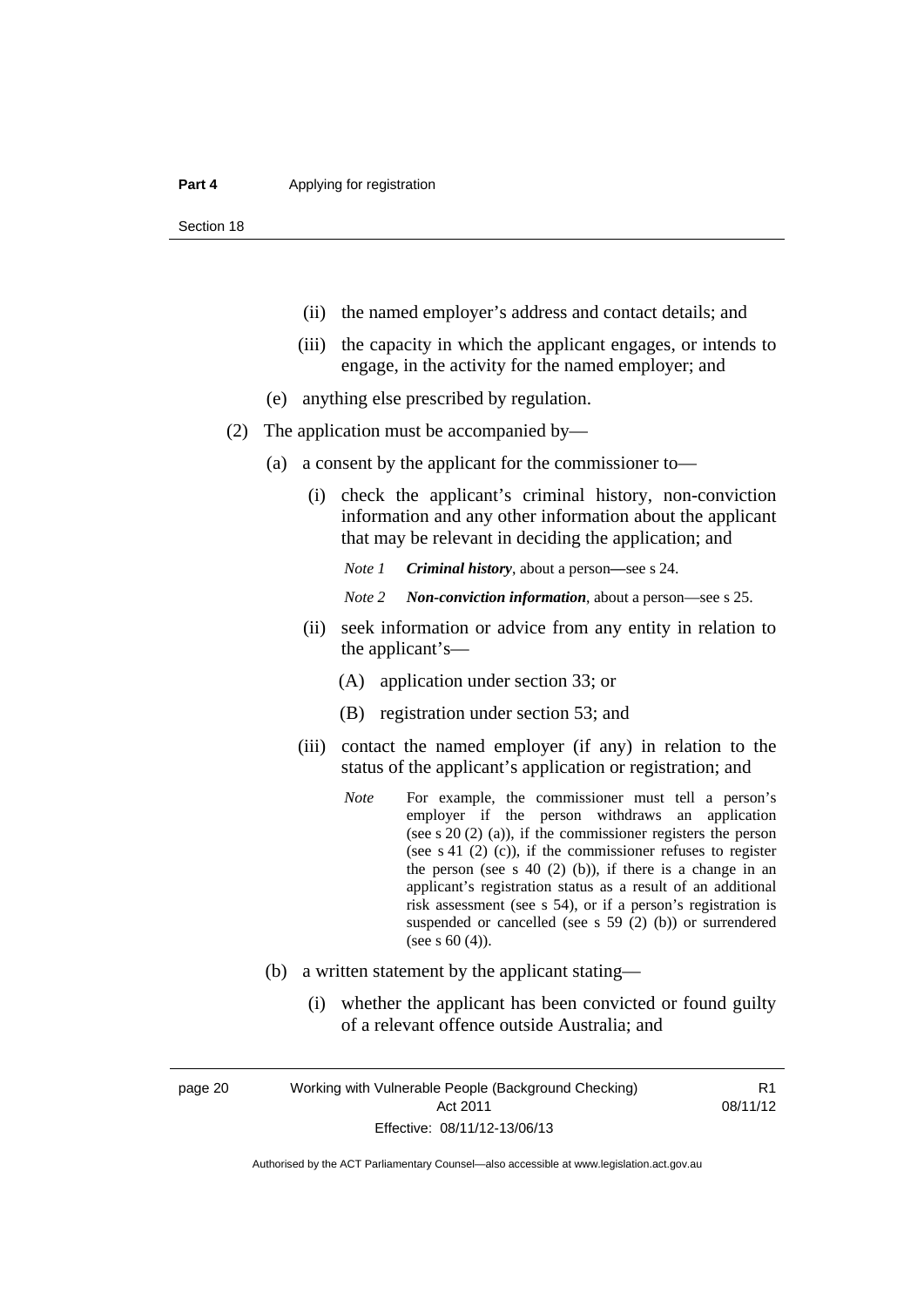- (ii) if the applicant has been convicted or found guilty of a relevant offence outside Australia—details of the offence; and
- (c) anything else prescribed by regulation.
- *Note* It is an offence to make a false or misleading statement, give false or misleading information or produce a false or misleading document (see [Criminal Code,](http://www.legislation.act.gov.au/a/2002-51/default.asp) pt 3.4).
- (3) The commissioner must tell the applicant in writing about the following:
	- (a) the rights and obligations of the applicant under this Act;
	- (b) information the applicant may supply to support the application;
	- (c) the risk assessment guidelines mentioned in division 5.2 and where to find a copy.
	- *Note* The commissioner may tell the applicant about the matters in s (3) in any way the commissioner considers appropriate, including on a form approved for s 17 or in guidelines made for this Act.

### <span id="page-28-0"></span>**19 Application for registration—additional information**

- (1) The commissioner may, in writing, require an applicant to give the commissioner additional information in writing or documents that the commissioner reasonably needs to decide the application.
- (2) If the applicant does not comply with a requirement under subsection (1), the commissioner may refuse to consider the application further.
	- *Note* It is an offence to make a false or misleading statement, give false or misleading information or produce a false or misleading document (see [Criminal Code](http://www.legislation.act.gov.au/a/2002-51/default.asp), pt 3.4).

page 21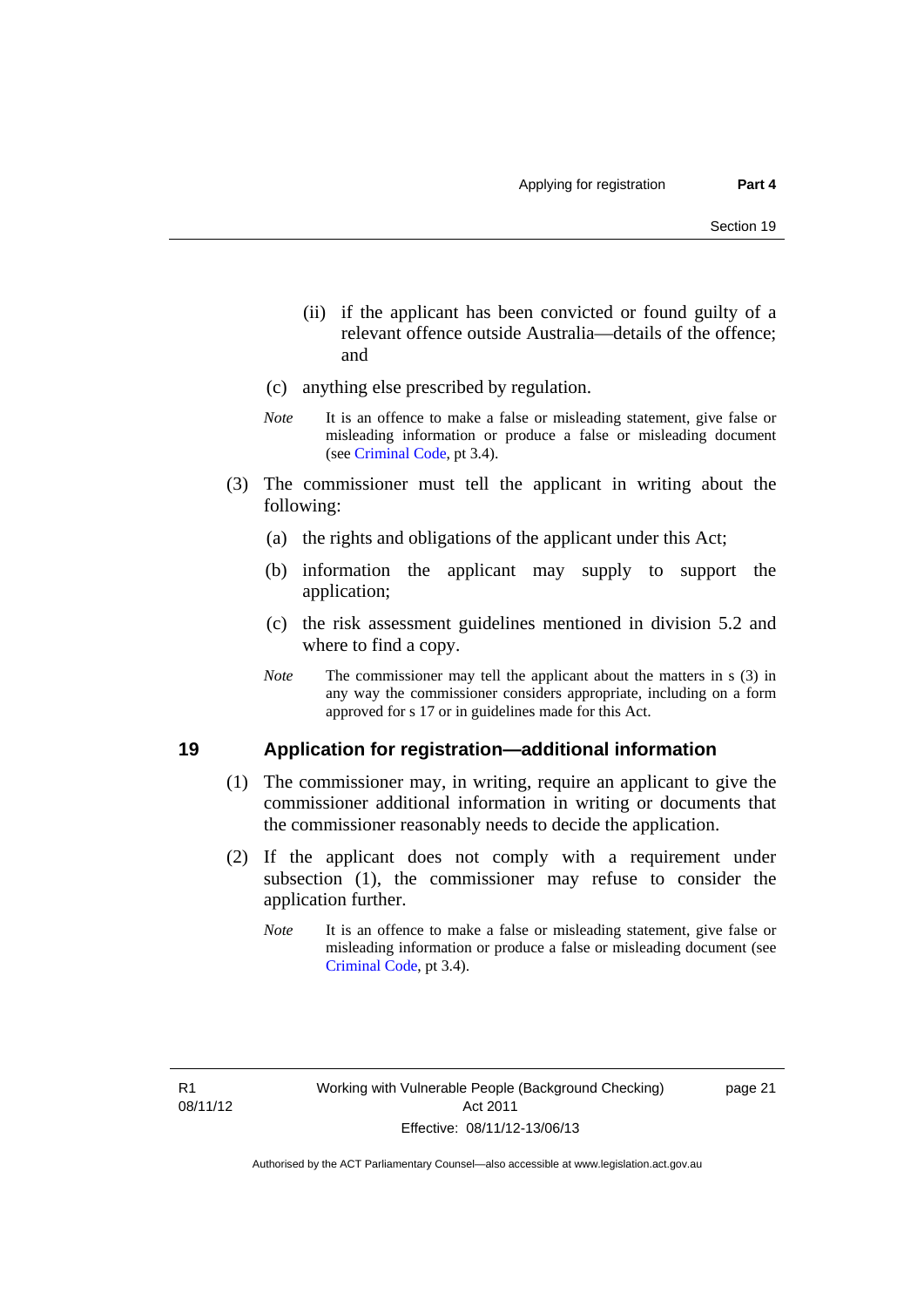Section 20

### <span id="page-29-0"></span>**20 Application for registration—withdrawal**

- (1) An applicant may withdraw an application at any time by written notice to the commissioner.
	- *Note* If a form is approved under s 69 for this provision, the form must be used.
- (2) If an application is withdrawn the commissioner—
	- (a) must tell the named employer (if any) that the application has been withdrawn; and
	- (b) need take no further action on the application.
	- *Note* If an unregistered person engaging in a regulated activity under s 15 withdraws the person's application for registration, the person commits an offence under s 13 if the person continues to engage in the activity.

# <span id="page-29-1"></span>**21 Offences—applicant fail to disclose charge, conviction or finding of guilt for relevant offence**

- (1) A person commits an offence if—
	- (a) the person has applied for registration; and
	- (b) the commissioner has not—
		- (i) told the person that the person has been registered; or
		- (ii) given the person a negative notice; and
	- (c) the person is charged with a relevant offence; and
	- (d) the person does not tell the commissioner about the charge in writing within 10 working days after the day the person is charged.

Maximum penalty: 50 penalty units.

R1 08/11/12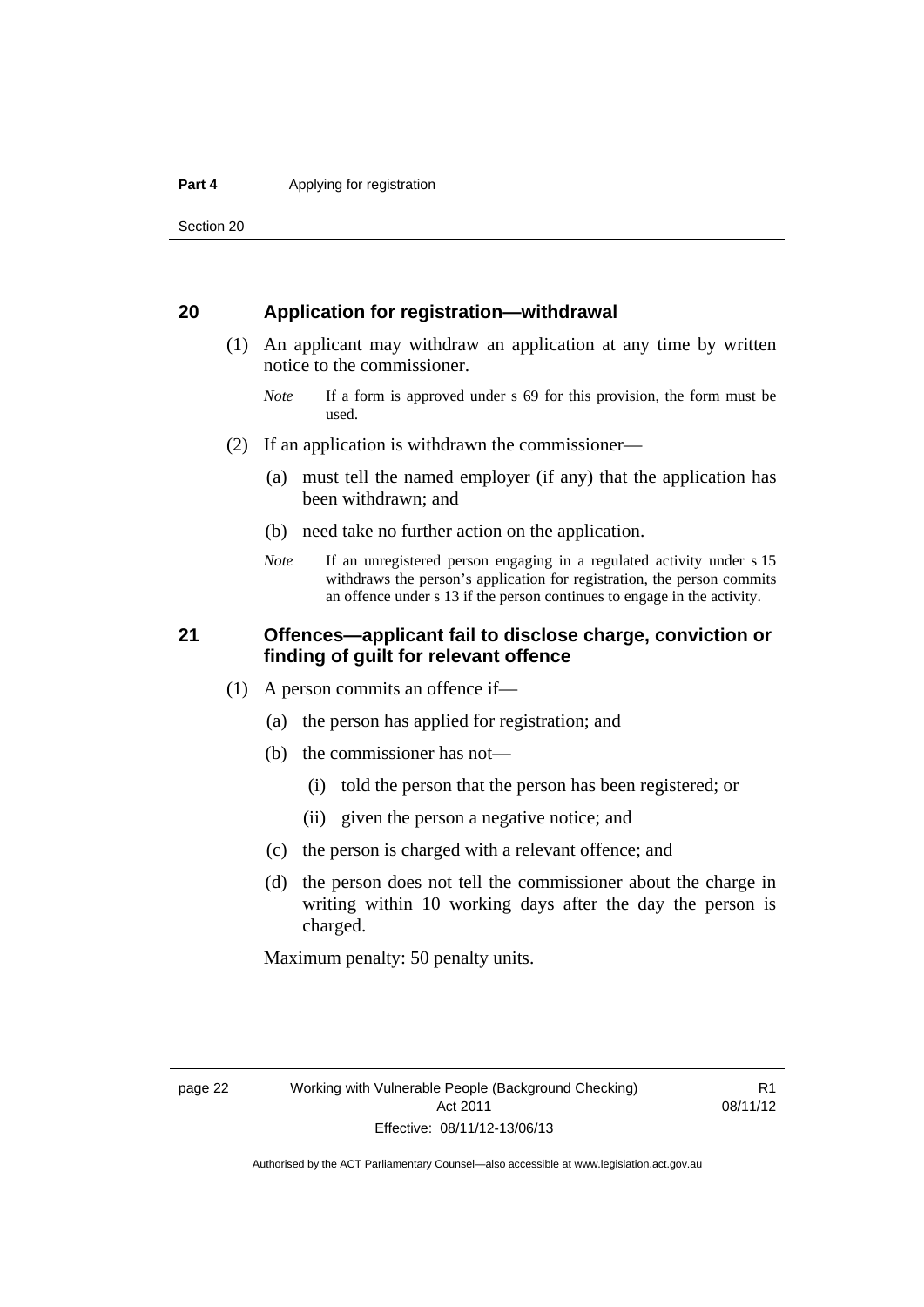- (2) A person commits an offence if—
	- (a) the person has applied for registration; and
	- (b) the commissioner has not—
		- (i) told the person that the person has been registered; or
		- (ii) given the person a negative notice; and
	- (c) the person is convicted or found guilty of a relevant offence; and
	- (d) the person does not tell the commissioner about the conviction or finding of guilt in writing within 10 working days after the day the person is convicted or found guilty.

Maximum penalty: 50 penalty units.

(3) An offence against this section is a strict liability offence.

# <span id="page-30-0"></span>**22 Restriction on reapplying for registration**

- (1) This section applies to a person if—
	- (a) the person is given a negative notice; or
		- *Note Negative notice*—see s 40 (2).
	- (b) the person's registration is cancelled.
- (2) The person may apply for registration under section 17 only if—
	- (a) it is at least 3 years after the day—
		- (i) the person was given the negative notice; or
		- (ii) the cancellation took effect; or

page 23

*Note* For when a cancellation takes effect, see s 59 (4).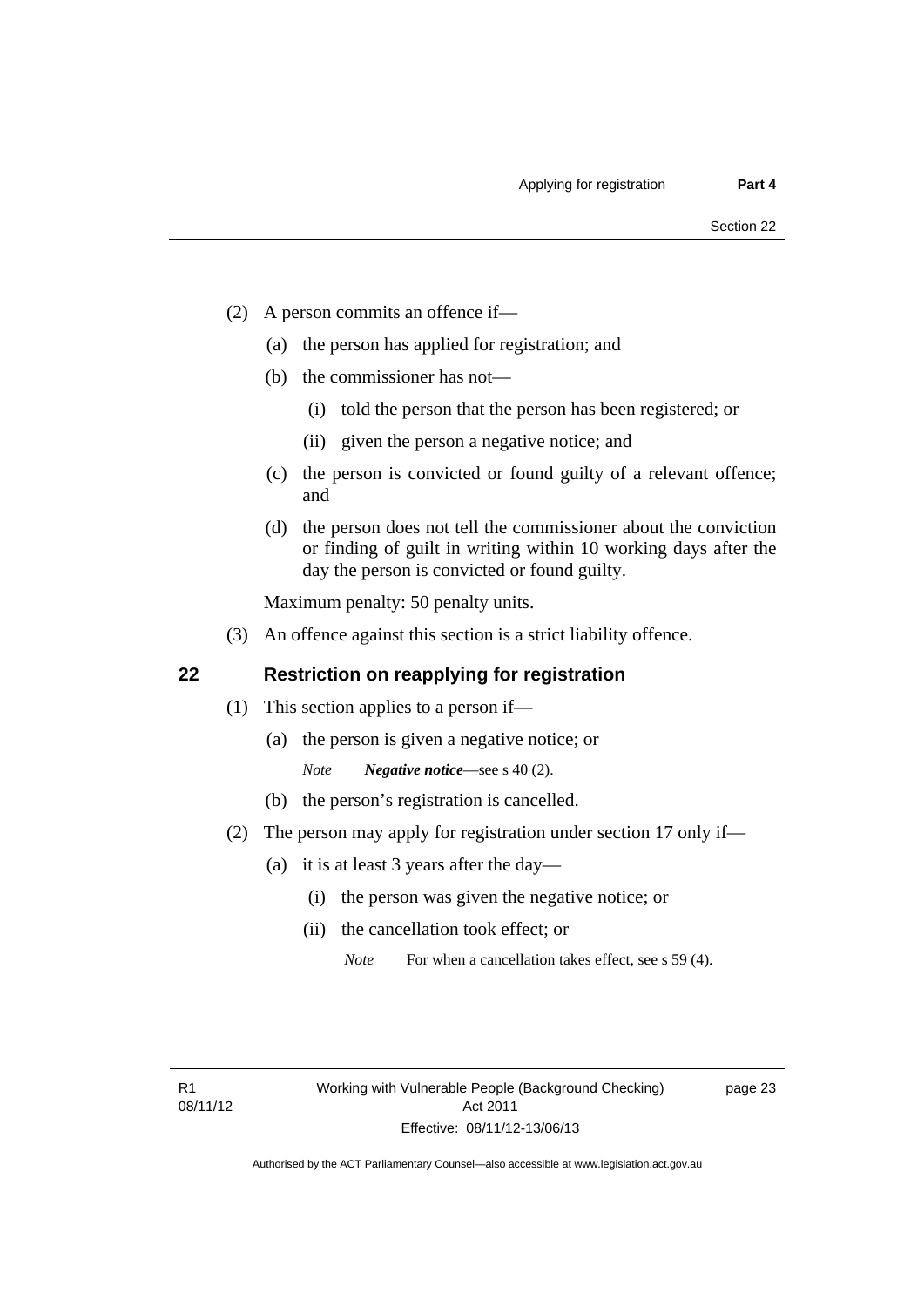#### **Part 4 Applying for registration**

Section 22

- (b) there has been a change in relevant information about the person since—
	- (i) the person was given the negative notice; or
	- (ii) the cancellation took effect

#### **Examples—change in relevant information**

- 1 a person has been acquitted of a previously pending charge for a relevant offence
- 2 a person's conviction for a relevant offence has been quashed
- *Note* An example is part of the Act, is not exhaustive and may extend, but does not limit, the meaning of the provision in which it appears (see [Legislation Act,](http://www.legislation.act.gov.au/a/2001-14) s 126 and s 132).
- (3) The risk assessment guidelines may provide for what constitutes a change in relevant information about the person.

page 24 Working with Vulnerable People (Background Checking) Act 2011 Effective: 08/11/12-13/06/13

R1 08/11/12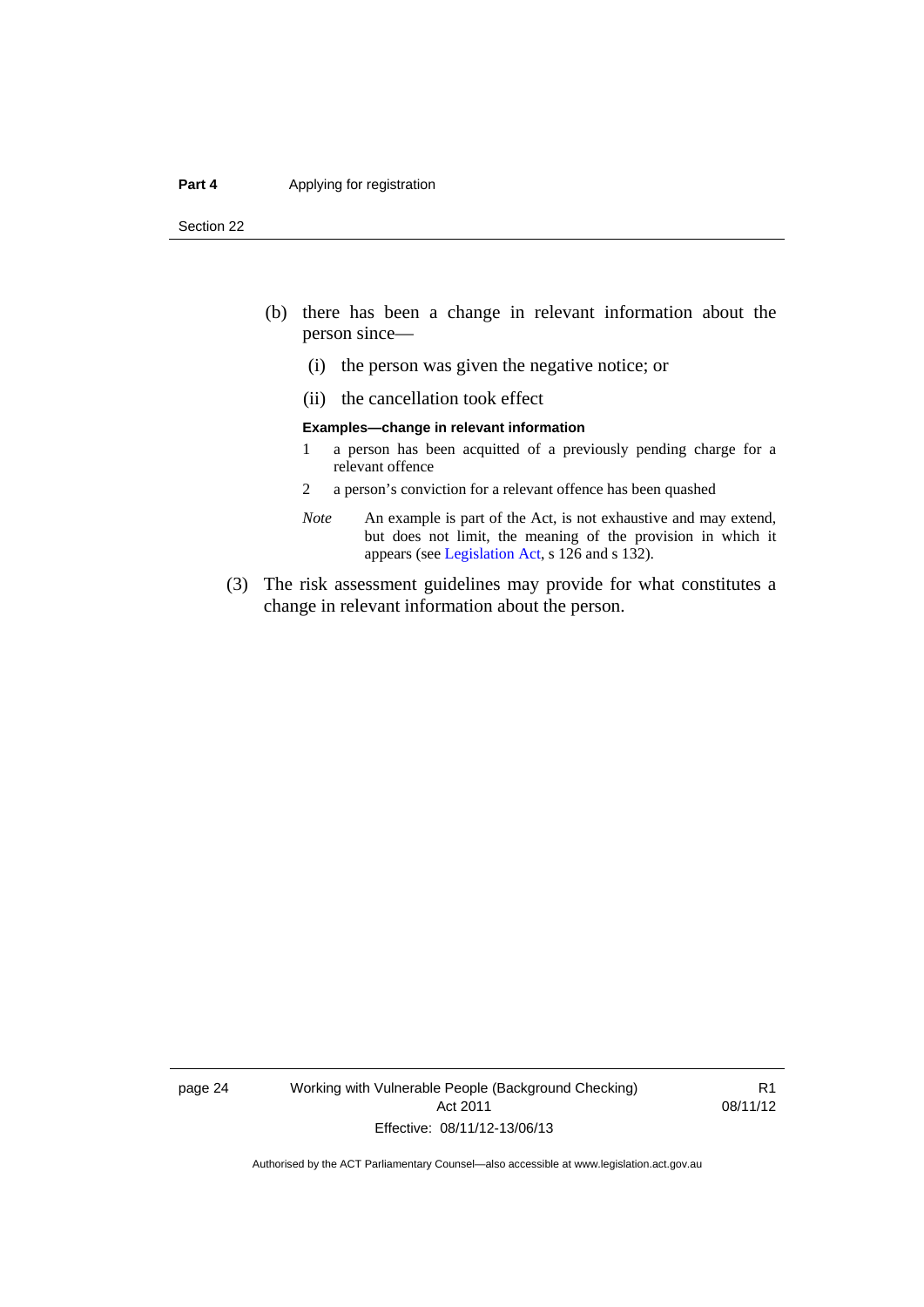# <span id="page-32-0"></span>**Part 5 Risk assessments**

# <span id="page-32-1"></span>**Division 5.1 Important concepts**

# <span id="page-32-2"></span>**23 Meaning of** *risk assessment*

(1) In this Act:

*risk assessment*, for a person, means an assessment by the commissioner of whether the person poses an unacceptable risk of harm to a vulnerable person.

#### **Examples—harm**

- 1 sexual
- 2 physical
- 3 emotional
- 4 financial

*Note* An example is part of the Act, is not exhaustive and may extend, but does not limit, the meaning of the provision in which it appears (see [Legislation Act,](http://www.legislation.act.gov.au/a/2001-14) s 126 and s 132).

 (2) It does not matter whether the risk of harm arises from neglect, abuse or other conduct by the person.

# <span id="page-32-3"></span>**24 Meaning of** *criminal history*

In this Act:

*criminal history*, about a person, means any conviction of, or finding of guilt against, the person for a relevant offence.

*Note* A conviction does not include a spent conviction (see *[Spent Convictions](http://www.legislation.act.gov.au/a/2000-48)  [Act 2000](http://www.legislation.act.gov.au/a/2000-48)*, s 16 (c) (i)).

page 25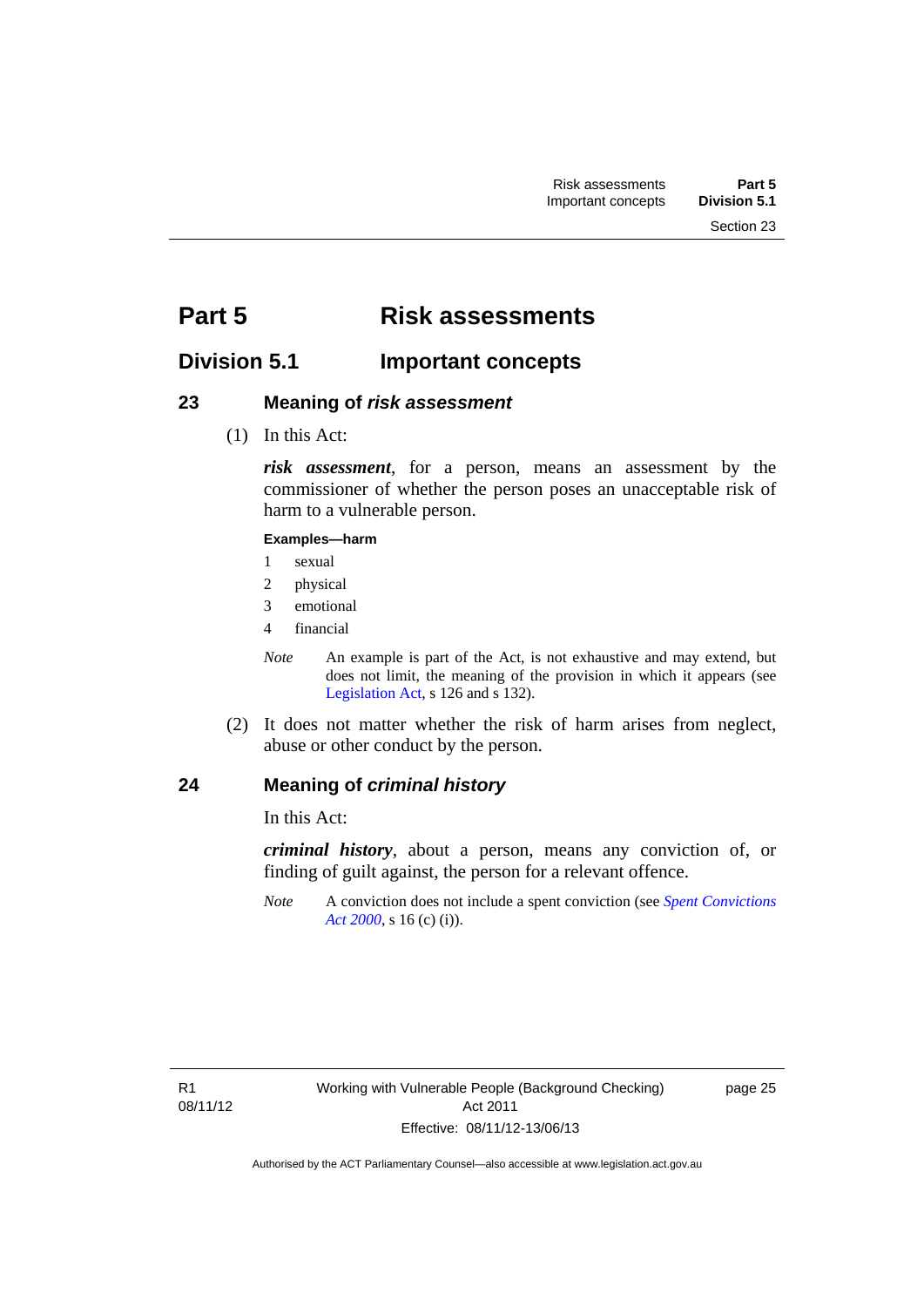### <span id="page-33-0"></span>**25 Meaning of** *non-conviction information*

In this Act:

*non-conviction information*, about a person, means any of the following information about a relevant offence (or an alleged relevant offence):

- (a) the person has been charged with the offence but—
	- (i) a proceeding for the alleged offence is not finalised; or
	- (ii) the charge has lapsed, been withdrawn or discharged, or struck out;
- (b) the person has been acquitted of the alleged offence;
- (c) the person has had a conviction for the alleged offence quashed or set aside;
- (d) the person has been served with an infringement notice for the alleged offence;
- (e) the person has a spent conviction for the offence.
	- *Note* The *[Spent Convictions Act 2000](http://www.legislation.act.gov.au/a/2000-48)* sets out which convictions can be spent (see that Act, s 11) and when a conviction is spent (see that Act s 12).

# <span id="page-33-1"></span>**26 Meaning of** *relevant offence*

In this Act:

*relevant offence* means any of the following offences (whether committed in the ACT or elsewhere):

- (a) a sexual offence;
- (b) an offence against the person;
- (c) an offence involving violence;
- (d) an offence involving dishonesty or fraud;

page 26 Working with Vulnerable People (Background Checking) Act 2011 Effective: 08/11/12-13/06/13

R1 08/11/12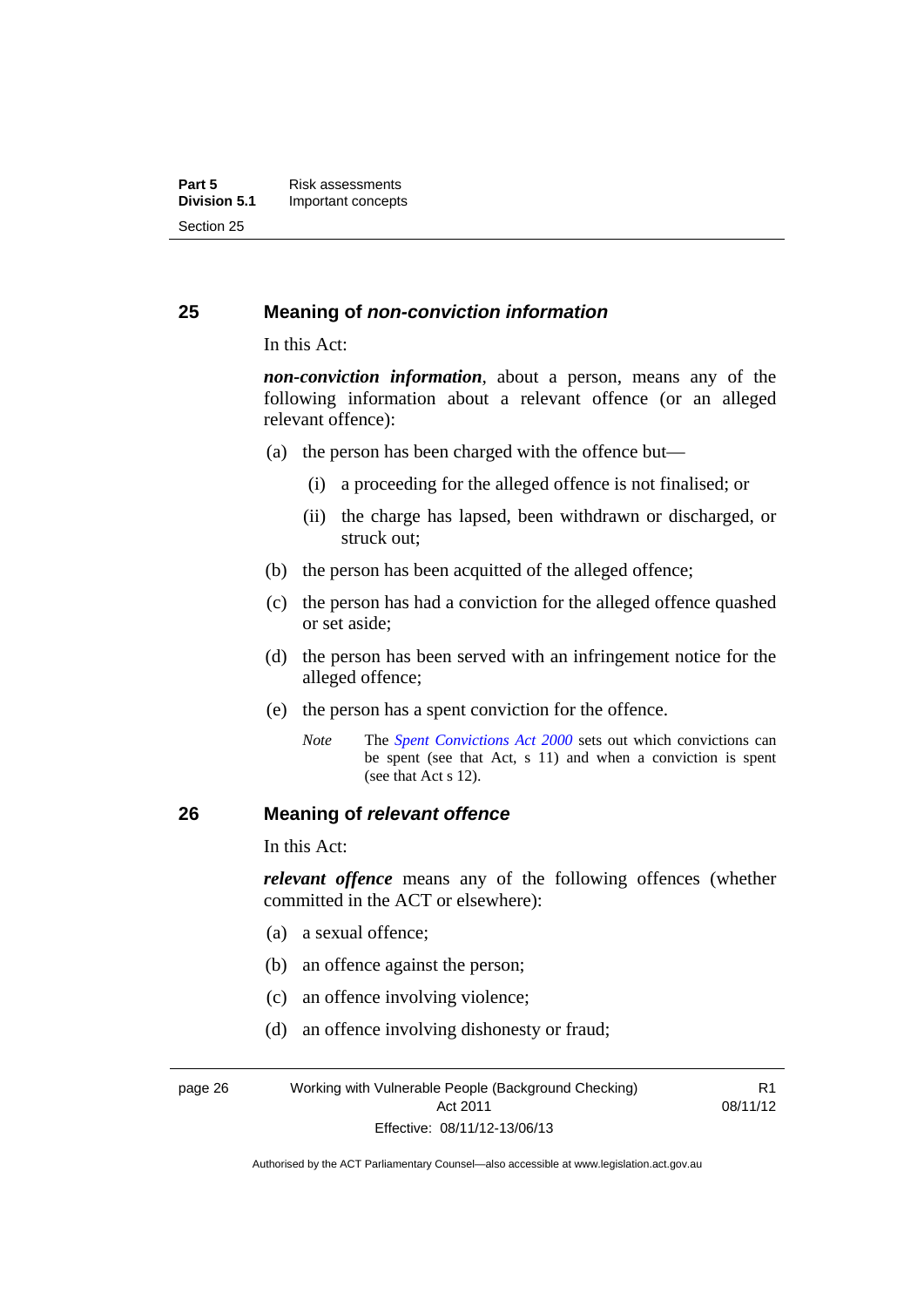- (e) an offence relating to property;
- (f) an offence involving possession of, or trafficking in, a drug of dependence or controlled drug;
- (g) an offence against an animal;
- (h) a driving offence.
- *Note* A reference to an offence includes a reference to a related ancillary offence, eg attempt (see [Legislation Act,](http://www.legislation.act.gov.au/a/2001-14) s 189).

# <span id="page-34-0"></span>**Division 5.2 Risk assessment guidelines**

#### <span id="page-34-1"></span>**27 Risk assessment guidelines**

- (1) The commissioner must make guidelines (*risk assessment guidelines*) about how risk assessments are to be conducted under this Act.
- (2) A guideline may apply, adopt or incorporate an instrument, as in force from time to time.
	- *Note* The text of an applied, adopted or incorporated instrument, whether applied as in force from time to time or as at a particular time, is taken to be a notifiable instrument if the operation of the [Legislation Act,](http://www.legislation.act.gov.au/a/2001-14) s 47 (5) or (6) is not disapplied (see s 47  $(7)$ ).
- (3) A risk assessment guideline is a disallowable instrument.
	- *Note* A disallowable instrument must be notified, and presented to the Legislative Assembly, under the [Legislation Act.](http://www.legislation.act.gov.au/a/2001-14)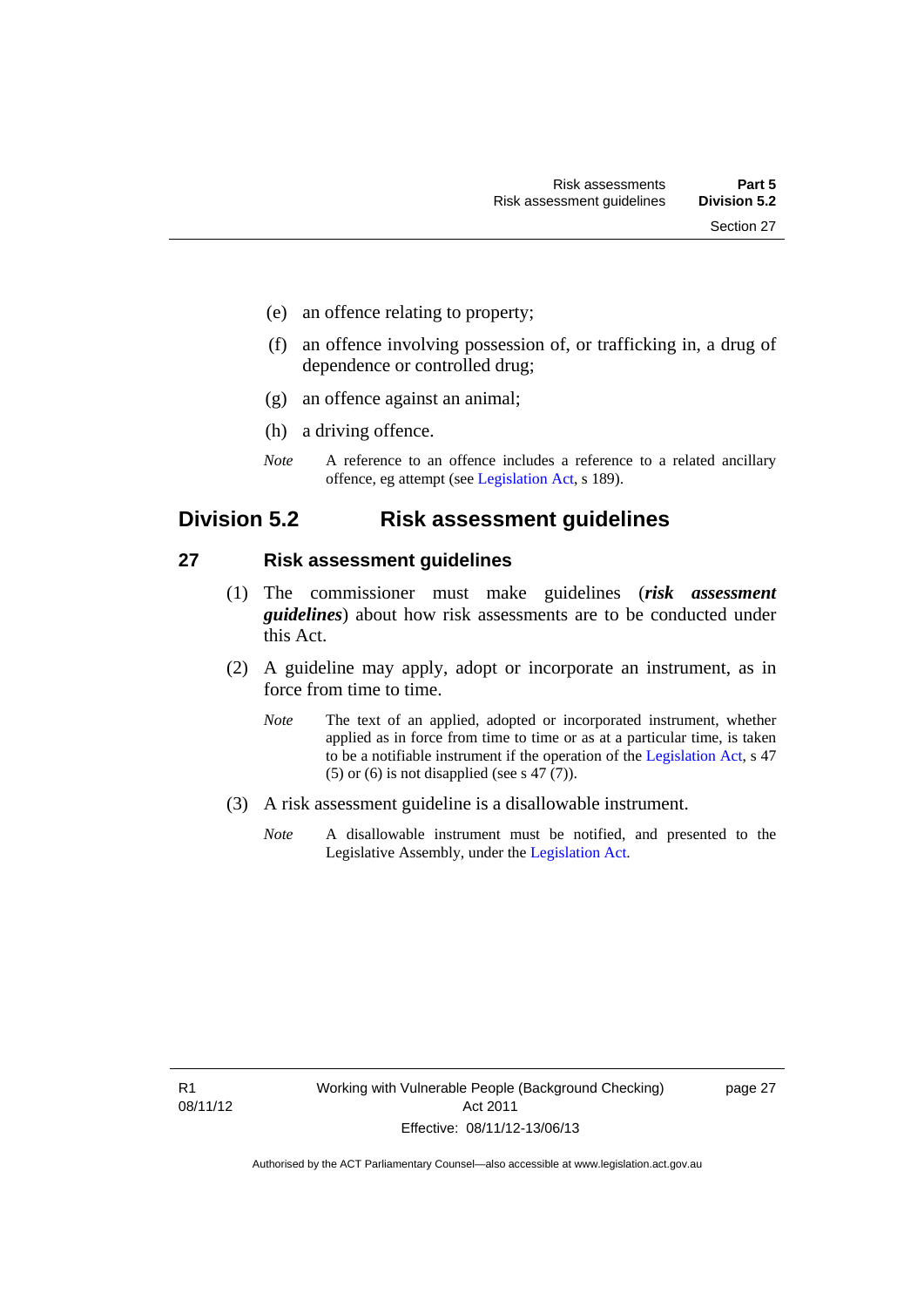#### <span id="page-35-0"></span>**28 Risk assessment guidelines—content**

- (1) The risk assessment guidelines must provide for—
	- (a) matters the commissioner must or may take into account in conducting a risk assessment; and
	- (b) how those matters must or may be taken into account.
- (2) Without limiting subsection (1), the risk assessment guidelines must provide for the following to be taken into account in conducting a risk assessment for a person in relation to a regulated activity:
	- (a) the person's criminal history;
		- *Note* The risk assessment guidelines must provide for certain matters to be taken into account in relation to relevant offences included in the person's criminal history—see s 29.
	- (b) non-conviction information about the person;
		- *Note* The risk assessment guidelines must provide for certain matters to be taken into account in relation to relevant offences, or alleged relevant offences, included in the non-conviction information about the person—see s 30.
	- (c) whether the person was previously given a negative notice under this Act or a corresponding law;
	- (d) whether the person was previously registered under this Act or a corresponding law (including whether the registration was suspended or cancelled);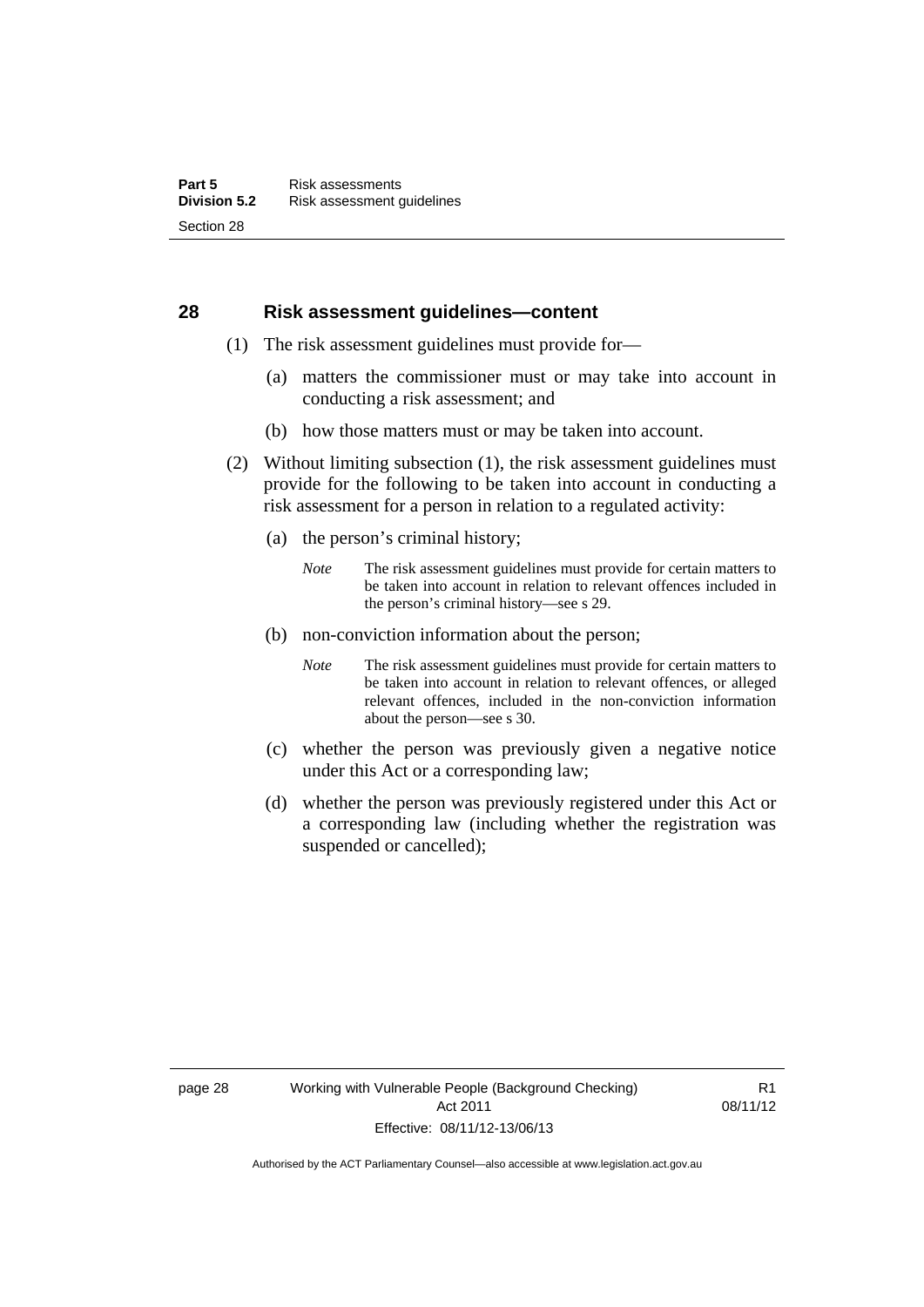Section 29

 (e) any other information the commissioner believes on reasonable grounds is or may be relevant in deciding whether, in engaging in the activity, the applicant poses a risk of harm to a

#### **Examples—par (e)**

vulnerable person.

- 1 an order made against the person made under the *[Domestic Violence](http://www.legislation.act.gov.au/a/2008-46)  [and Protection Orders Act 2008](http://www.legislation.act.gov.au/a/2008-46)*
- 2 a care and protection order under the *[Children and Young People](http://www.legislation.act.gov.au/a/2008-19)  [Act 2008](http://www.legislation.act.gov.au/a/2008-19)* for a child for whom the person has or had parental responsibility under that Act
- 3 a professional disciplinary proceeding against the person
- *Note 1* The risk assessment guidelines must provide for certain matters to be taken into account in relation to other information—see s 31.
- *Note 2* An example is part of the Act, is not exhaustive and may extend, but does not limit, the meaning of the provision in which it appears (see [Legislation Act,](http://www.legislation.act.gov.au/a/2001-14) s 126 and s 132).
- (3) The risk assessment guidelines must provide that—
	- (a) the applicant may make submissions to the commissioner in relation to any matter the commissioner must or may take into account in conducting a risk assessment; and
	- (b) the commissioner must not take into account any information about an applicant unless satisfied on reasonable grounds that the information is accurate.

#### **29 Risk assessment guidelines—criminal history**

The risk assessment guidelines must provide for the following to be taken into account in relation to any relevant offence included in the person's criminal history:

- (a) the nature, gravity and circumstances of the offence;
- (b) the relevance of the offence;
- (c) how long ago the offence was committed;

R1 08/11/12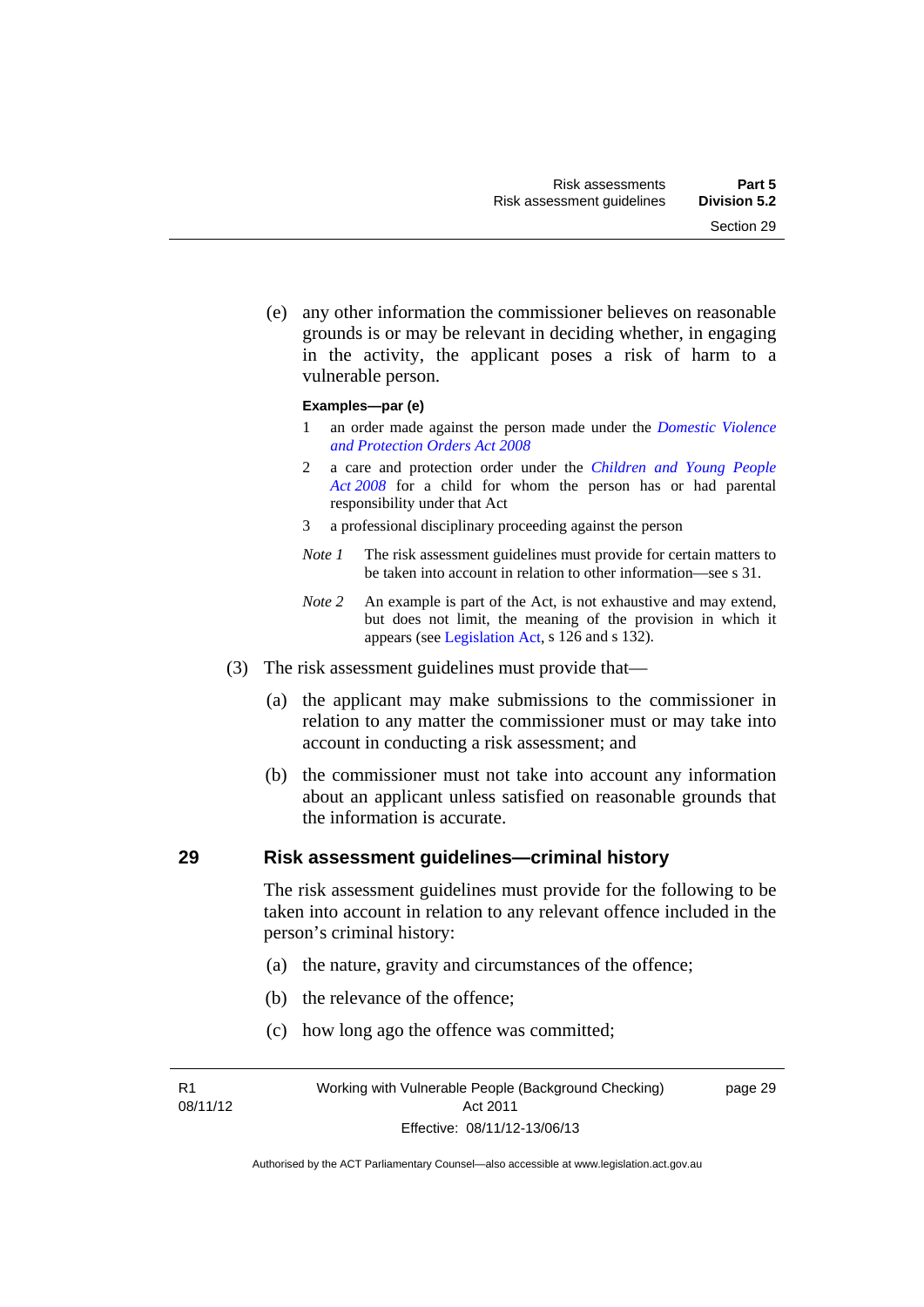- (d) the age of the person and the victim at the time of the offence;
- (e) whether the person's circumstances have changed since the offence was committed;
- (f) the person's attitude to the offence;
- (g) if the person has undergone a program of treatment or intervention for the offence—any assessment of the person following the program;
- (h) if the offence was committed outside Australia—whether the offence is an offence in Australia;
- (i) whether the person has committed any other relevant offence;
- (j) any submission made by the person to the commissioner in relation to the matters mentioned in paragraphs (a) to (i).

#### **30 Risk assessment guidelines—non-conviction information**

The risk assessment guidelines must provide for the following to be taken into account in relation to any relevant offence, or any alleged relevant offence, included in the non-conviction information about the person:

- (a) the nature, gravity and circumstances of the offence or alleged offence;
- (b) the relevance of the offence or alleged offence;
- (c) how long ago the offence or alleged offence was committed;
- (d) the age of the person and the victim at the time of the offence or alleged offence;
- (e) the truthfulness, completeness and reliability of any information or evidence provided by the person who made the allegation or provided the initial information;

R1 08/11/12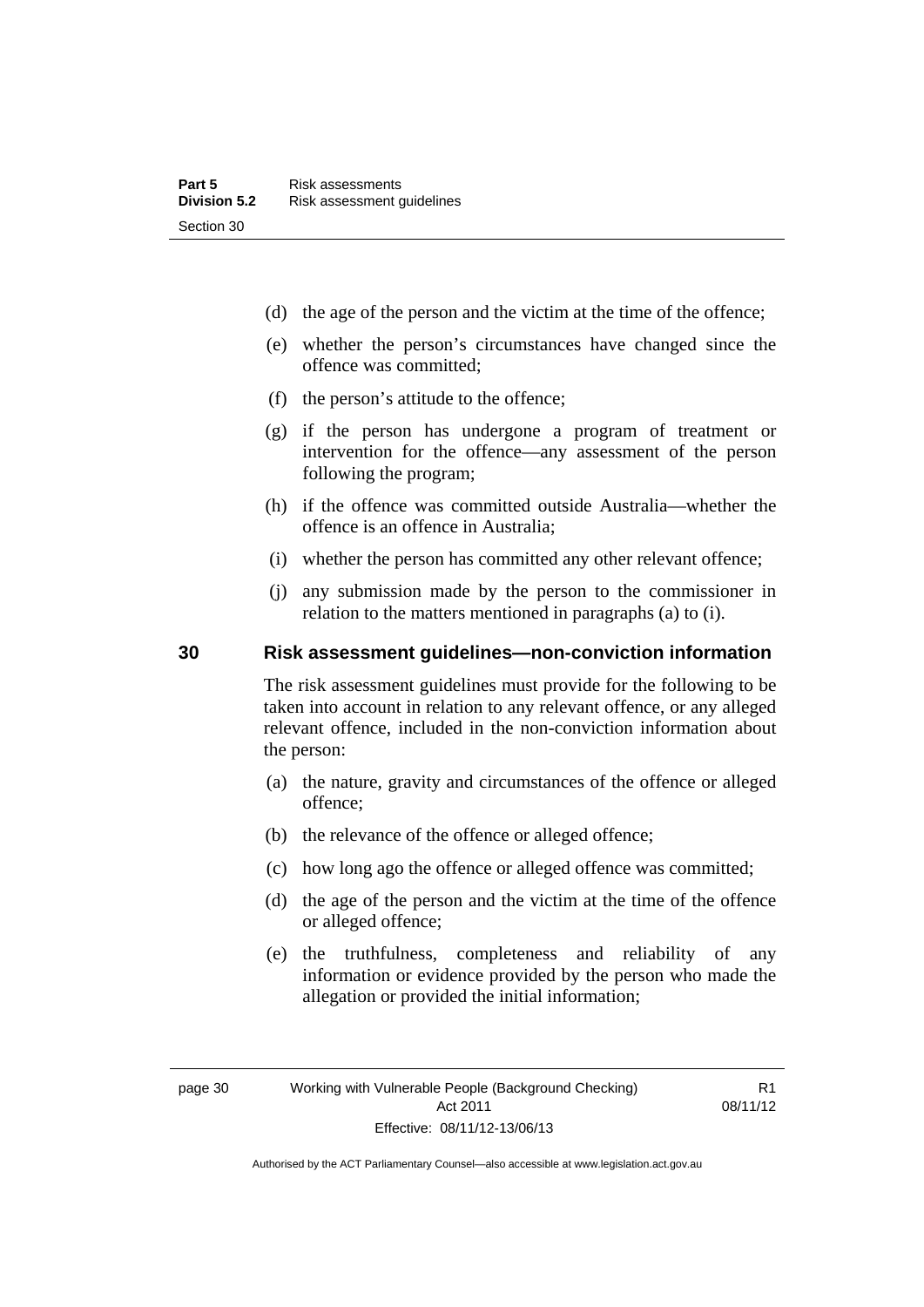- (f) the nature, extent and outcome of any investigation into the offence or alleged offence;
- (g) any formal statement made by the person to a police officer, including any answer given in a recorded interview, in relation to the offence or alleged offence;
- (h) any evidence given by the person in a court proceeding for the offence or alleged offence;
- (i) whether this was the person's first offence or alleged offence;
- (j) any submission made by the person to the commissioner in relation to the matters mentioned in paragraphs (a) to (i).

#### **31 Risk assessment guidelines—other information**

The risk assessment guidelines must provide for the following to be taken into account in relation to any other information the commissioner believes on reasonable grounds is or may be relevant in deciding whether, in engaging in a regulated activity, the applicant poses a risk of harm to a vulnerable person:

(a) how the information was obtained;

#### **Examples**

- 1 tip off from a member of the public
- 2 a media report
- *Note* An example is part of the Act, is not exhaustive and may extend, but does not limit, the meaning of the provision in which it appears (see [Legislation Act,](http://www.legislation.act.gov.au/a/2001-14) s 126 and s 132).
- (b) the relevance of the information;
- (c) the truthfulness, completeness and reliability of the information;
- (d) any submission made by the person to the commissioner in relation to the matters mentioned in paragraphs (a) to (c).

R1 08/11/12 page 31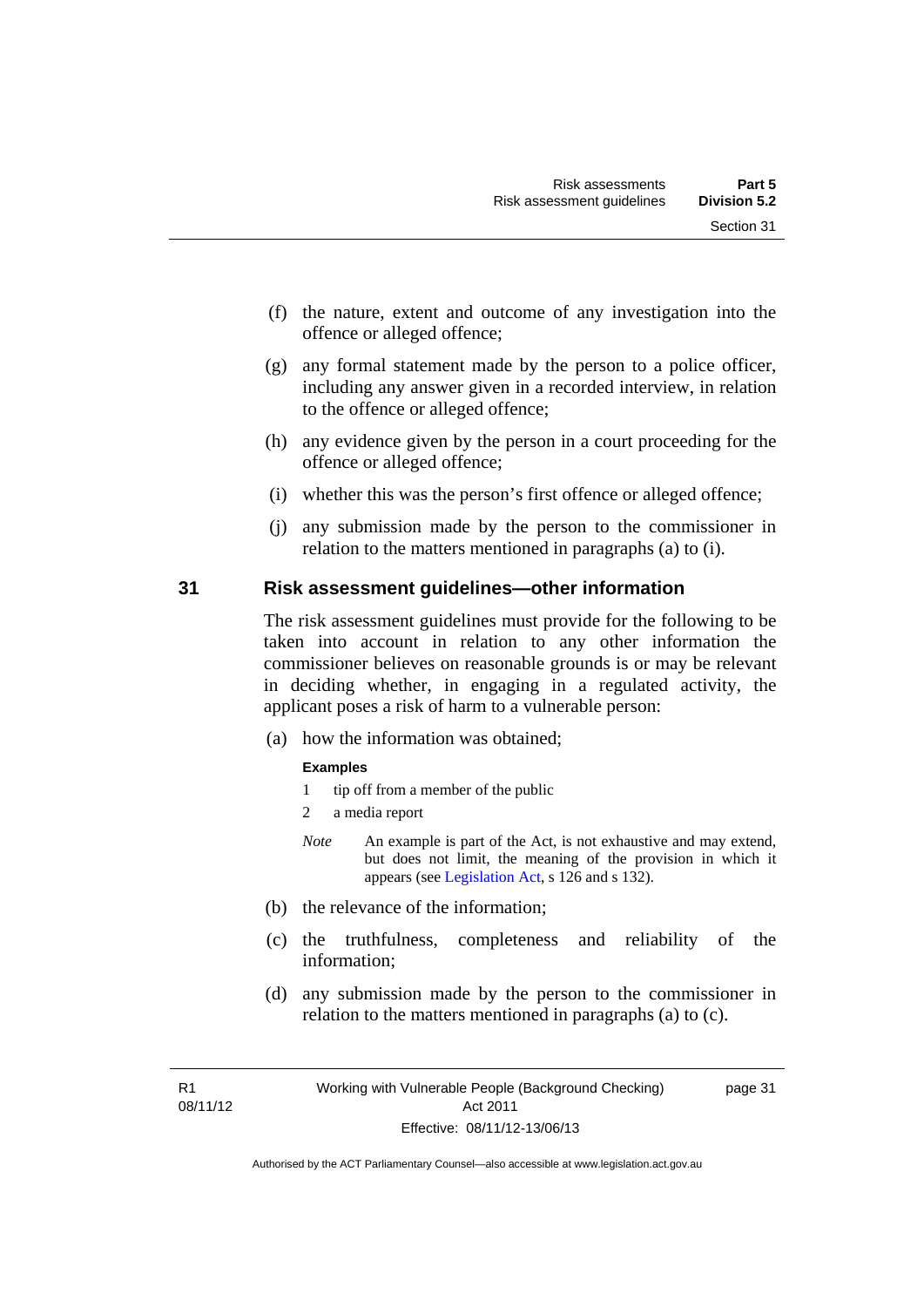# **Division 5.3 Conducting risk assessments**

#### **32 Risk assessments**

 (1) On application by a person for registration, the commissioner must conduct a risk assessment for the person.

 (2) The risk assessment must be conducted in accordance with the risk assessment guidelines.

#### **33 Commissioner may seek information from entities to conduct risk assessments**

The commissioner may seek information or advice from any entity the commissioner considers may be able to give information or advice that will assist the commissioner in conducting a risk assessment for a person.

#### **Examples—entity**

- 1 the chief police officer
- 2 a government department
- 3 an employer for a regulated activity
- *Note* An example is part of the Act, is not exhaustive and may extend, but does not limit, the meaning of the provision in which it appears (see [Legislation Act,](http://www.legislation.act.gov.au/a/2001-14) s 126 and s 132).

*Note* The commissioner need not conduct a risk assessment if the application has been withdrawn (see s 20 (2) (b)).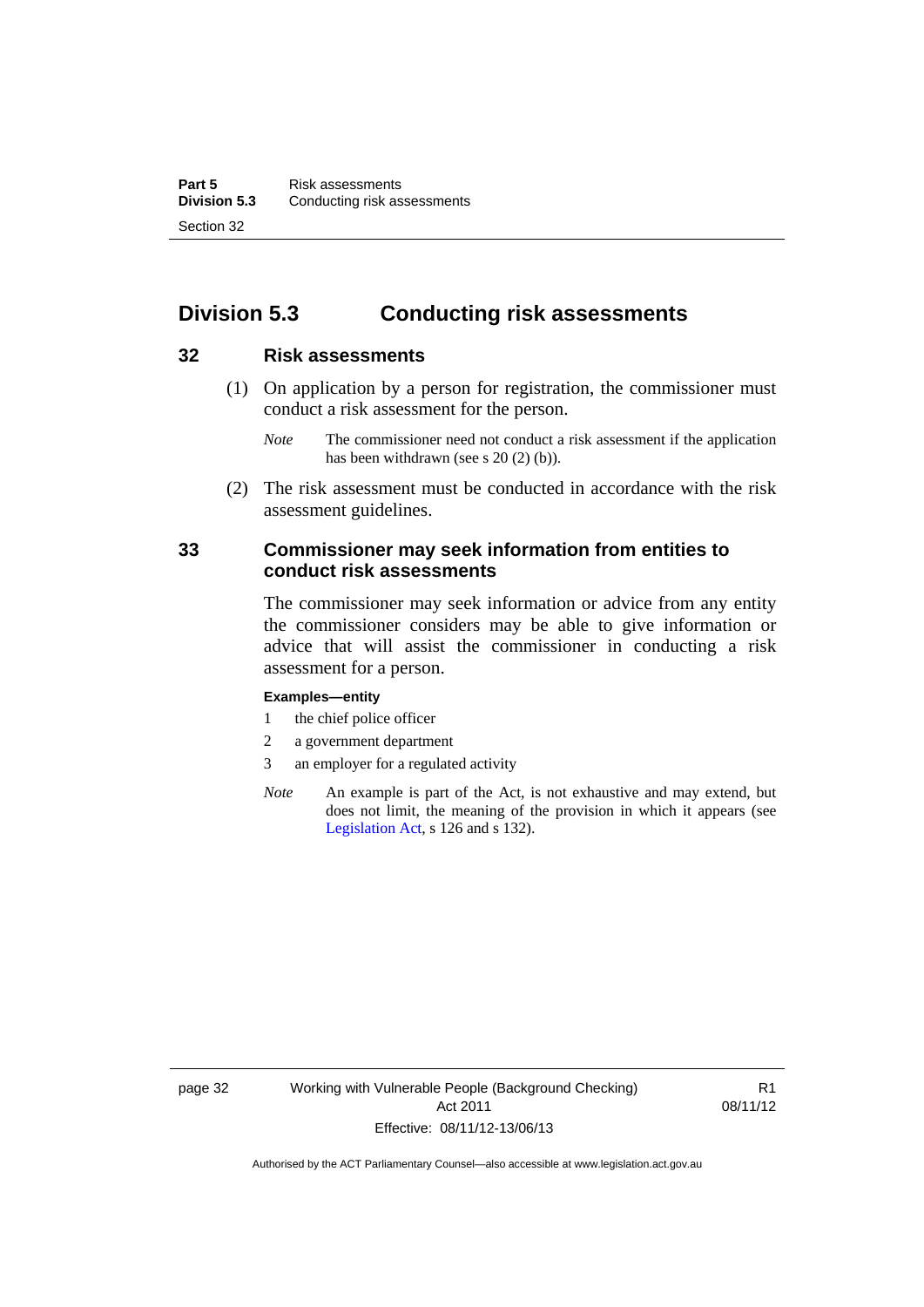#### **34 Independent advisors—appointment**

- (1) The commissioner must appoint 7 or more people as independent advisors the commissioner may ask for advice about—
	- (a) whether to give a person a role-based registration; or
	- (b) any other aspect of a risk assessment for a person.
	- *Note 1 Role-based registration*—see s 42 (2).
	- *Note 2* For the making of appointments (including acting appointments), see the [Legislation Act,](http://www.legislation.act.gov.au/a/2001-14) pt 19.3.
- (2) The people appointed—
	- (a) must include the following:
		- (i) at least 1 Aboriginal or Torres Strait Islander person;
		- (ii) at least 1 person with experience or expertise in relation to refugees and migrants;
		- (iii) at least 1 person who is a psychologist with experience or expertise in forensic or clinical psychology;
		- (iv) at least 1 person with experience or expertise in relation to children and young people;
		- (v) at least 1 person with experience or expertise in relation to people with a disability;
		- (vi) at least 1 person with experience or expertise in relation to people with mental illness;
		- (vii) at least 1 person with experience or expertise in relation to people with drug or alcohol dependency; and
	- (b) may include 1 or more people with experience or expertise in any other field the commissioner considers relevant to a matter mentioned in subsection (1) (a) or (b).

page 33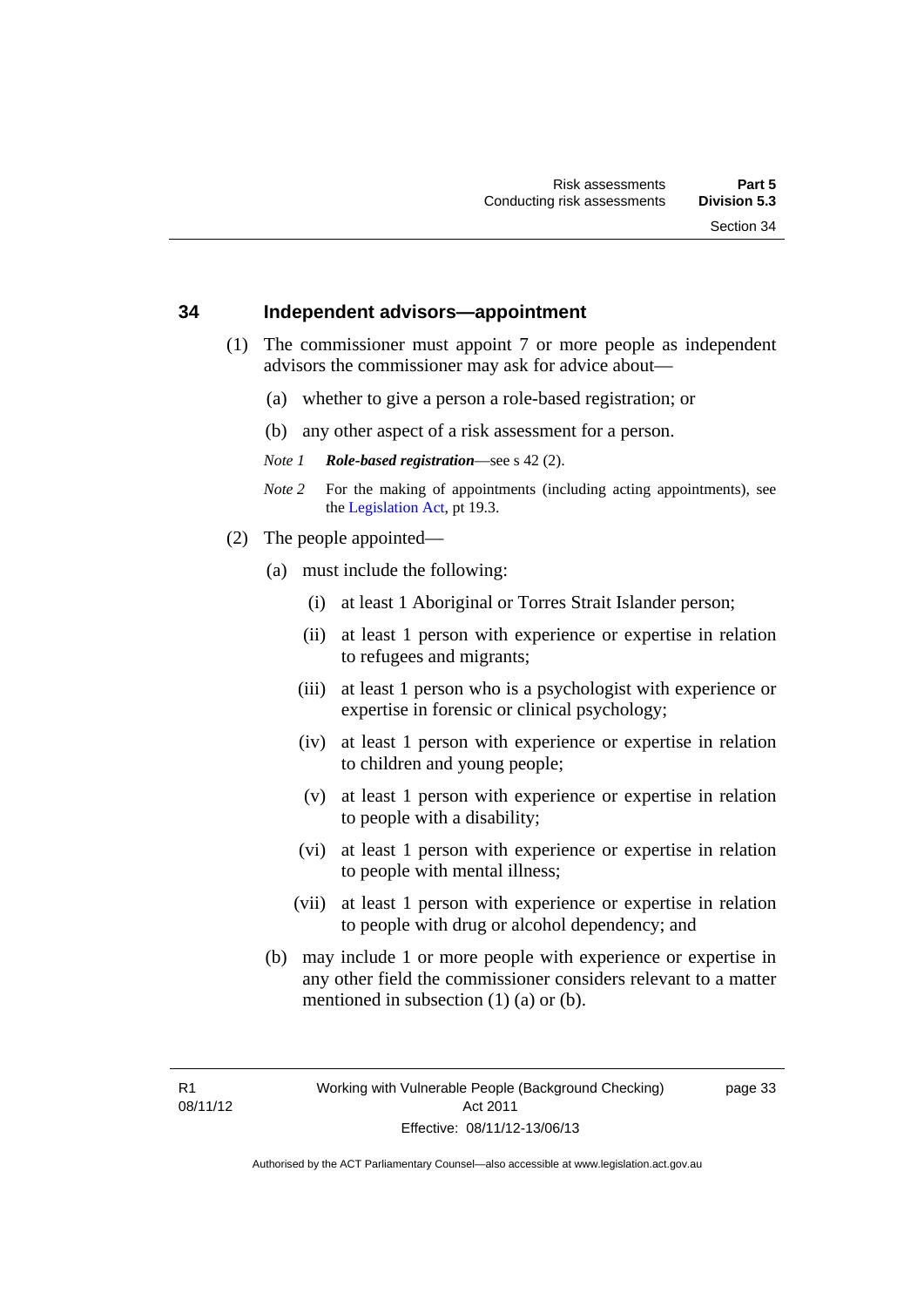- (3) An appointment as an independent advisor must be for not longer than 3 years.
- (4) An appointment is a notifiable instrument.
	- *Note* A notifiable instrument must be notified under the [Legislation Act](http://www.legislation.act.gov.au/a/2001-14).
- (5) The conditions of an independent advisor's appointment are the conditions agreed between the commissioner and the person, subject to any determination under the *[Remuneration Tribunal Act 1995](http://www.legislation.act.gov.au/a/1995-55)*.

## **35 Independent advisors—advice**

- (1) This section applies if the commissioner wishes to ask an independent advisor for advice about a matter mentioned in section 34 (1) (a) or (b).
- (2) The commissioner must ask a least 3 independent advisors for the advice.
- (3) The request for advice must be made, and the advice must be given, in accordance with the risk assessment guidelines.

## **36 Independent advisors—ending appointment**

The commissioner may end a person's appointment as an independent advisor—

- (a) if the person does not provide advice within a reasonable time when asked by the commissioner; or
- (b) for misbehaviour; or
- (c) for physical and mental incapacity, if the incapacity substantially affects the exercise of the person's ability to give advice to the commissioner; or
- (d) if the commissioner becomes aware that the person has at any time been convicted in Australia of an offence punishable by imprisonment for 1 year or longer; or

R1 08/11/12

Authorised by the ACT Parliamentary Counsel—also accessible at www.legislation.act.gov.au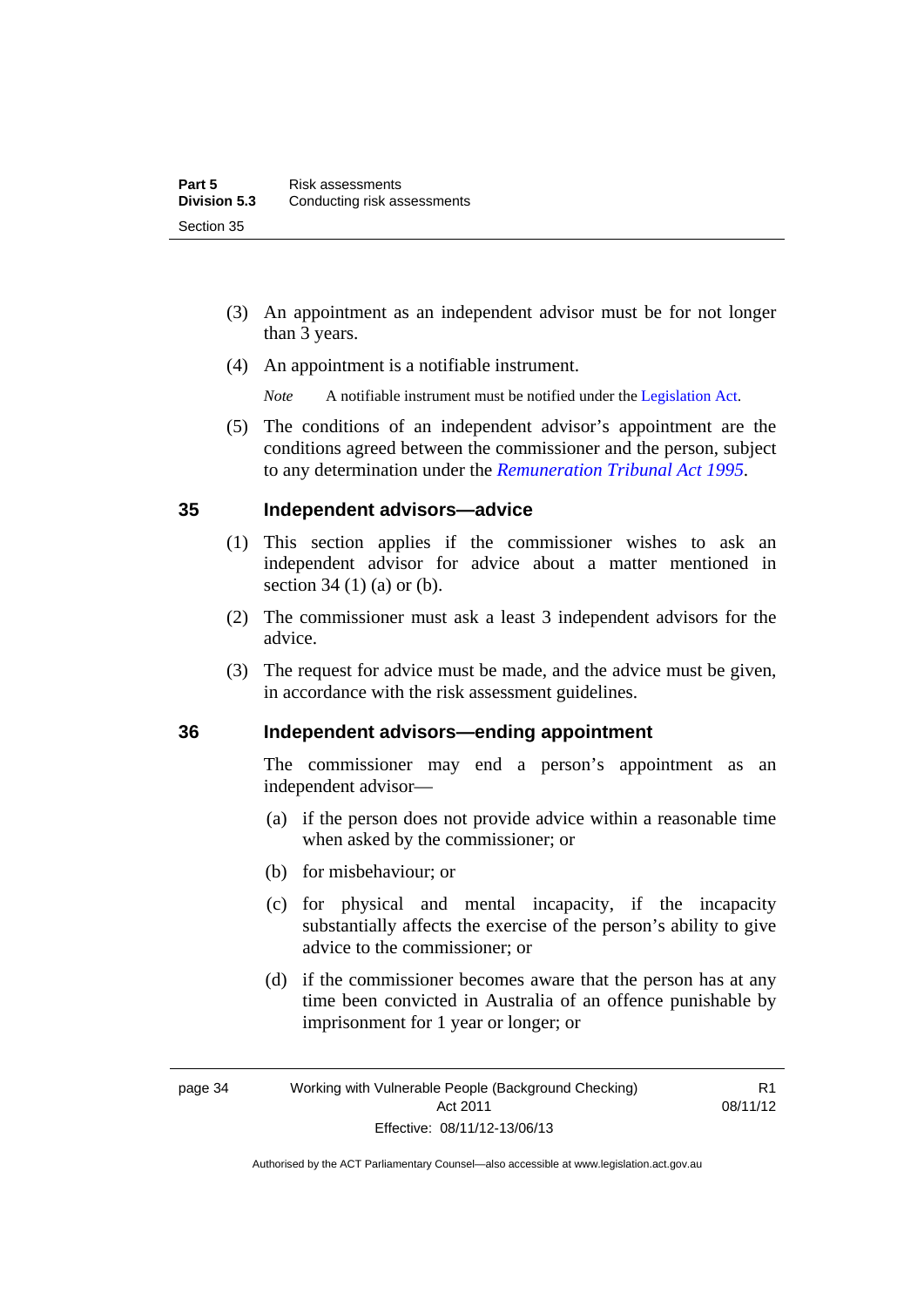- (e) if the commissioner becomes aware that the person has at any time been convicted outside Australia of an offence that, if it had been committed in the ACT, would be punishable by imprisonment for 1 year or longer.
- *Note* A person's appointment also ends if the person resigns (see Legislation [Act](http://www.legislation.act.gov.au/a/2001-14), s 210).

# **Division 5.4 Negative risk assessments**

## **37 Proposed negative notices**

- (1) This section applies if—
	- (a) the commissioner conducts a risk assessment for a person; and
	- (b) the commissioner is satisfied that the person poses an unacceptable risk of harm to a vulnerable person (a *negative risk assessment*).
- (2) The commissioner must tell the person in writing (a *proposed negative notice*) that the commissioner intends to refuse to register the person.
- (3) A proposed negative notice must state—
	- (a) the reasons for the negative risk assessment; and
	- (b) that, if the person would like the commissioner to reconsider the decision, the person may take the steps mentioned in section 38 (1); and
	- (c) that, if the person does not take the steps mentioned in section 38 (1), the commissioner must give the person a negative notice.
- (4) The commissioner must not tell a named employer—
	- (a) that a proposed negative notice has been given to a person; or
	- (b) the reasons for giving the person the notice.

R1 08/11/12 page 35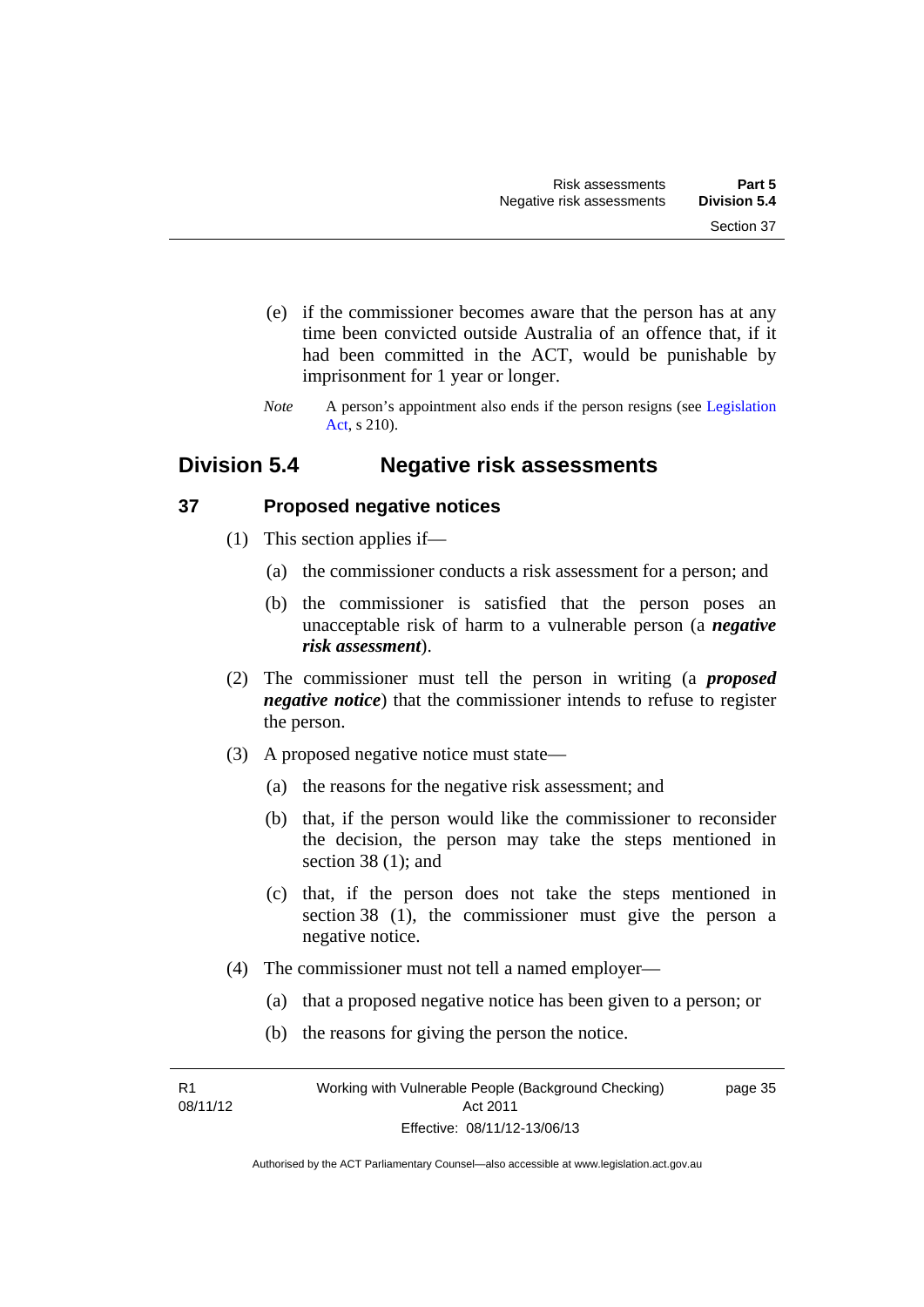#### **38 Reconsideration of negative risk assessments**

- (1) If the commissioner gives a person a proposed negative notice, the person may—
	- (a) within 10 working days after the commissioner gives the person the proposed negative notice, tell the commissioner in writing that the person intends to ask the commissioner to reconsider the decision; and
	- (b) within 20 working days after the commissioner gives the person the notice, ask the commissioner in writing to reconsider the decision.
	- *Note* If a form is approved under s 69 for this provision, the form must be used.
- (2) If the person asks the commissioner to reconsider the decision, the commissioner must, as soon as practicable, conduct a risk assessment (a *revised risk assessment*) for the person.
	- *Note* A revised risk assessment may result in registration (see s 41), which may be conditional (see s 42), or a negative notice (see s 40).
- (3) The person may give the commissioner, and the commissioner must consider in conducting the revised risk assessment, any new or corrected information the person believes is relevant.

## **39 Extensions of period for reconsideration of negative risk assessment**

- (1) On written application by a person, the commissioner may extend the period mentioned in section  $38(1)(a)$  or (b).
	- *Note* The commissioner may extend the period even if it has ended (see [Legislation Act,](http://www.legislation.act.gov.au/a/2001-14) s 151C).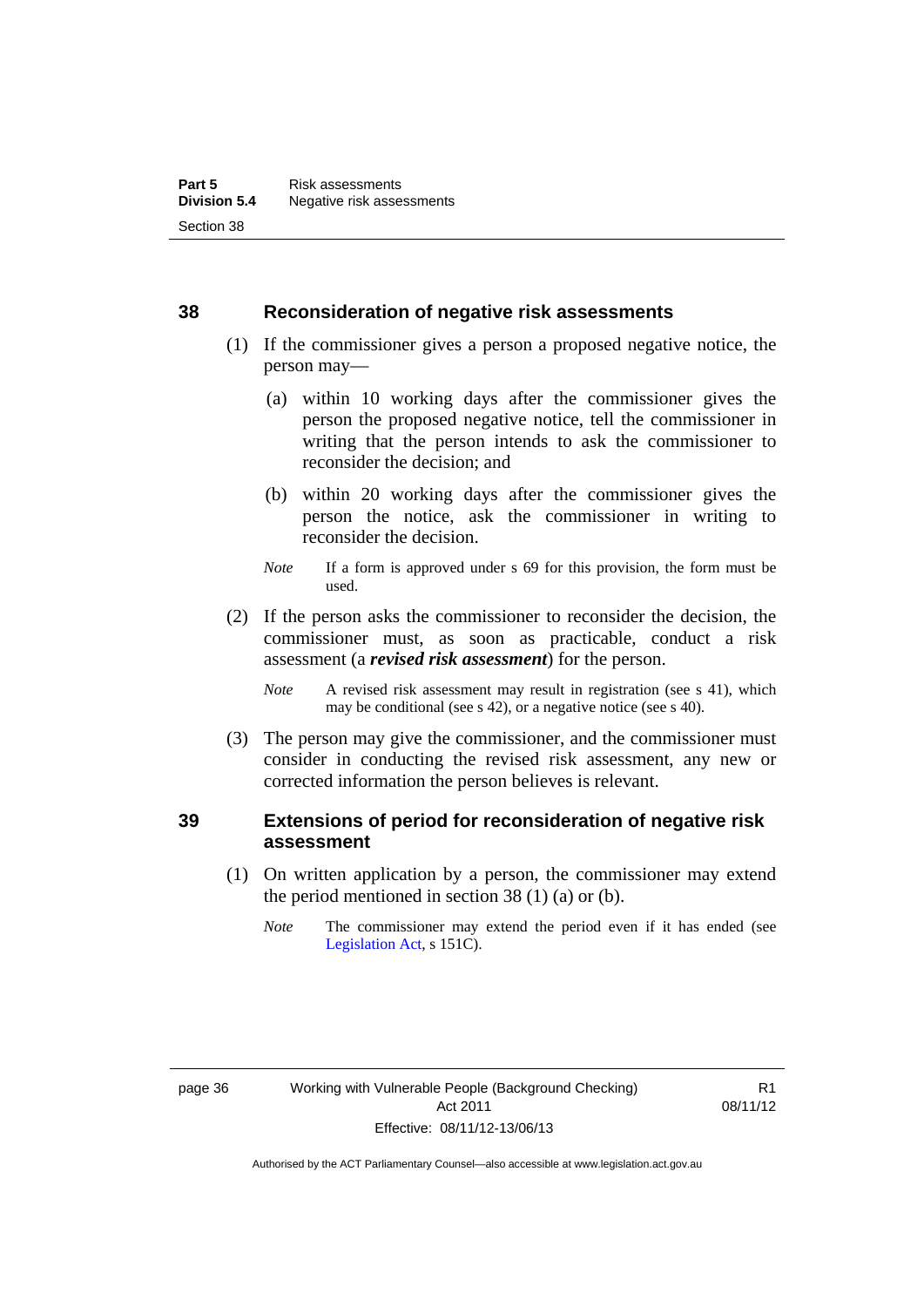(2) The commissioner may extend the period only if the commissioner is satisfied on reasonable grounds that it is appropriate to extend the period given the person's circumstances.

#### **Examples—when period may be extended**

- 1 a person did not receive a proposed negative notice because the person was unexpectedly hospitalised
- 2 a person needs more than 20 working days to obtain relevant information because the information is from a foreign country
- *Note* An example is part of the Act, is not exhaustive and may extend, but does not limit, the meaning of the provision in which it appears (see [Legislation Act,](http://www.legislation.act.gov.au/a/2001-14) s 126 and s 132).
- (3) The commissioner must tell the person in writing of a decision under subsection (1) and—
	- (a) if the commissioner extends the period—state the extended period; or
	- (b) if the commissioner refuses to extend the period—the reasons for the decision.
	- *Note* The commissioner must also give the person a reviewable decision notice in relation to a decision to—
		- (a) extend the period for a stated period; or
		- (b) refuse to extend the period (see s 62).

#### **40 Negative notices**

- (1) The commissioner must refuse to register a person—
	- $(a)$  if—
		- (i) the commissioner conducts a revised risk assessment for a person; and
		- (ii) the commissioner is satisfied that the person poses an unacceptable risk of harm to a vulnerable person; or

page 37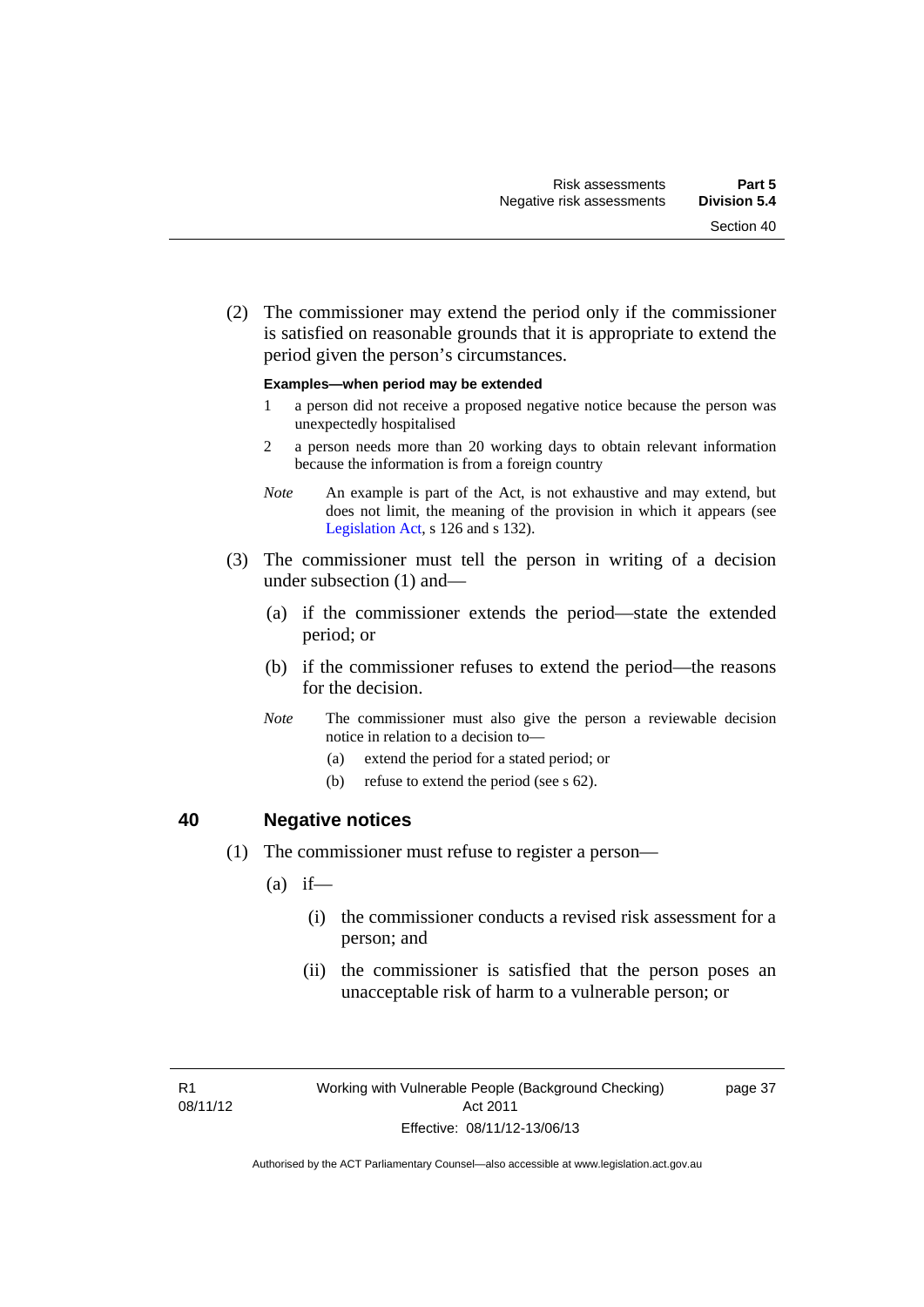- (b) if the commissioner gives the person a proposed negative notice and—
	- (i) the person does not tell the commissioner that the person intends to ask the commissioner to reconsider the decision under section 38 (1) (a); or
	- (ii) the person—
		- (A) tells the commissioner that the person intends to ask the commissioner to reconsider the decision under section 38 $(1)$  $(a)$ ; but
		- (B) does not ask the commissioner to reconsider the decision under section 38 (1) (b).
- (2) If the commissioner refuses to register a person, the commissioner must—
	- (a) tell the person in writing (a *negative notice*) that the commissioner refuses to register the person and the reasons for the refusal; and
		- *Note* The commissioner must also give the person a reviewable decision notice in relation to the decision (see s 62).
	- (b) tell the named employer (if any) in writing that a negative notice has been given to the person.
- (3) For subsection (2) (b), the commissioner must not tell a named employer the reasons for giving the person the negative notice.
	- *Note* If an unregistered person engaging in a regulated activity under s 15 is given a negative notice, the person commits an offence under s 13 if the person continues to engage in the activity.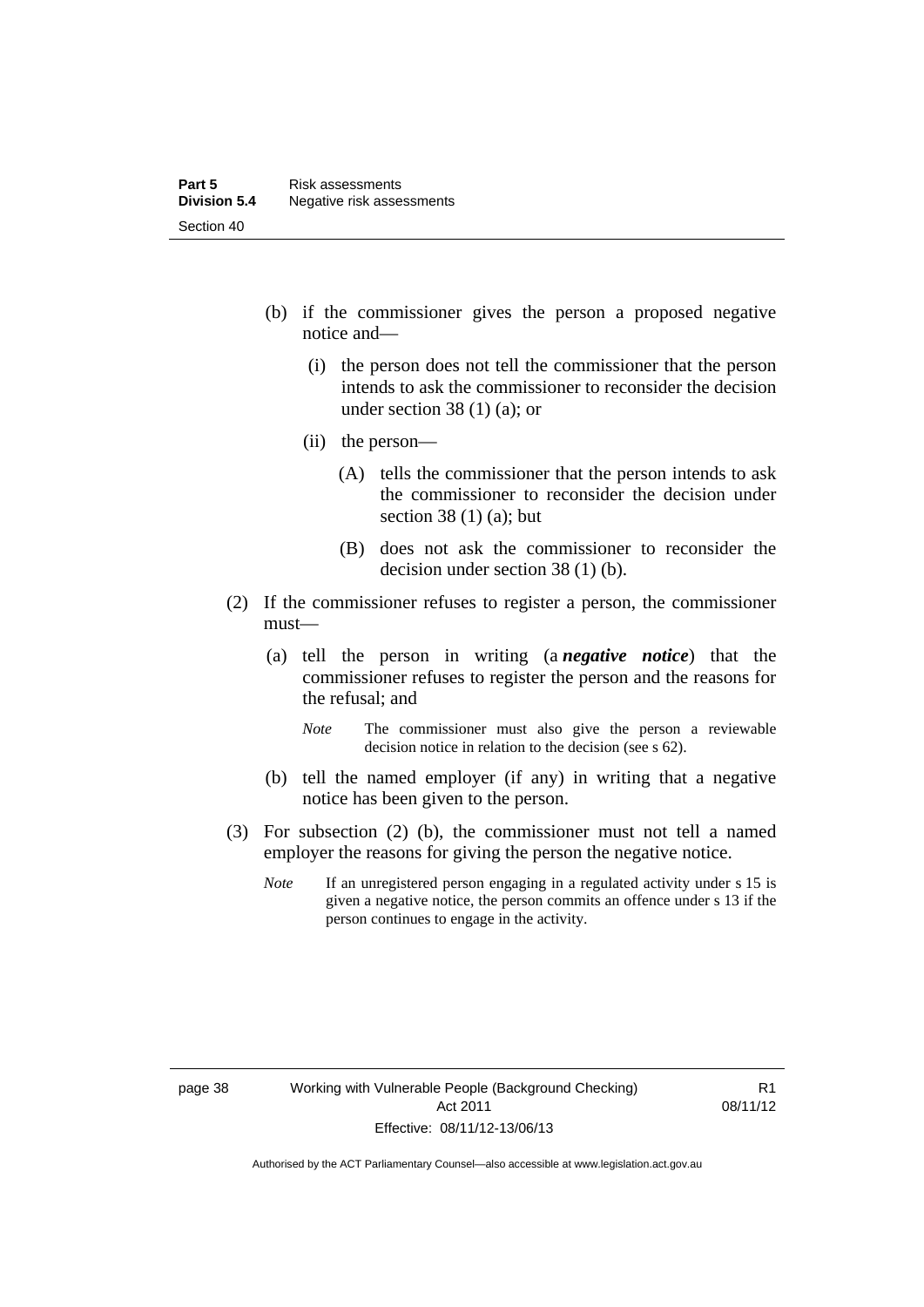# **Part 6 Registration**

# **Division 6.1 Registration**

# **41 Registration**

- (1) This section applies if the commissioner—
	- (a) conducts a risk assessment or a revised risk assessment for a person; and
	- (b) is satisfied that the person poses no risk or an acceptable risk of harm to a vulnerable person (a *positive risk assessment*).
- (2) The commissioner must—
	- (a) register the person; and
	- (b) tell the person in writing of the positive risk assessment and that the person has been registered; and
	- (c) tell the named employer (if any) in writing that the person has been registered.
- (3) Registration must be for not longer than 3 years.

# **42 Conditional registration**

(1) A registration may be subject to conditions.

#### **Examples—conditions**

- 1 a registered person must not drive a motor vehicle if a vulnerable person is a passenger
- 2 a registered person must not have unsupervised contact with a vulnerable person
- 3 a registered person must not supervise another registered person

page 39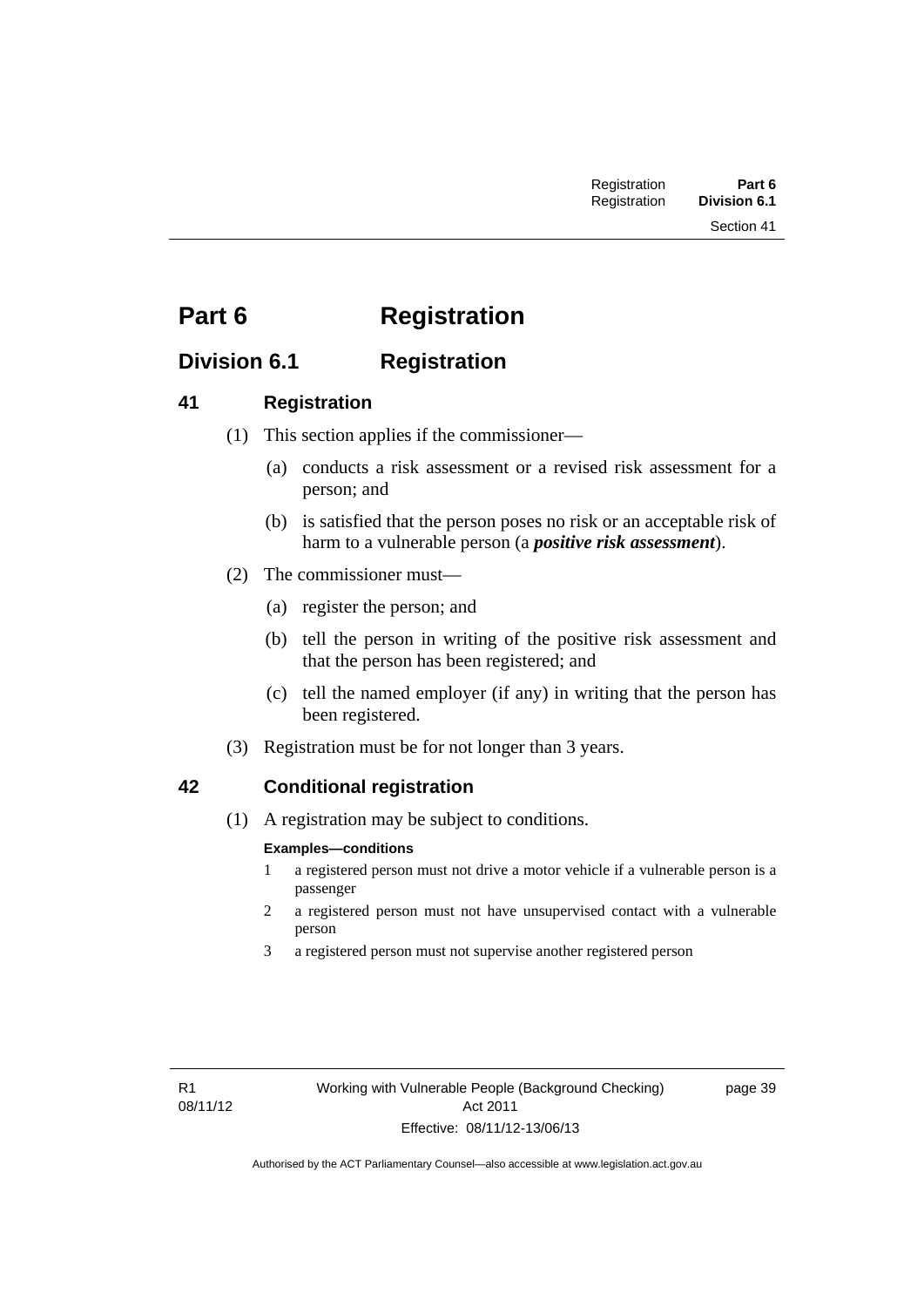- 4 a registered person may be engaged by any employer but only in a stated regulated activity
- *Note* An example is part of the Act, is not exhaustive and may extend, but does not limit, the meaning of the provision in which it appears (see [Legislation Act,](http://www.legislation.act.gov.au/a/2001-14) s 126 and s 132).
- (2) Without limiting subsection (1), the commissioner may register a person (a *role-based registration*) subject to the conditions that the person may engage only in stated regulated activities for a stated employer.

#### **Example—role-based registration**

a person with a criminal record is registered but may only work as a counsellor in a particular correctional centre

- (3) Before giving a person a role-based registration, the commissioner may—
	- (a) consult, in accordance with the risk assessment guidelines, with 3 or more independent advisors; and
	- (b) consider any relevant advice given.
- (4) A regulation may prescribe information that a person or an employer must give the commissioner before the commissioner may give the person a role-based registration.

## **43 Proposed conditional registration**

- (1) If the commissioner intends to register a person conditionally, the commissioner must tell the person in writing (a *proposed conditional registration notice*).
- (2) A proposed conditional registration notice must state—
	- (a) what the condition is and the reasons for proposing to register the person conditionally; and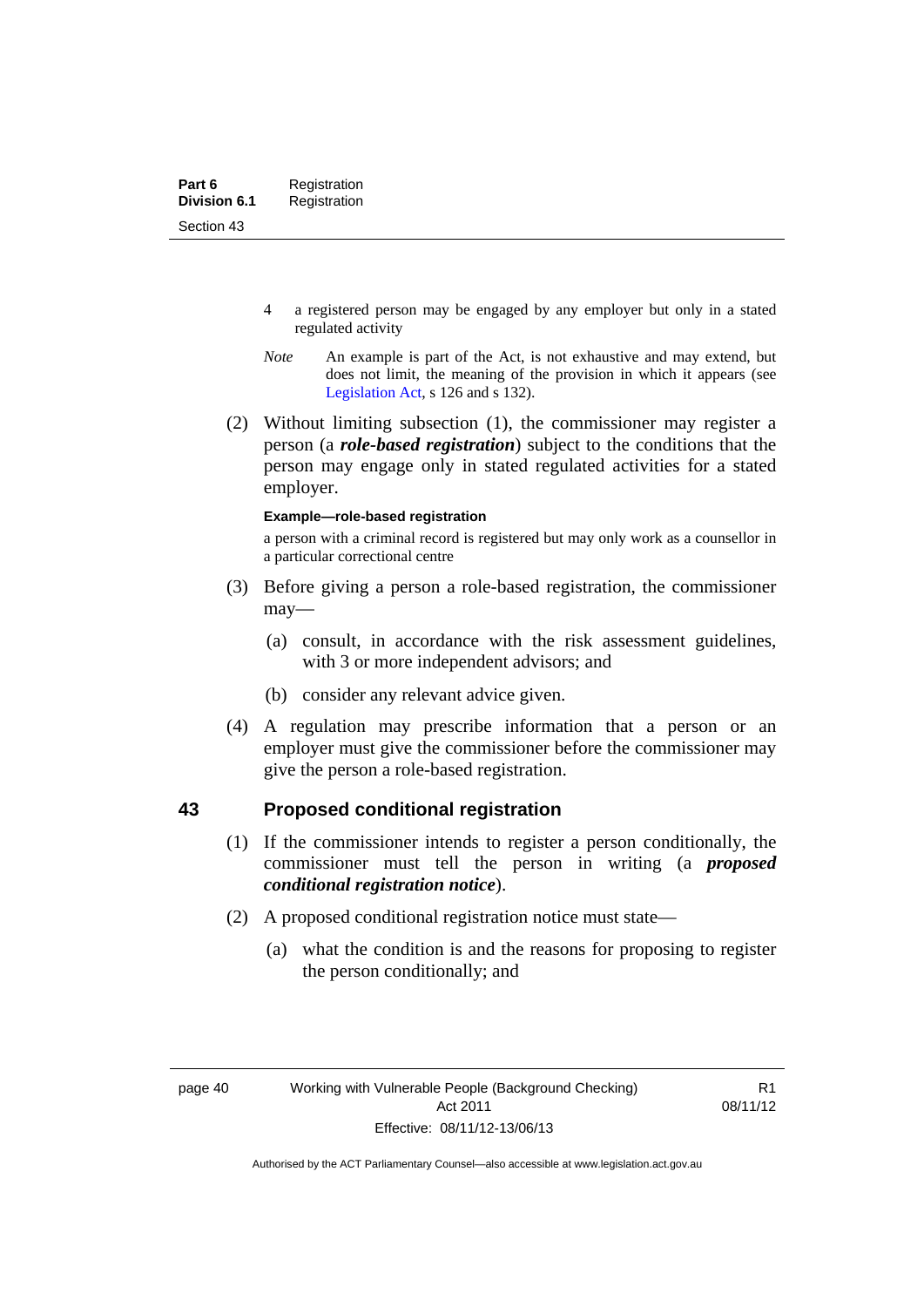| Registration | Part 6              |
|--------------|---------------------|
| Registration | <b>Division 6.1</b> |

- (b) that, if the person would like the commissioner to reconsider the decision, the person may take the steps mentioned in section 44 (1); and
- (c) that if the person does not take the steps mentioned in section 44 (1), the commissioner must register the person conditionally.
- (3) The commissioner must not tell a named employer—
	- (a) that a proposed conditional registration notice has been given to a person; or
	- (b) the reasons for giving the person the proposed conditional registration notice.

## **44 Reconsideration of proposed conditional registration**

- (1) If the commissioner gives a person a proposed conditional registration notice, the person may—
	- (a) within 10 working days after the commissioner gives the person the proposed conditional registration notice, tell the commissioner in writing that the person intends to ask the commissioner to reconsider the decision; and
	- (b) within 20 working days after the commissioner gives the person the notice, ask the commissioner in writing to reconsider the decision.
	- *Note* If a form is approved under s 69 for this provision, the form must be used.
- (2) If the person asks the commissioner to reconsider the decision, the commissioner must, as soon as practicable—
	- (a) if the commissioner is satisfied that the condition is unnecessary—register the person unconditionally; or
	- (b) if the commissioner is satisfied that the condition is necessary—register the person subject to the condition.

R1 08/11/12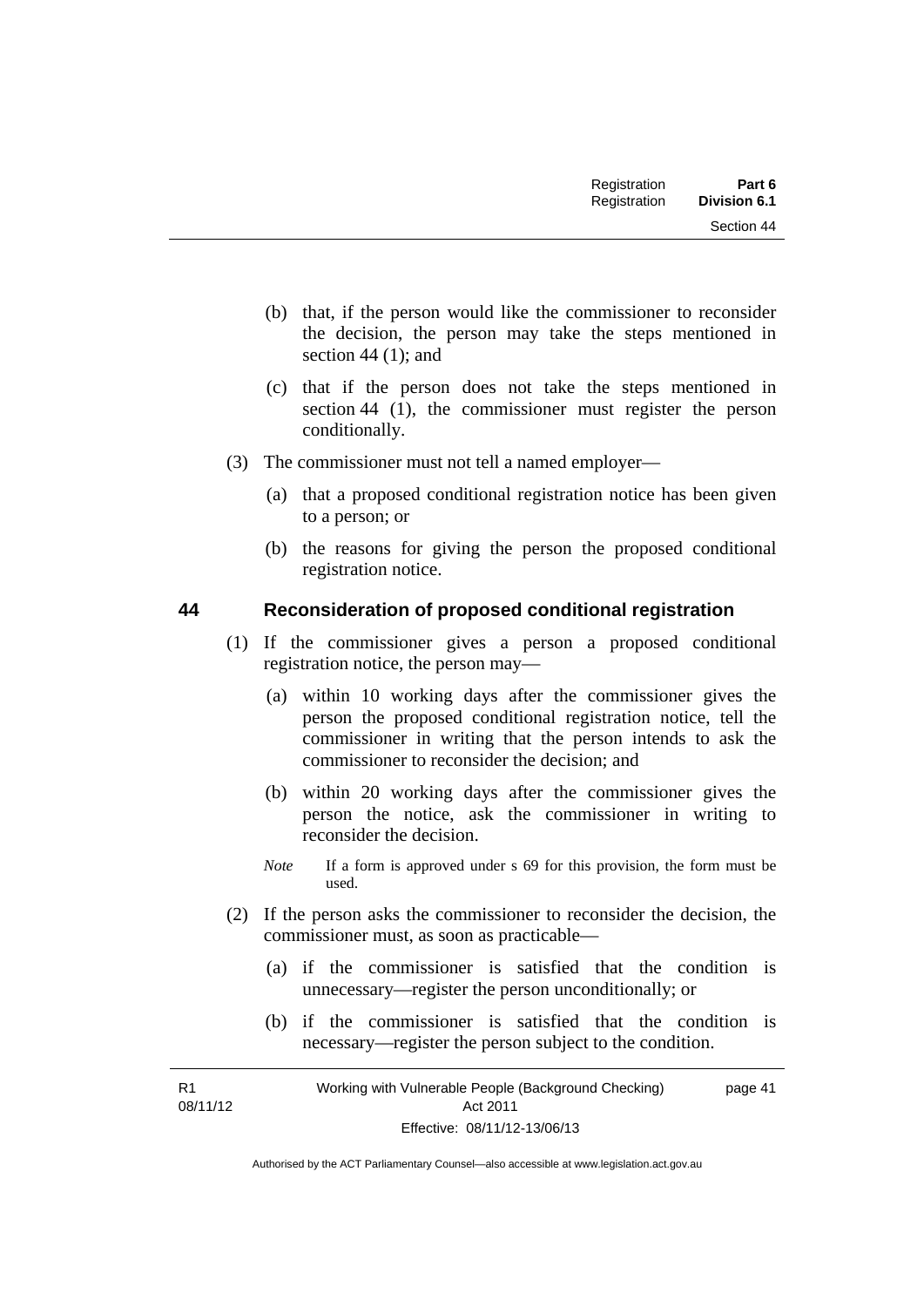- *Note* The commissioner's decision to register a person subject to a condition is reviewable (see s 61).
- (3) The person may give the commissioner, and the commissioner must consider in reconsidering the decision, any new or corrected information the person believes is relevant.

## **45 Extensions of period for reconsideration of proposed conditional registration**

- (1) On written application by a person, the commissioner may extend the period mentioned in section  $44$  (1) (a) or (b).
	- *Note* The commissioner may extend the period even if it has ended (see [Legislation Act,](http://www.legislation.act.gov.au/a/2001-14) s 151C).
- (2) The commissioner may extend the period only if the commissioner is satisfied on reasonable grounds that it is appropriate to extend the period given the person's circumstances.

#### **Examples—when period may be extended**

- 1 a person did not receive a proposed conditional registration notice because the person was unexpectedly hospitalised
- 2 a person needs more than 20 working days to obtain relevant information because the information is from a foreign country
- *Note* An example is part of the Act, is not exhaustive and may extend, but does not limit, the meaning of the provision in which it appears (see [Legislation Act,](http://www.legislation.act.gov.au/a/2001-14) s 126 and s 132).
- (3) The commissioner must tell the person in writing of a decision under subsection (1) and—
	- (a) if the commissioner extends the period—state the extended period; or
	- (b) if the commissioner refuses to extend the period—the reasons for the decision.
	- *Note* The commissioner must also give the person a reviewable decision notice in relation to a decision to—

R1

(a) extend the period for a stated period; or

page 42 Working with Vulnerable People (Background Checking) Act 2011 Effective: 08/11/12-13/06/13 08/11/12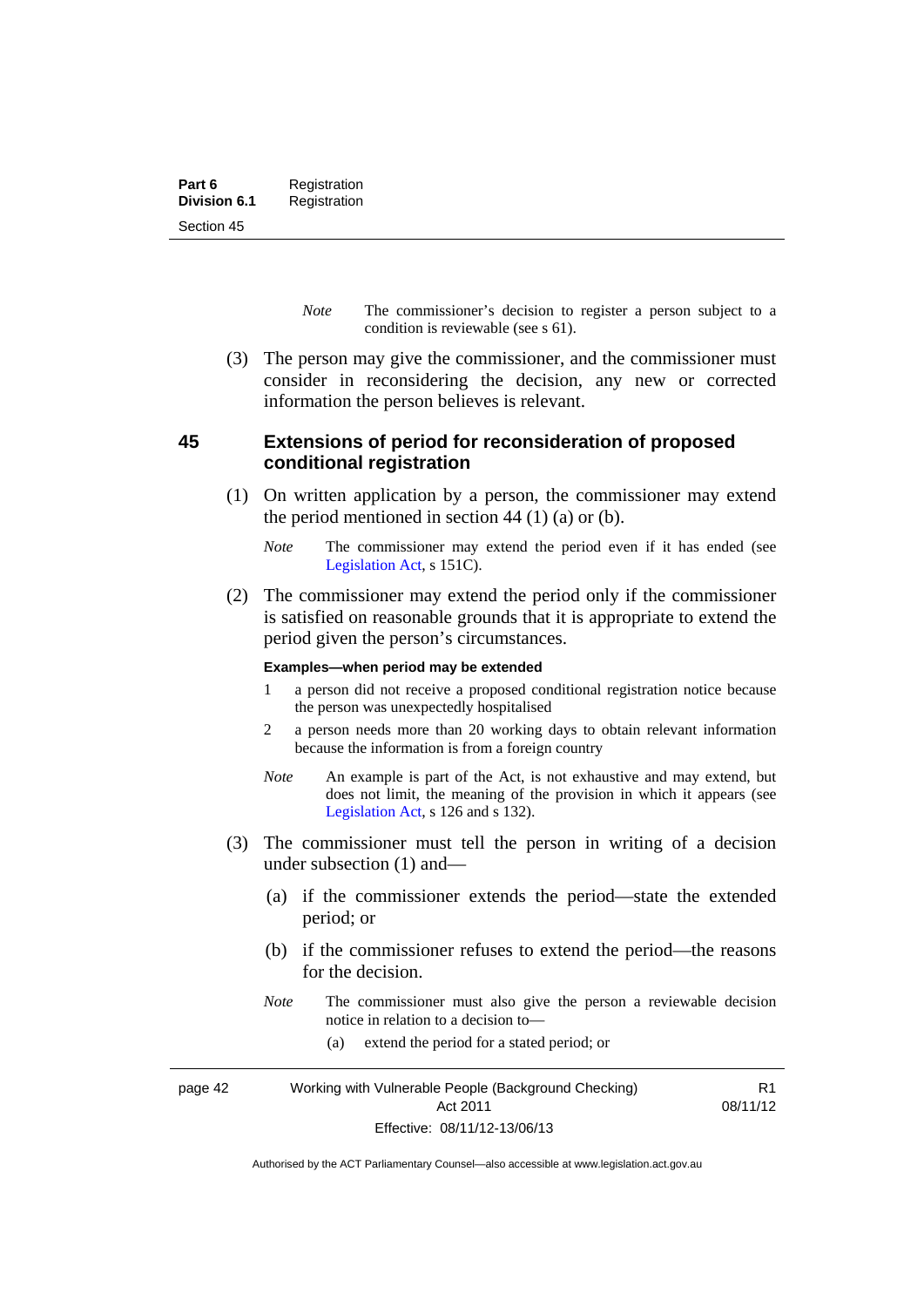Section 46

(b) refuse to extend the period (see s 62).

#### **46 Notice of conditional registration**

- (1) The commissioner must register a person subject to a condition if the commissioner gives the person a proposed conditional registration notice and—
	- (a) the person does not tell the commissioner that the person intends to ask the commissioner to reconsider the decision under section 44  $(1)$  (a); or
	- (b) the person—
		- (i) tells the commissioner that the person intends to ask the commissioner to reconsider the decision under section  $44(1)(a)$ ; but
		- (ii) does not ask the commissioner to reconsider the decision under section  $44$  (1) (b).
	- *Note* The commissioner must also register a person subject to a condition if the commissioner has reconsidered the decision and is satisfied that the condition is necessary (see s 44 (2) (b)).
- (2) If a registration is subject to a condition, the commissioner must—
	- (a) tell the person in writing what the condition is and the reasons for the condition; and
		- *Note* The commissioner must also give the person a reviewable decision notice in relation to the decision to register the person subject to a condition (see s 62).
	- (b) tell the named employer (if any) in writing—
		- (i) that the person's registration is subject to a condition; and
		- (ii) what the condition is.

R1 08/11/12 page 43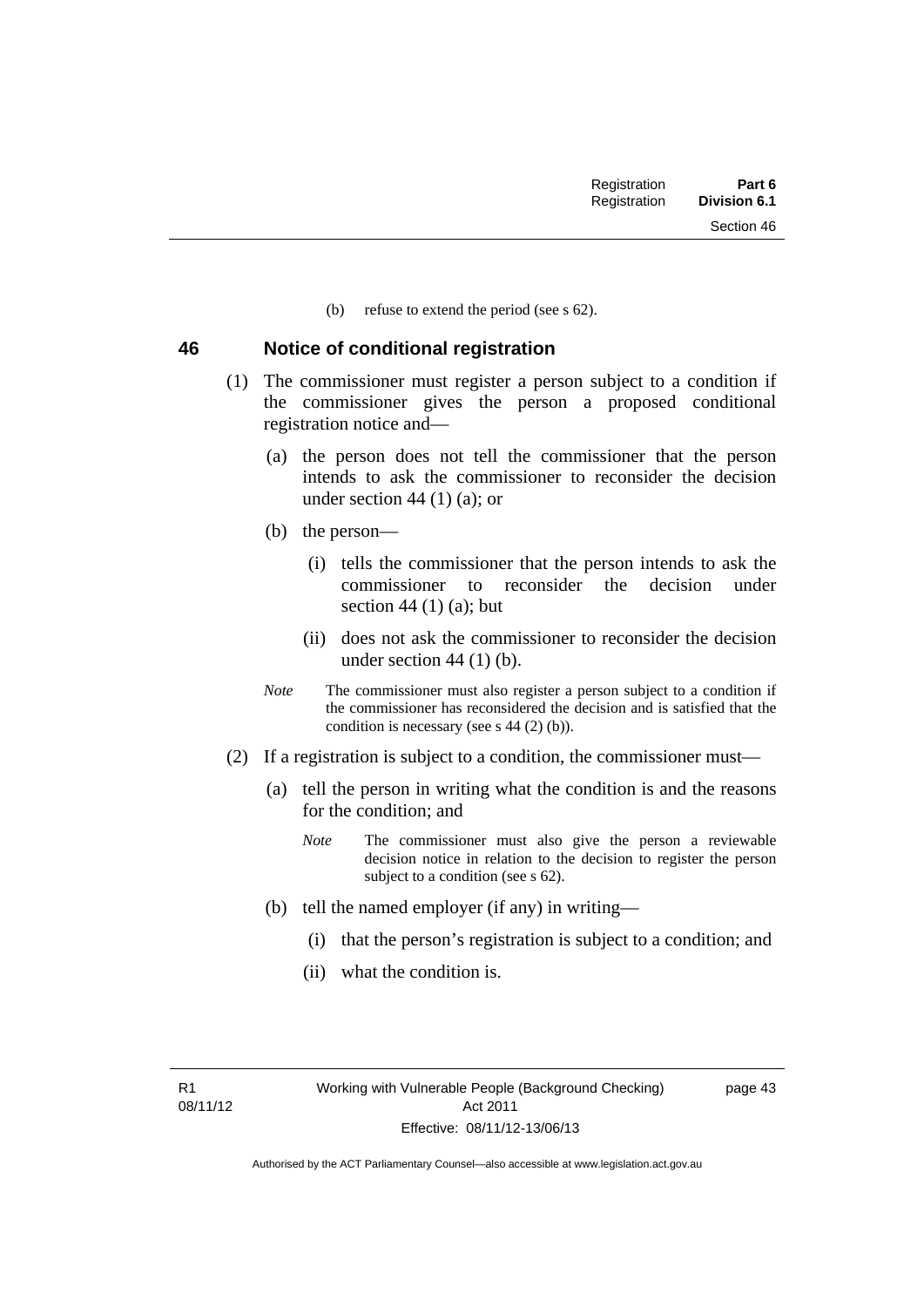## **47 Conditional registration—amendment**

- (1) A person with conditional registration may apply to the commissioner to amend the person's registration (including by removing or amending a condition of the registration).
	- *Note* If a form is approved under s 69 for this provision, the form must be used.
- (2) The commissioner may, in writing, require the applicant to give the commissioner the additional information in writing or documents the commissioner reasonably needs to decide the application.
- (3) If the applicant does not comply with a requirement under subsection (2), the commissioner may refuse to consider the application further.
	- *Note* It is an offence to make a false or misleading statement, give false or misleading information or produce a false or misleading document (see [Criminal Code,](http://www.legislation.act.gov.au/a/2002-51/default.asp) pt 3.4).
- (4) On application by a person to amend a conditional registration, the commissioner must—
	- (a) amend the registration; or
	- (b) refuse to amend the registration.
- (5) The commissioner must—
	- (a) tell the applicant in writing of a decision under subsection (4) and—
		- (i) if the commissioner amends the registration—state the details of the amendment; and
		- (ii) if the commissioner refuses to amend the registration the reasons for the decision; and
		- *Note* The commissioner must also give the applicant a reviewable decision notice in relation to a decision to refuse to amend the applicant's registration (see s 62).

page 44 Working with Vulnerable People (Background Checking) Act 2011 Effective: 08/11/12-13/06/13

R1 08/11/12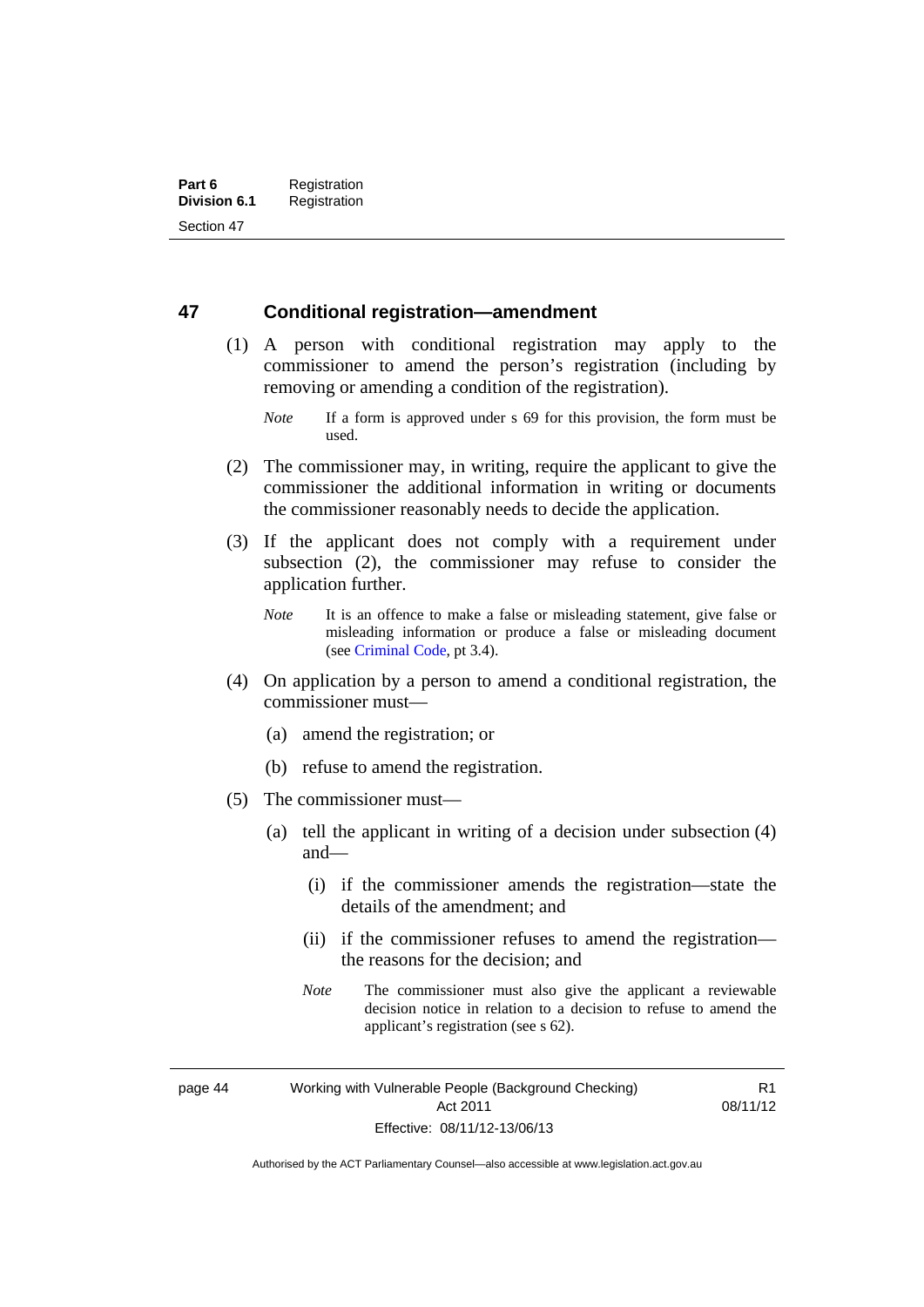Section 48

- (i) that the applicant's registration has been amended; and
- (ii) the details of the amendment.

## **48 Offences—registered person contravene condition of registration**

- (1) A person commits an offence if—
	- (a) the person's registration is subject to a condition; and
	- (b) the person contravenes a requirement of the condition.

Maximum penalty: 50 penalty units.

- (2) An offence against subsection (1) is a strict liability offence.
- (3) A person commits an offence if—
	- (a) the person's registration is subject to a condition; and
	- (b) the person contravenes a requirement of the condition; and
	- (c) the person knows, or is reckless about whether, the person is contravening the requirement.

Maximum penalty: 200 penalty units, imprisonment for 2 years or both.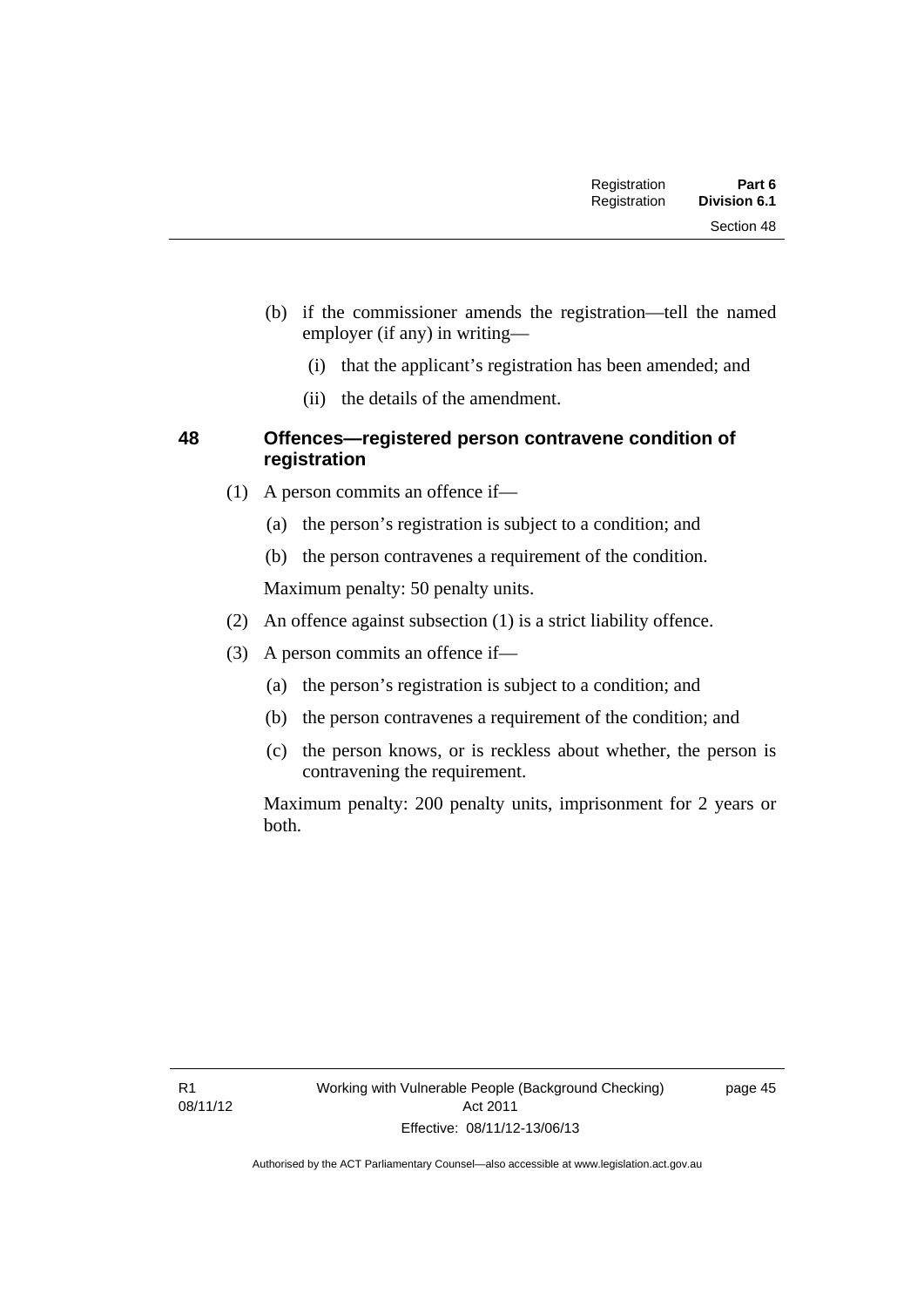- (4) Strict liability applies to subsection (3) (a).
	- *Note* The commissioner may suspend or cancel a person's registration if the person's registration is subject to a condition and the person contravenes a requirement of the condition (see s 57 (1)).

# **Division 6.2 Registration cards**

## **49 Registration cards**

- (1) If the commissioner registers a person, the commissioner must give the person a working with vulnerable people registration card (a *registration card*).
- (2) A registration card must contain—
	- (a) a unique identifying number (a *registration number*); and
	- (b) the date the registration ends; and
	- (c) anything else prescribed by regulation.

**50 Offence—fail to produce registration card** 

- (1) A registered person commits an offence if the person—
	- (a) engages in a regulated activity; and
	- (b) is required to be registered to engage in the activity; and
	- (c) is asked to produce the person's registration card by—
		- (i) a police officer; or
		- (ii) a person authorised by the commissioner; and
	- (d) does not produce the person's registration card.

Maximum penalty: 10 penalty units.

(2) An offence against this section is a strict liability offence.

R1 08/11/12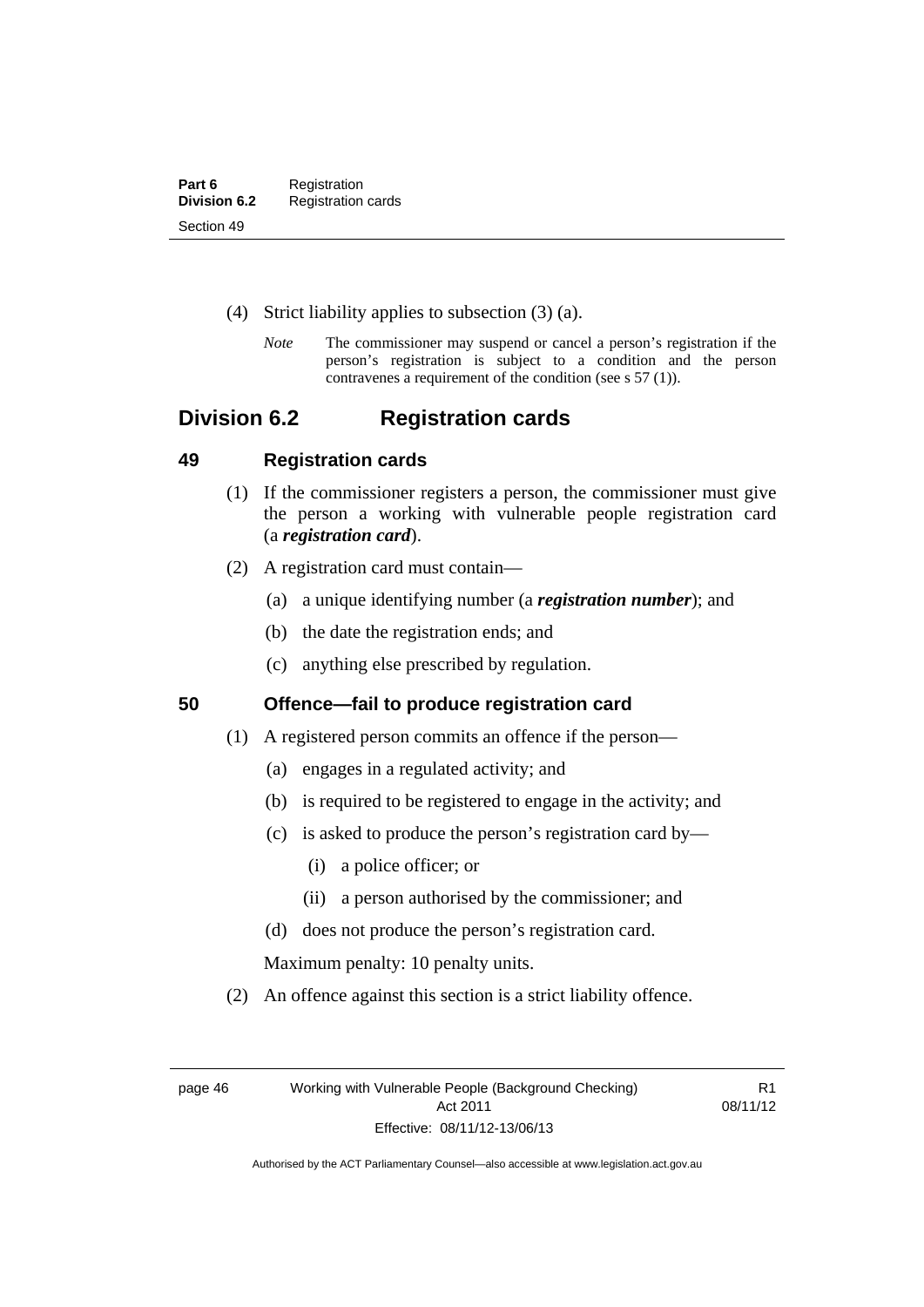#### **51 Lost, stolen or damaged registration cards**

- (1) This section applies if a registration card given to a person is lost, stolen or damaged.
- (2) The person may apply to the commissioner for a replacement card.
	- *Note 1* If a form is approved under s 69 for this provision, the form must be used.
	- *Note 2* A fee may be determined under s 68 for this provision.
- (3) The application must be accompanied by a statutory declaration made by the applicant setting out the circumstances in which the card was lost, stolen or damaged.
- (4) If a person applies for a replacement card, the commissioner must—
	- (a) replace the card; or
	- (b) refuse to replace the card.
		- *Note* The commissioner must give the person a reviewable decision notice in relation to the decision to refuse to replace the card (see s 62).
- (5) The commissioner must replace the card if satisfied that—
	- (a) the person held a registration card; and
	- (b) the card is lost, stolen or damaged.

## **52 Offence—fail to return registration card**

- (1) A person commits an offence if—
	- (a) the person's registration is—
		- (i) suspended or cancelled under section 59; or
		- (ii) surrendered under section 60; and

page 47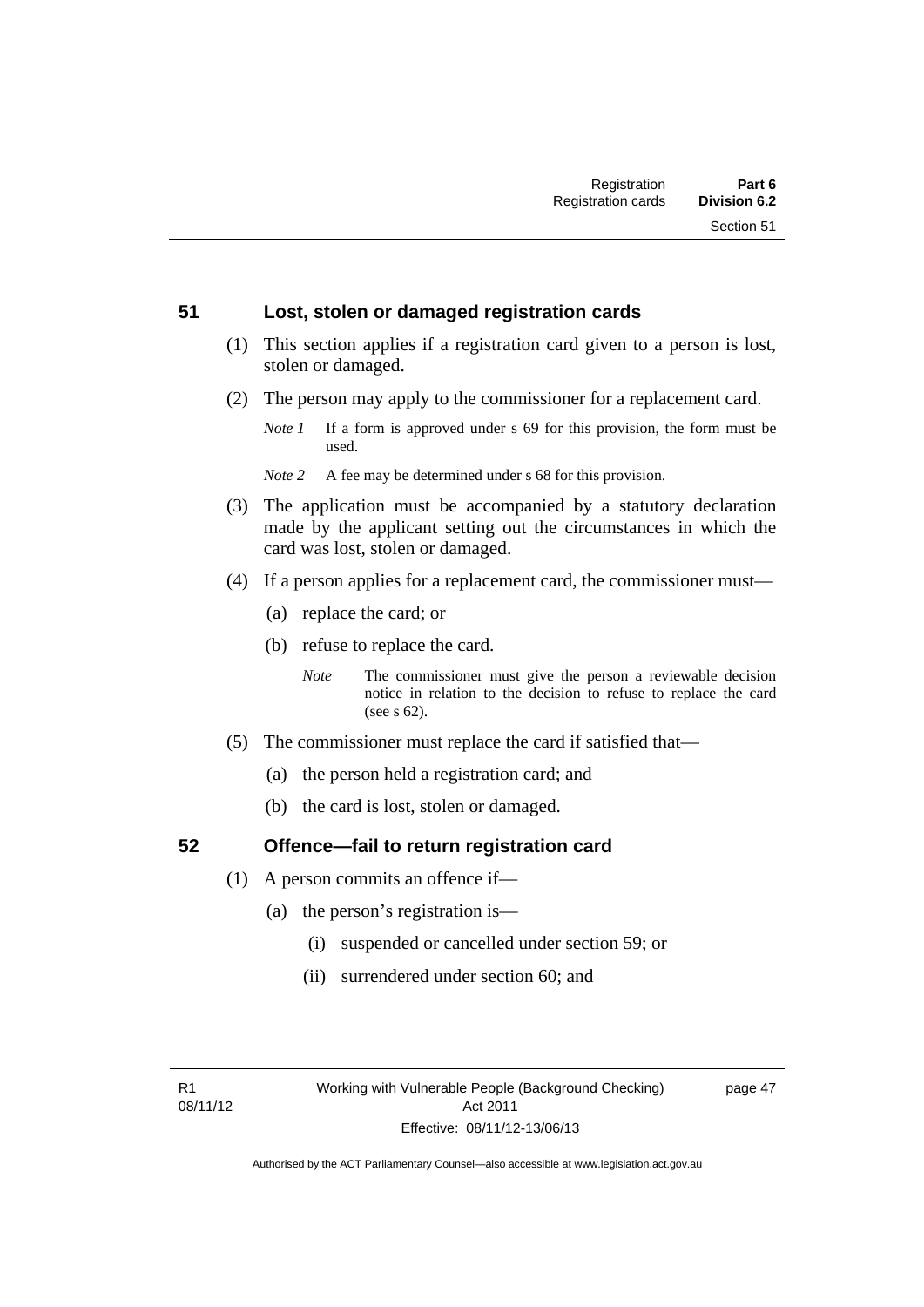(b) the person does not return the person's registration card to the commissioner as soon as practicable, but within 10 working days, after the day the suspension or cancellation takes effect.

Maximum penalty: 50 penalty units.

*Note* For when a suspension or cancellation takes effect, see s 59 (4).

- (2) Subsection (1) does not apply to a person if the person's card has been—
	- (a) lost or stolen; or
	- (b) destroyed by someone else.
	- *Note* The defendant has an evidential burden in relation to the matters mentioned in s (2) (see [Criminal Code](http://www.legislation.act.gov.au/a/2002-51/default.asp), s 58).
- (3) An offence against this section is a strict liability offence.

# **Division 6.3 Monitoring registered people**

# **53 Commissioner may seek information from entities about registered people**

 (1) The commissioner may seek information or advice from any entity the commissioner considers may be able to give information or advice that is relevant to whether a registered person continues to pose no risk or an acceptable risk of harm to a vulnerable person.

#### **Example**

an updated criminal history report from the chief police officer

- *Note* An example is part of the Act, is not exhaustive and may extend, but does not limit, the meaning of the provision in which it appears (see [Legislation Act,](http://www.legislation.act.gov.au/a/2001-14) s 126 and s 132).
- (2) An entity may give information or advice in response to a request under this section and, in doing so, does not contravene any duty of confidentiality the entity has under any law or agreement, despite anything to the contrary in the law or agreement.

R1 08/11/12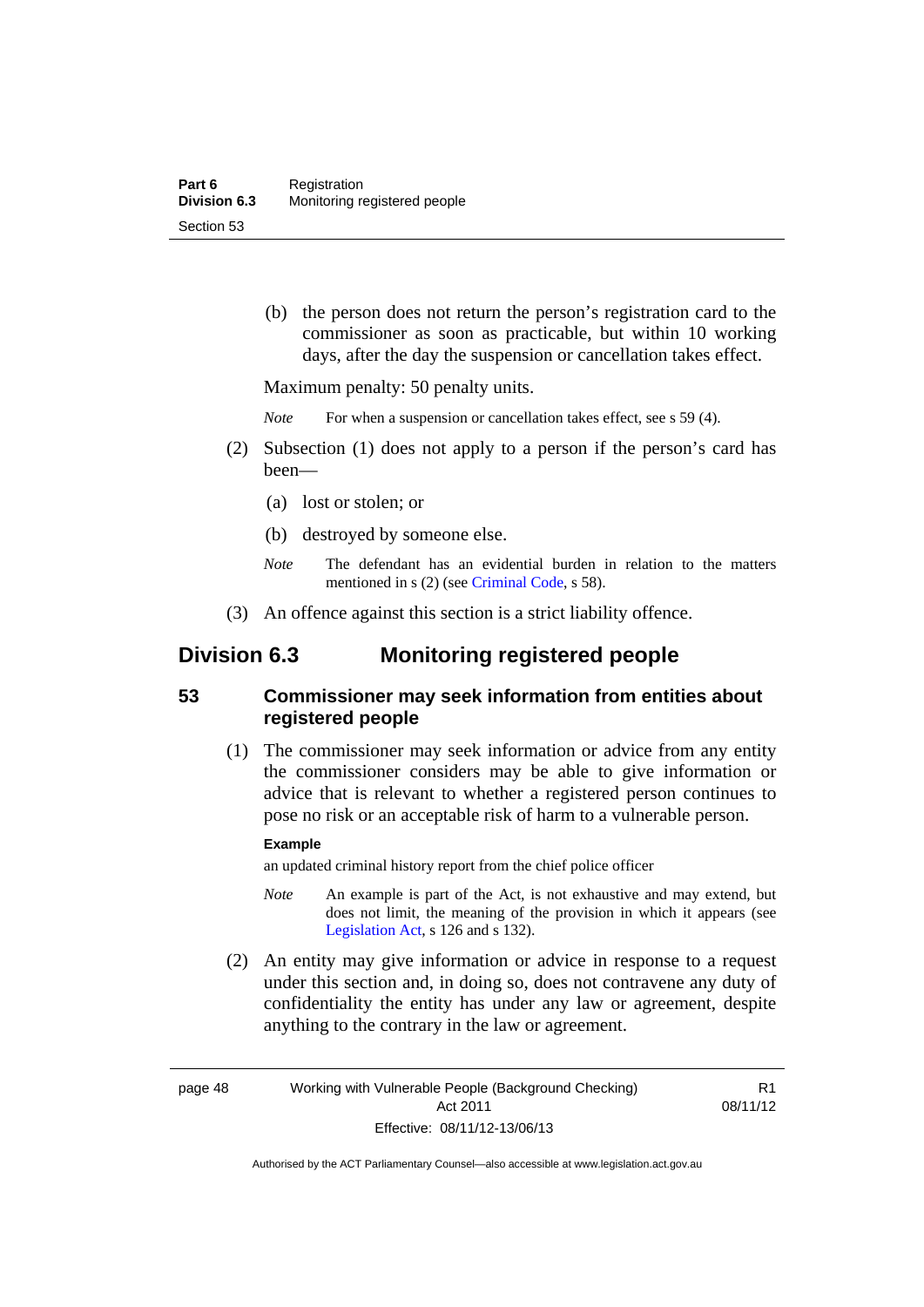#### **54 Additional risk assessments**

 (1) This section applies if the commissioner believes on reasonable grounds that there is new relevant information about a registered person.

#### **Examples—new relevant information**

- 1 a registered person is suspected of having committed a relevant offence
- 2 a registered person has been charged with a relevant offence
- 3 a registered person has been convicted or found guilty of a relevant offence
- *Note* An example is part of the Act, is not exhaustive and may extend, but does not limit, the meaning of the provision in which it appears (see [Legislation Act,](http://www.legislation.act.gov.au/a/2001-14) s 126 and s 132).
- (2) The commissioner must—
	- (a) conduct a risk assessment (an *additional risk assessment*) for the person taking into account the new relevant information; and
	- (b) tell the person in writing that the additional risk assessment is being conducted.
	- *Note* If the commissioner decides to conduct an additional risk assessment for a person, the commissioner may suspend the person's registration while the assessment is conducted (see s 57 (2)).
- (3) If the commissioner conducts an additional risk assessment for the person and is satisfied that the person poses no risk or an acceptable risk of harm to a vulnerable person, the commissioner may—
	- (a) leave the person's registration unchanged; or
	- (b) add a condition to, or amend a condition of, the person's registration.

page 49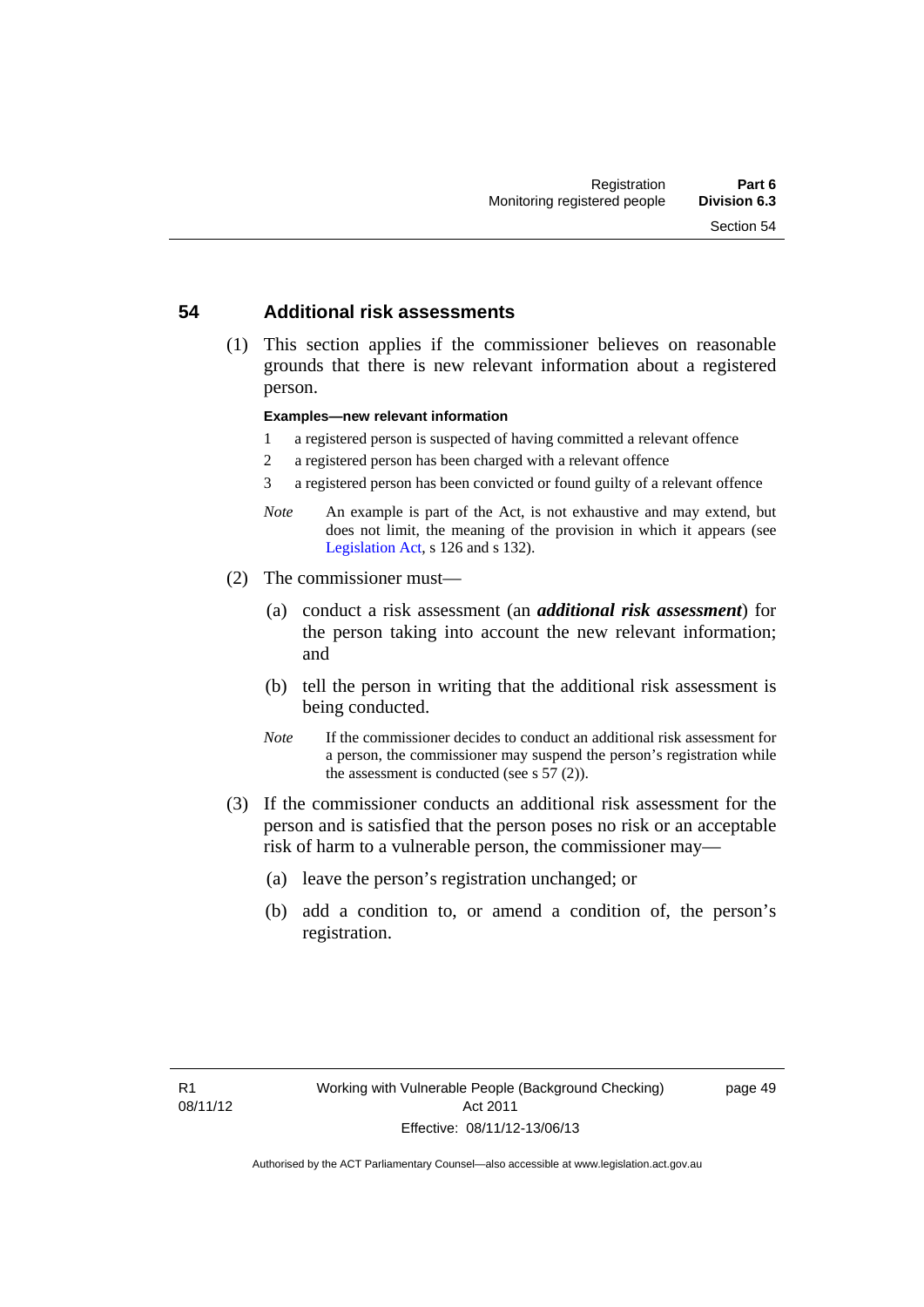- (c) remove a condition from the person's registration.
- *Note 1* Section 43 sets out the commissioner's obligations if the commissioner intends to register a person conditionally.
- *Note 2* The commissioner must cancel a person's registration if the commissioner has conducted an additional risk assessment for the person and is satisfied that that the person poses an unacceptable risk of harm to a vulnerable person (see s 57 (3)).
- (4) The risk assessment guidelines may provide for what constitutes new relevant information about a registered person.

## **55 Offences—registered person fail to disclose charge, conviction or finding of guilt for relevant offence**

- (1) A person commits an offence if the person—
	- (a) is registered; and
	- (b) is charged with a relevant offence; and
	- (c) does not tell the commissioner about the charge in writing within 10 working days after the day the person is charged.

Maximum penalty: 50 penalty units.

- (2) A person commits an offence if the person—
	- (a) is registered; and
	- (b) is convicted or found guilty of a relevant offence; and
	- (c) does not tell the commissioner about the conviction or finding of guilt in writing within 10 working days after the day the person is convicted or found guilty.

Maximum penalty: 50 penalty units.

(3) An offence against this section is a strict liability offence.

R1 08/11/12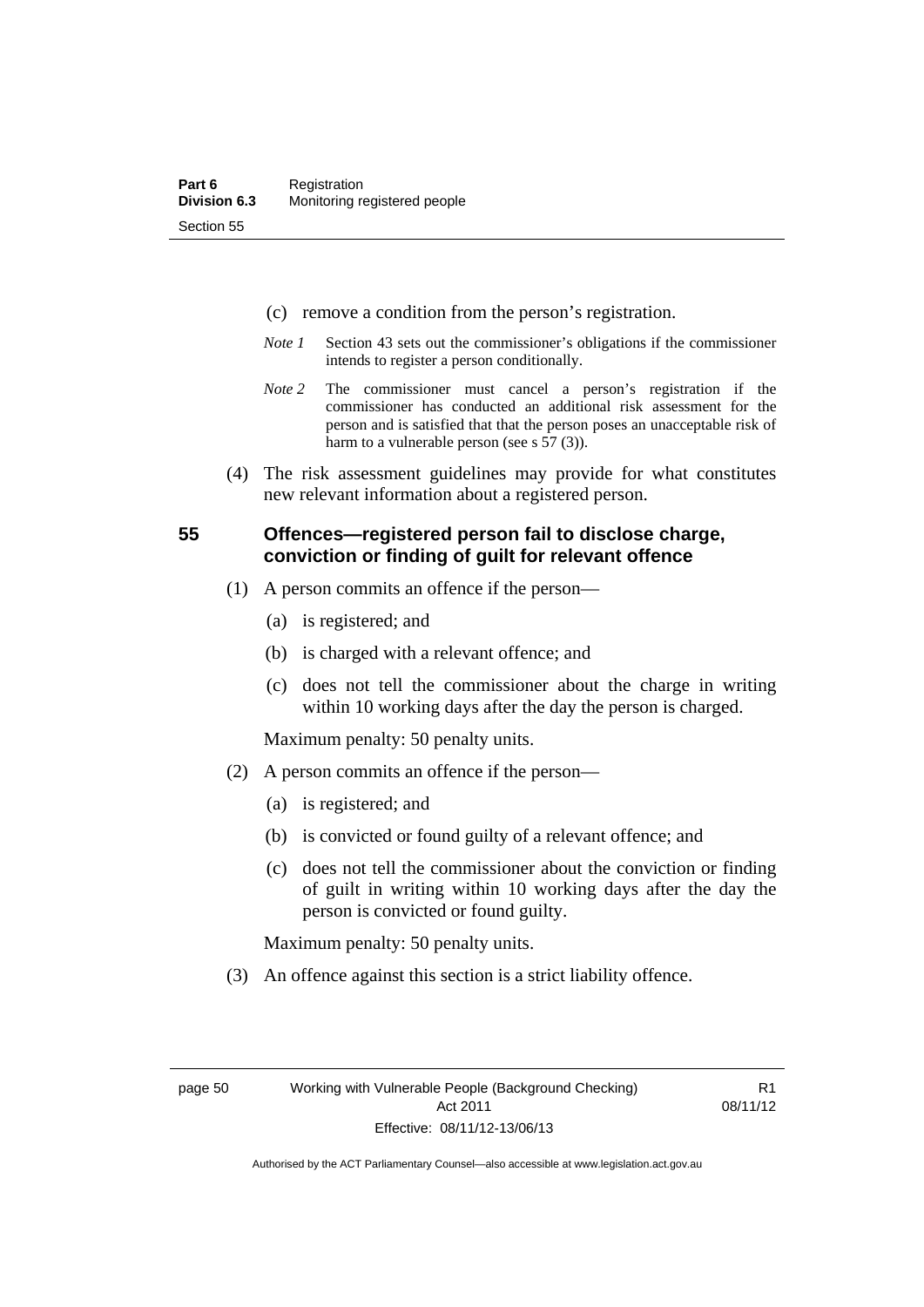#### **56 Offence—fail to notify change of name or address**

- (1) A person commits an offence if—
	- (a) the person is registered; and
	- (b) the person's name or address changes; and
	- (c) the person does not tell the commissioner in writing of the change within 10 working days after the day the change happens.

Maximum penalty: 10 penalty units.

- *Note* If a form is approved under s 69 for this provision, the form must be used.
- (2) An offence against this section is a strict liability offence.

# **Division 6.4 Suspending or cancelling registration**

## **57 Grounds for suspension or cancellation of registration**

- (1) The commissioner may suspend or cancel a person's registration if—
	- (a) the person's registration is subject to a condition; and
	- (b) the person contravenes a requirement of the condition; and
	- (c) the commissioner believes on reasonable grounds that suspension or cancellation is necessary for this Act.
	- *Note* A person commits an offence if the person contravenes a requirement of a condition—see s 48.
- (2) If the commissioner decides to conduct an additional risk assessment for a person, the commissioner may suspend the person's registration while the assessment is conducted.
	- *Note* The commissioner must conduct an additional risk assessment for a person under s 54 if the commissioner believes on reasonable grounds that there is new relevant information about the person.

R1 08/11/12 Working with Vulnerable People (Background Checking) Act 2011 Effective: 08/11/12-13/06/13 page 51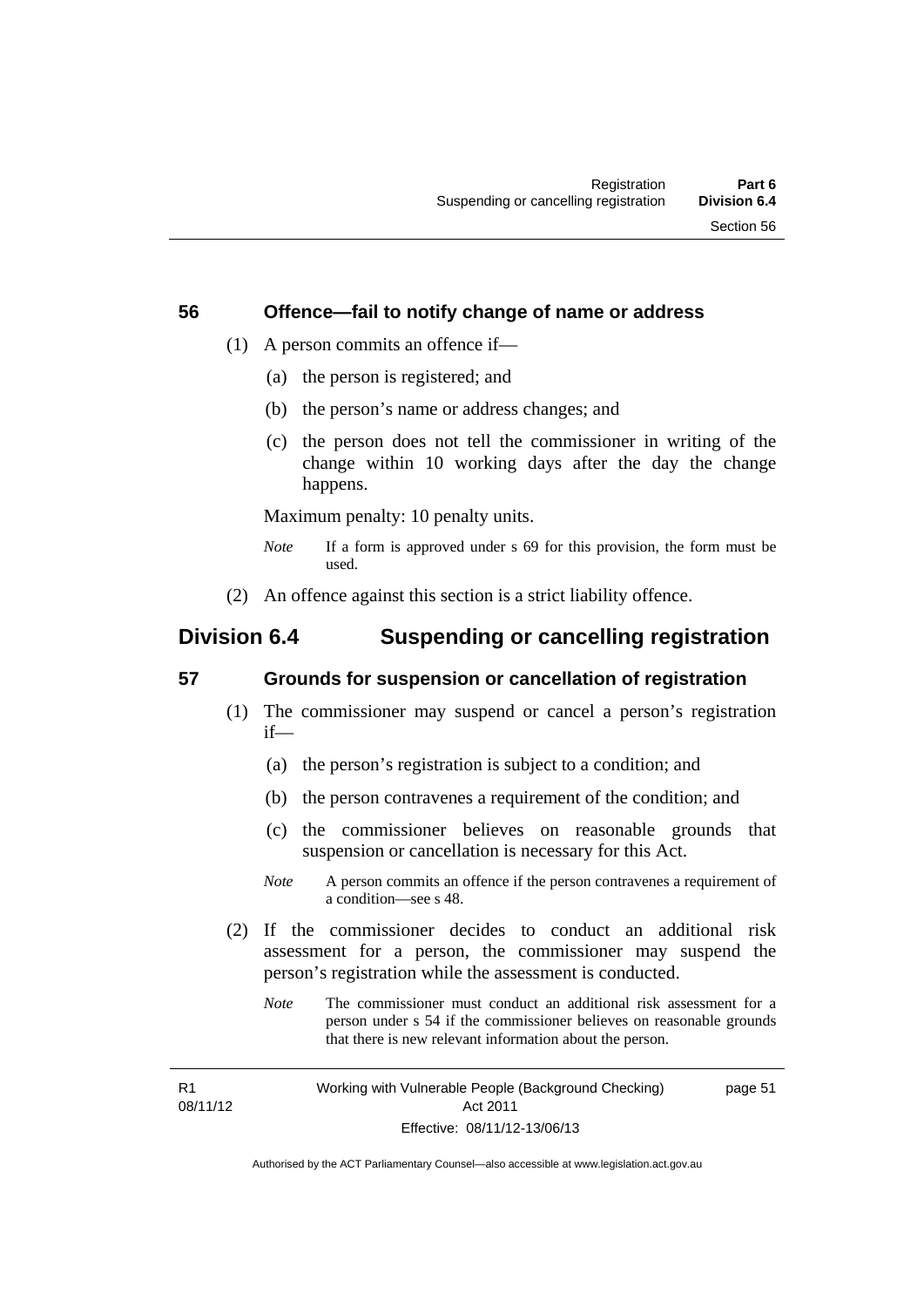- (3) The commissioner must cancel a person's registration if the commissioner—
	- (a) has conducted an additional risk assessment for the person; and
	- (b) is satisfied that the person poses an unacceptable risk of harm to a vulnerable person.

## **58 Notice of proposed suspension or cancellation of registration**

- (1) The commissioner must give written notice of an intention to suspend or cancel a person's registration to the person.
- (2) A notice of intention to suspend or cancel a person's registration must—
	- (a) set out the ground for suspension or cancellation; and
	- (b) state that the person may, within 10 working days after the day the commissioner gives the person the notice, give reasons why the person considers that the registration should not be suspended or cancelled.

## **59 Suspension or cancellation of registration**

- (1) The commissioner must suspend or cancel a person's registration if the commissioner—
	- (a) has given written notice to the person of an intention to suspend or cancel the registration; and
	- (b) has considered any reasons given by the person in accordance with the notice; and
	- (c) is satisfied that the ground for suspension or cancellation under section 57 exists.
	- *Note* The commissioner's decision to suspend or cancel a person's registration is reviewable (see s 61).

page 52 Working with Vulnerable People (Background Checking) Act 2011 Effective: 08/11/12-13/06/13

R1 08/11/12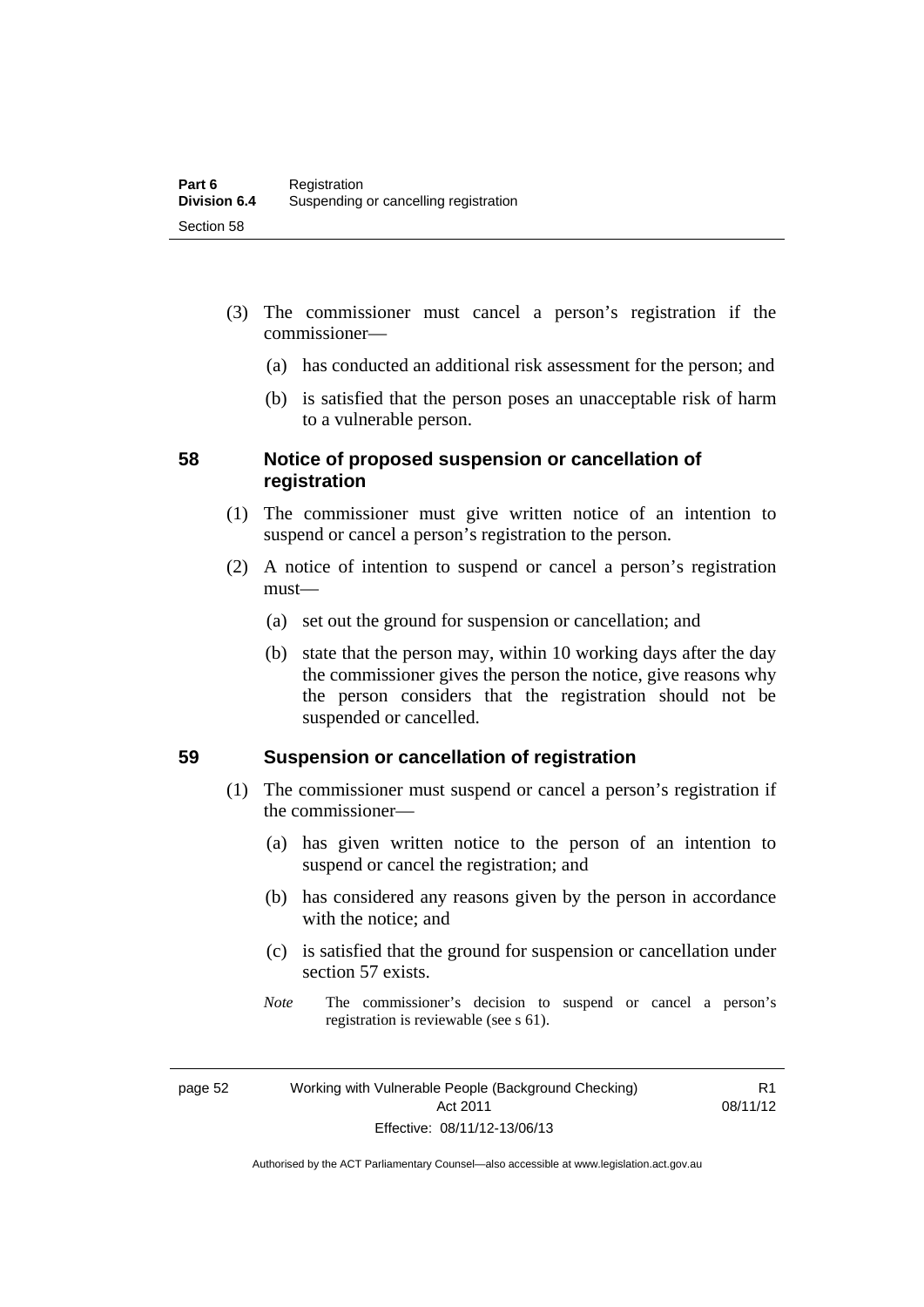- (2) The commissioner must—
	- (a) tell the person in writing—
		- (i) that the person's registration is suspended or cancelled; and
		- (ii) the ground for suspension or cancellation; and
		- *Note* The commissioner must also give the person a reviewable decision notice in relation to the decision to suspend or cancel the person's registration (see s 62).
	- (b) tell the person's employer (if any) in writing that the person's registration has been suspended or cancelled.
- (3) For subsection (2) (b), the commissioner must not tell the person's employer the ground for suspension or cancellation.
- (4) The suspension or cancellation takes effect—
	- (a) on the day after the day the commissioner tells the person in writing that the person's registration is suspended or cancelled; or
	- (b) if a later date is stated in the notice of suspension or cancellation—on the later date.
- (5) To remove any doubt, a person whose registration is suspended does not have a registration allowing the person to engage in a regulated activity.
	- *Note* A person engaging in a regulated activity for which the person is required to be registered commits an offence under s 13 if the person's registration is suspended or cancelled and the person continues to engage in the activity.

page 53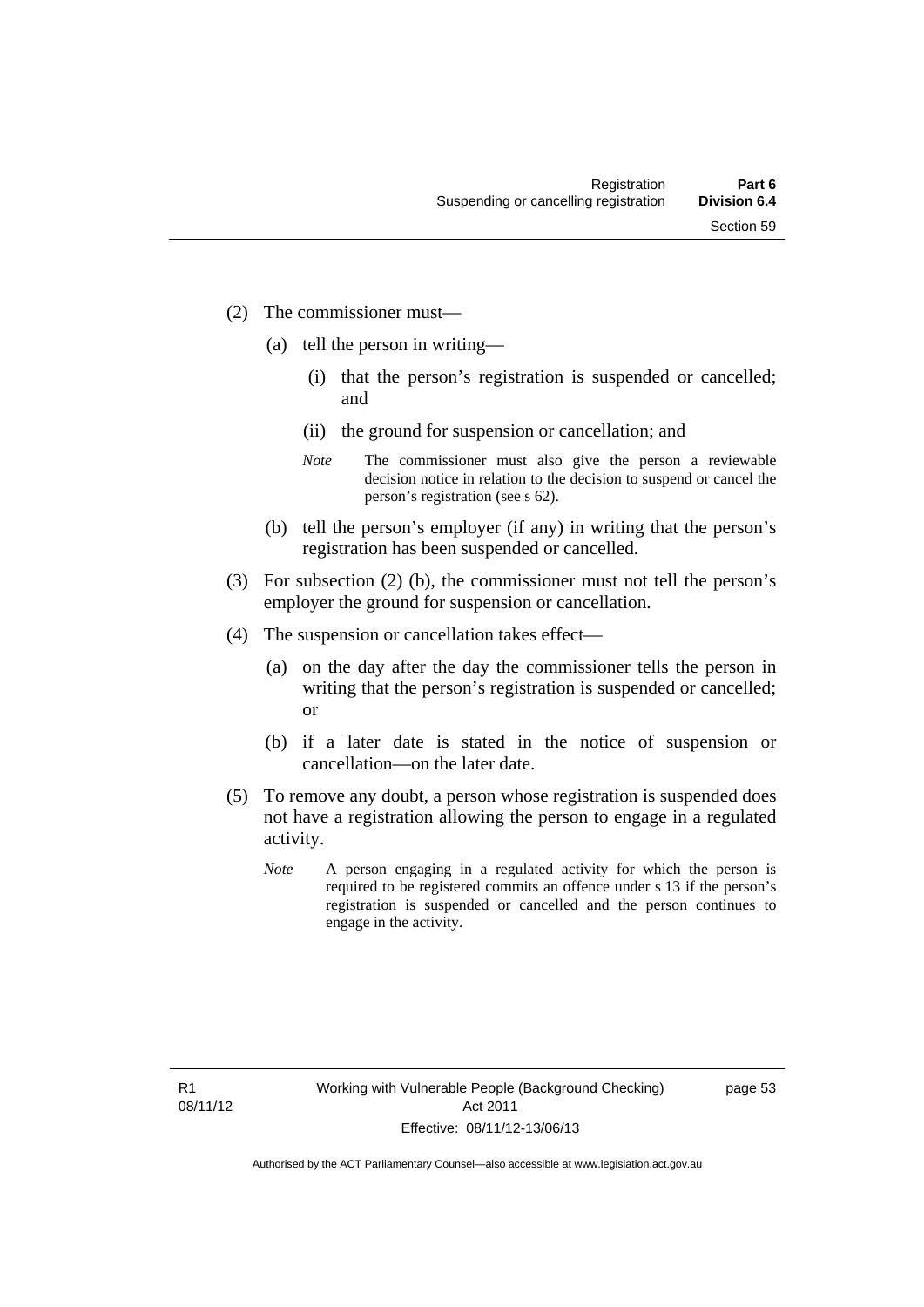# **Division 6.5 Surrendering registration**

#### **60 Surrendering registration**

- (1) A registered person may surrender the person's registration by giving written notice of the surrender (a *surrender notice*) to the commissioner.
	- *Note* If a form is approved under s 69 for this provision, the form must be used.
- (2) The surrender notice must be accompanied by—
	- (a) the person's registration card; or
	- (b) if the card has been lost, stolen or destroyed—a statutory declaration signed by the person stating that the card has been lost, stolen or destroyed.
	- *Note* The *[Statutory Declarations Act 1959](http://www.comlaw.gov.au/Series/C2004A07365)* (Cwlth) applies to the making of statutory declarations under ACT laws.
- (3) The surrender of the registration takes effect—
	- (a) on the day the surrender notice is given to the commissioner; or
	- (b) if a later date is stated in the surrender notice—on the later date.
- (4) The commissioner must tell the person's employer (if any) in writing that the person's registration has been surrendered.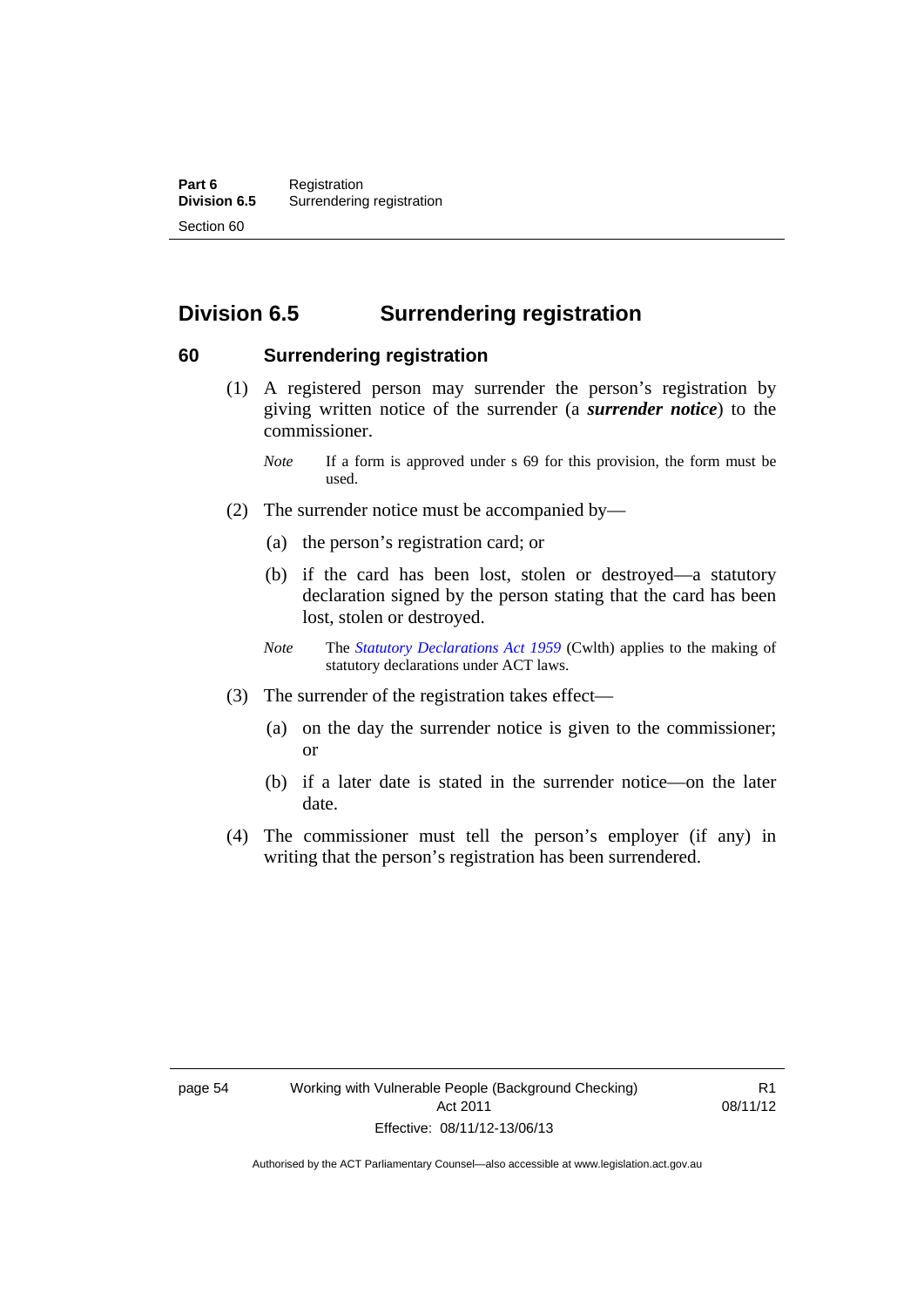# **Part 7 Notification and review of decisions**

#### **61 Meaning of** *reviewable decision***—pt 7**

In this part:

*reviewable decision* means a decision mentioned in schedule 2, column 3 under a provision of this Act mentioned in column 2 in relation to the decision.

#### **62 Reviewable decision notices**

If the commissioner makes a reviewable decision, the commissioner must give a reviewable decision notice only to each entity mentioned in schedule 2, column 4 in relation to the decision.

*Note* The requirements for a reviewable decision notice are prescribed under the *[ACT Civil and Administrative Tribunal Act 2008](http://www.legislation.act.gov.au/a/2008-35)*.

#### **63 Applications for review**

An entity mentioned in schedule 2, column 4 in relation to a reviewable decision may apply to the ACAT for review of the decision.

*Note* If a form is approved under the *[ACT Civil and Administrative Tribunal](http://www.legislation.act.gov.au/a/2008-35)  [Act 2008](http://www.legislation.act.gov.au/a/2008-35)* for the application, the form must be used.

R1 08/11/12 page 55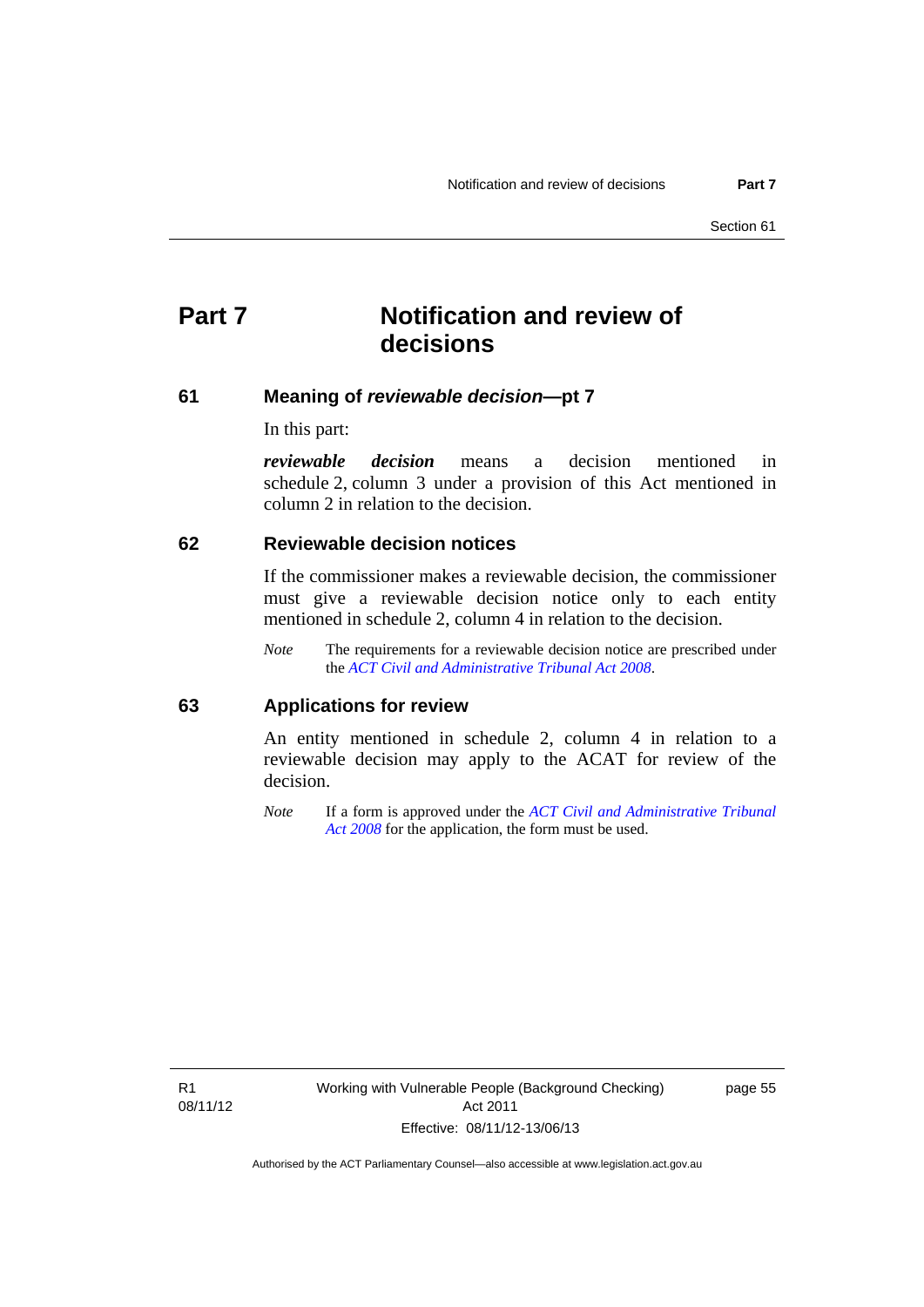#### **Part 8** Miscellaneous

Section 64

# **Part 8 Miscellaneous**

#### **64 Protection from liability**

- (1) An official is not civilly liable for anything done or omitted to be done honestly and without recklessness—
	- (a) in the exercise of a function under this Act; or
	- (b) in the reasonable belief that the act or omission was in the exercise of a function under this Act.
- (2) Any civil liability that would, apart from subsection (1), attach to an official attaches instead to the Territory.
- (3) In this section:

*official* means—

- (a) the commissioner; or
- (b) an independent advisor; or
- (c) a person authorised under this Act by the commissioner to do or not to do a thing.
- *Note* A reference to an Act includes a reference to the statutory instruments made or in force under the Act, including any regulation (see [Legislation Act,](http://www.legislation.act.gov.au/a/2001-14) s 104).

## **65 Offences—use or divulge protected information**

- (1) A person to whom this section applies commits an offence if—
	- (a) the person uses information; and
	- (b) the information is protected information about someone else; and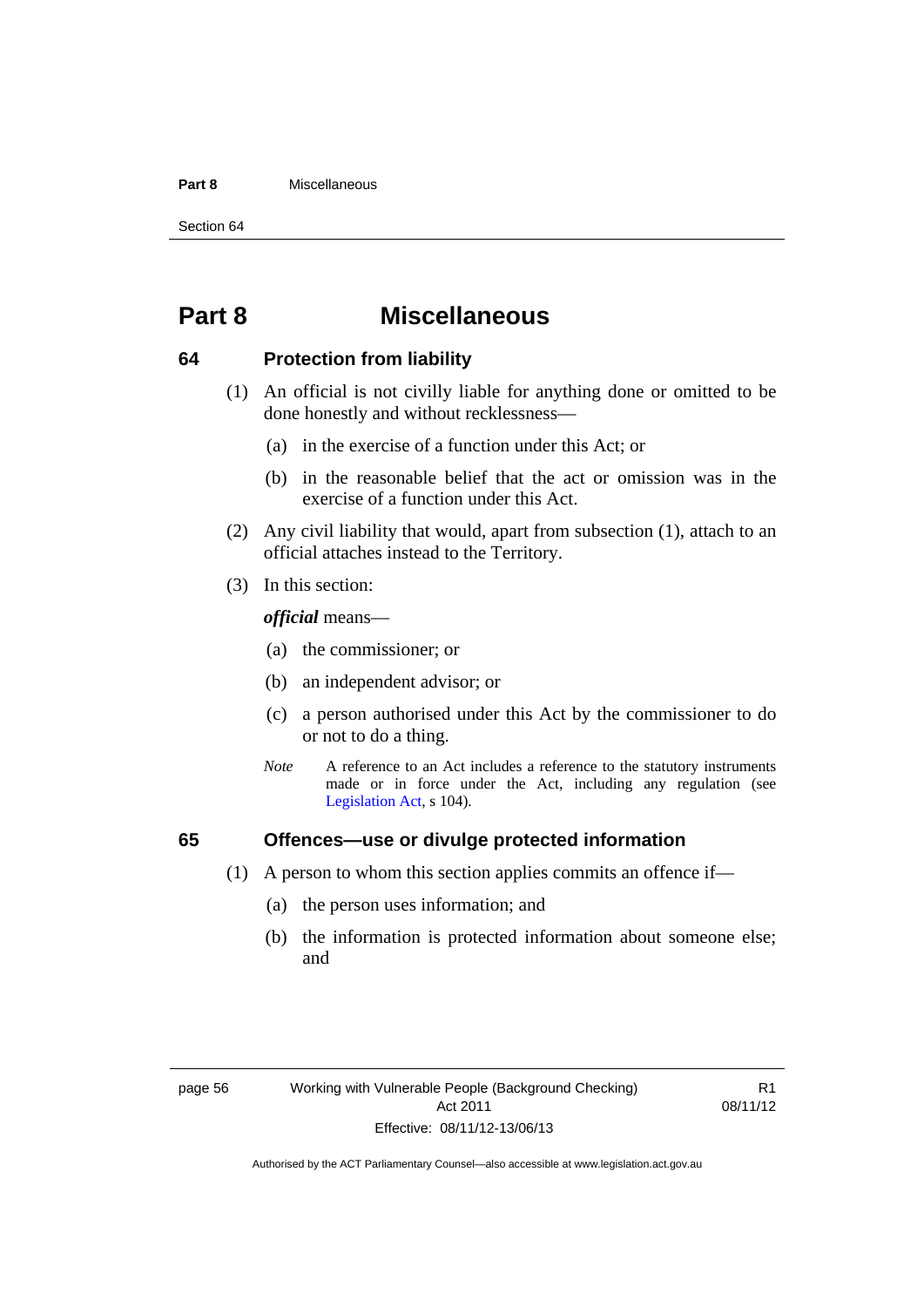(c) the person is reckless about whether the information is protected information about someone else.

Maximum penalty: 50 penalty units, imprisonment for 6 months or both.

- (2) A person to whom this section applies commits an offence if—
	- (a) the person does something that divulges information; and
	- (b) the information is protected information about someone else; and
	- (c) the person is reckless about whether—
		- (i) the information is protected information about someone else; and
		- (ii) doing the thing would result in the information being divulged to someone else.

Maximum penalty: 50 penalty units, imprisonment for 6 months or both.

- (3) Subsections (1) and (2) do not apply if the information is used or divulged—
	- (a) under this Act or another territory law; or
	- (b) in relation to the exercise of a function, as a person to whom this section applies, under this Act or another territory law; or
	- (c) in a court proceeding.
- (4) Subsections (1) and (2) do not apply to the using or divulging of protected information about a person with the person's consent.
	- *Note* The defendant has an evidential burden in relation to the matters mentioned in ss (3) and (4) (see [Criminal Code](http://www.legislation.act.gov.au/a/2002-51/default.asp), s 58).

page 57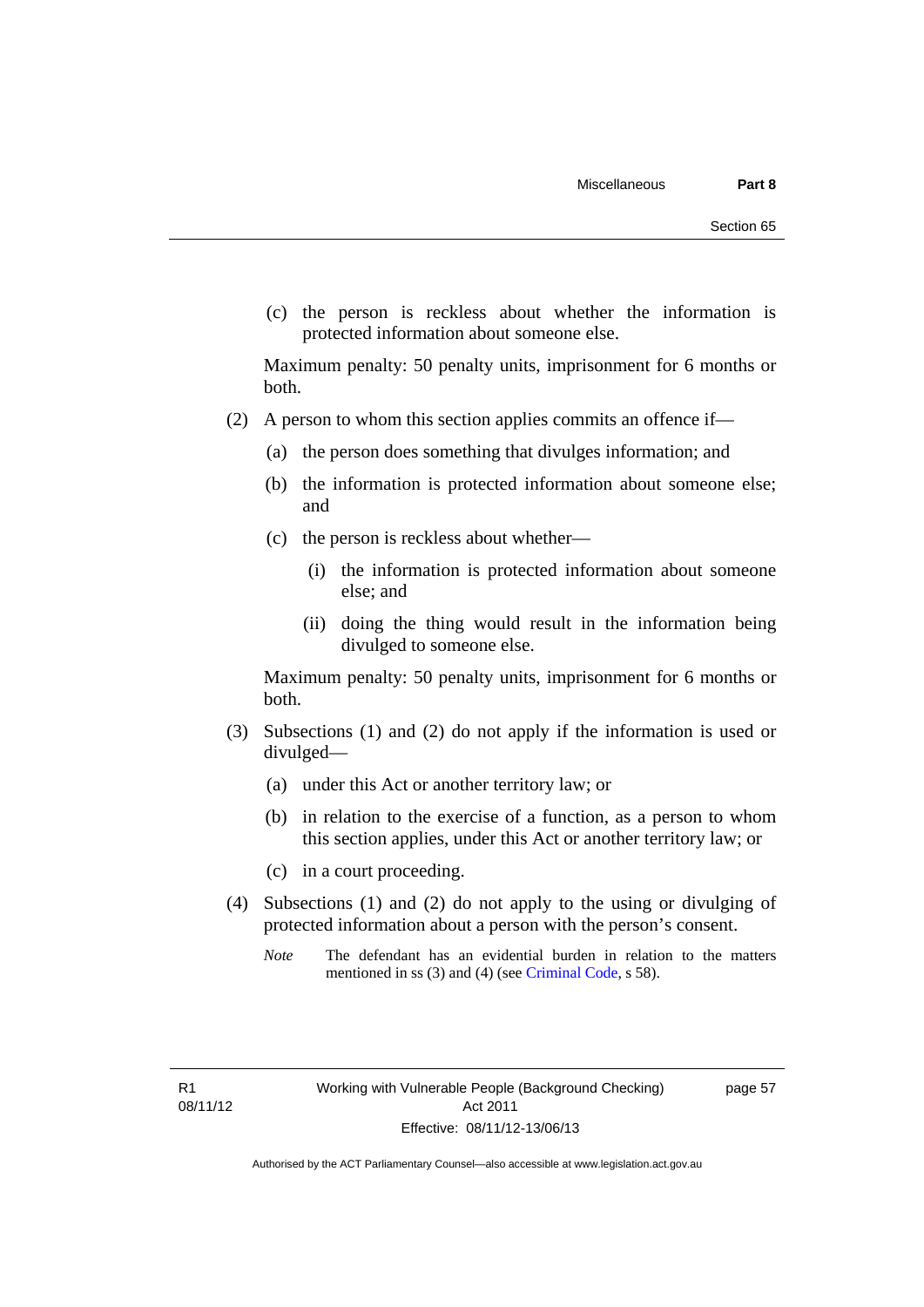#### **Part 8** Miscellaneous

Section 65

- (5) A person to whom this section applies need not divulge protected information to a court, or produce a document containing protected information to a court, unless it is necessary to do so for this Act or another law applying in the territory.
- (6) In this section:

*court* includes a tribunal, authority or person having power to require the production of documents or the answering of questions.

*divulge* includes—

- (a) communicate; or
- (b) publish

*person to whom this section applies* means—

- (a) a person who is or has been—
	- (i) the commissioner; or
	- (ii) an independent advisor; or
- (b) anyone else who has exercised a function under this Act.

*produce* includes allow access to.

*protected information* means information about a person that is disclosed to, or obtained by, a person to whom this section applies because of the exercise of a function under this Act by the person or someone else.

#### **Examples—protected information**

- 1 information obtained by the commissioner in conducting a risk assessment for a person
- 2 information disclosed by the commissioner in seeking information or advice from an entity about a registered person
- *Note* An example is part of the Act, is not exhaustive and may extend, but does not limit, the meaning of the provision in which it appears (see [Legislation Act,](http://www.legislation.act.gov.au/a/2001-14) s 126 and s 132).

page 58 Working with Vulnerable People (Background Checking) Act 2011 Effective: 08/11/12-13/06/13

R1 08/11/12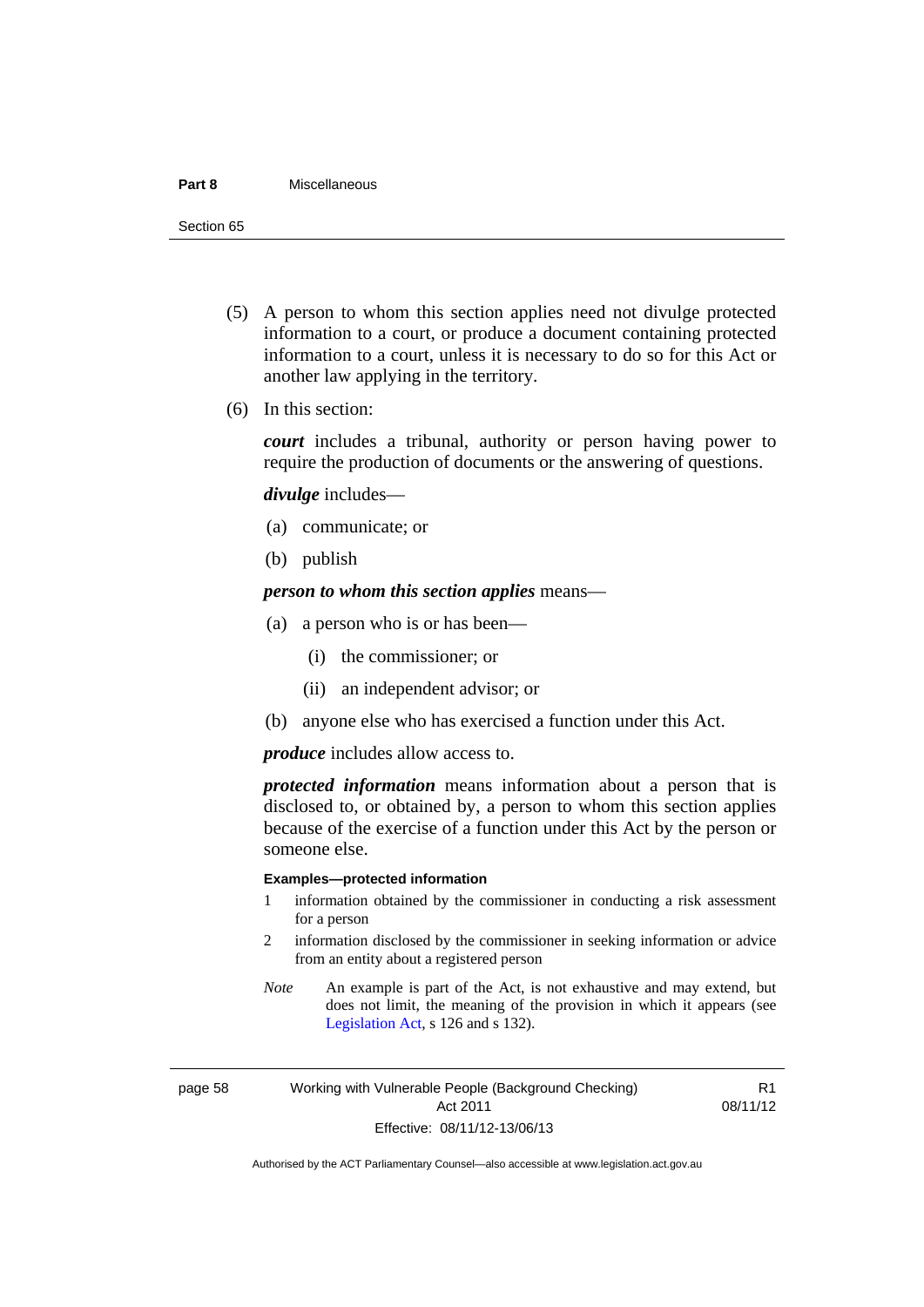*use information* includes make a record of the information.

#### **66 Evidentiary certificates**

- (1) The commissioner may give a signed certificate—
	- (a) stating that on a stated date or during a stated period a named person was or was not registered; and
	- (b) if the person was registered—including details of the person's registration.
- (2) A certificate under this section is evidence of the matters stated in it.
- (3) Unless the contrary is proved, a document that purports to be a certificate under this section is taken to be a certificate.

#### **67 Disqualification orders**

- (1) If a court finds a person guilty of an offence against this Act, the court may make an order disqualifying the person from applying for registration for a stated period or until a stated thing happens.
- (2) In this section:

*offence against this Act* includes an offence against the [Criminal](http://www.legislation.act.gov.au/a/2002-51)  [Code](http://www.legislation.act.gov.au/a/2002-51) in relation to anything done, or not done, under or in relation to this Act.

#### **68 Determination of fees**

- (1) The Minister may determine fees for this Act.
	- *Note* The [Legislation Act](http://www.legislation.act.gov.au/a/2001-14) contains provisions about the making of determinations and regulations relating to fees (see pt 6.3)
- (2) A determination is a disallowable instrument.
	- *Note* A disallowable instrument must be notified, and presented to the Legislative Assembly, under the [Legislation Act.](http://www.legislation.act.gov.au/a/2001-14)

R1 08/11/12 page 59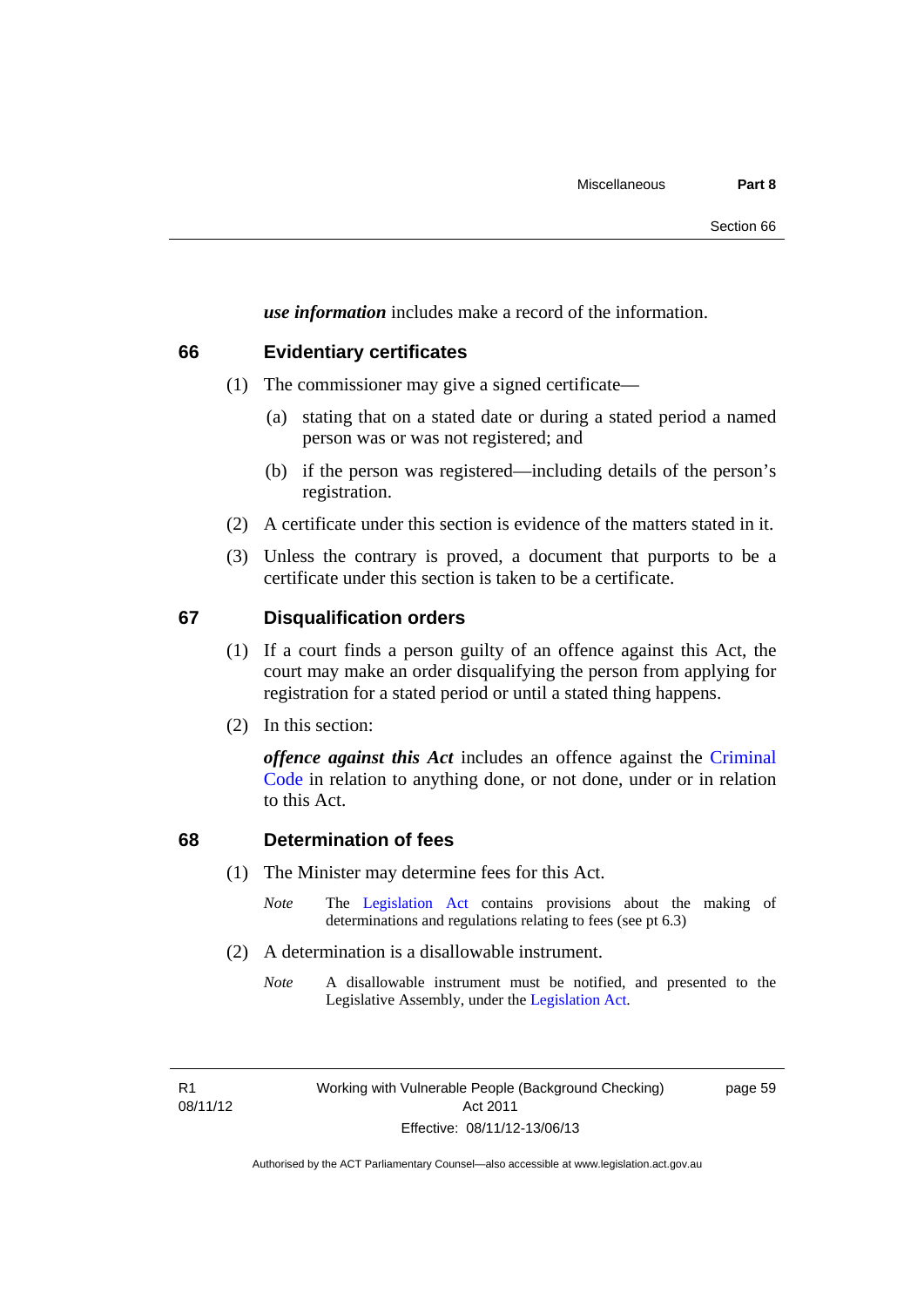#### **Part 8** Miscellaneous

#### **69 Approved forms**

- (1) The commissioner may approve forms for this Act.
- (2) If the commissioner approves a form for a particular purpose, the approved form must be used for the purpose.

*Note* For other provisions about forms, see the [Legislation Act,](http://www.legislation.act.gov.au/a/2001-14) s 255.

(3) An approved form is a notifiable instrument.

*Note* A notifiable instrument must be notified under the [Legislation Act](http://www.legislation.act.gov.au/a/2001-14).

#### **70 Review of Act**

- (1) The Minister must, as soon as practicable after the end of this Act's 3rd year and 7th year of operation—
	- (a) review the operation of the Act; and
	- (b) present a report of the review to the Legislative Assembly.
	- *Note* A reference to an Act includes a reference to the statutory instruments made or in force under the Act, including any regulation (see [Legislation Act,](http://www.legislation.act.gov.au/a/2001-14) s 104).
- (2) This section expires 8 years after the day it commences.

#### **71 Regulation-making power**

(1) The Executive may make regulations for this Act.

- (2) Without limiting subsection (1), a regulation may make provision for—
	- (a) the obligations of employers before engaging people in regulated activities; and
	- (b) the obligations of employers in relation to people they engage in regulated activities.

R1 08/11/12

*Note* A regulation must be notified, and presented to the Legislative Assembly, under the [Legislation Act](http://www.legislation.act.gov.au/a/2001-14).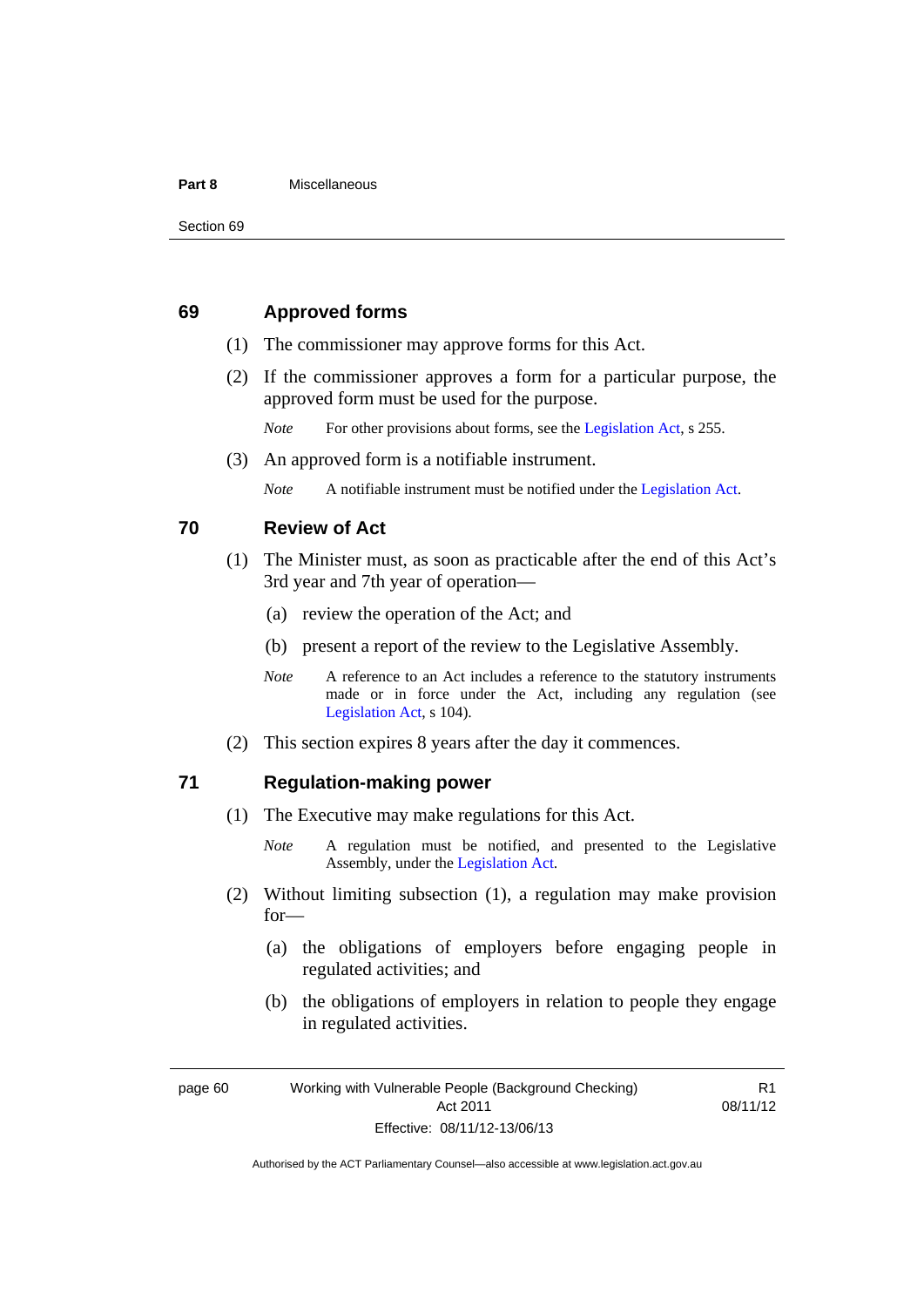(3) A regulation may create offences and fix maximum penalties of not more than 20 penalty units for the offences.

R1 08/11/12 Working with Vulnerable People (Background Checking) Act 2011 Effective: 08/11/12-13/06/13

page 61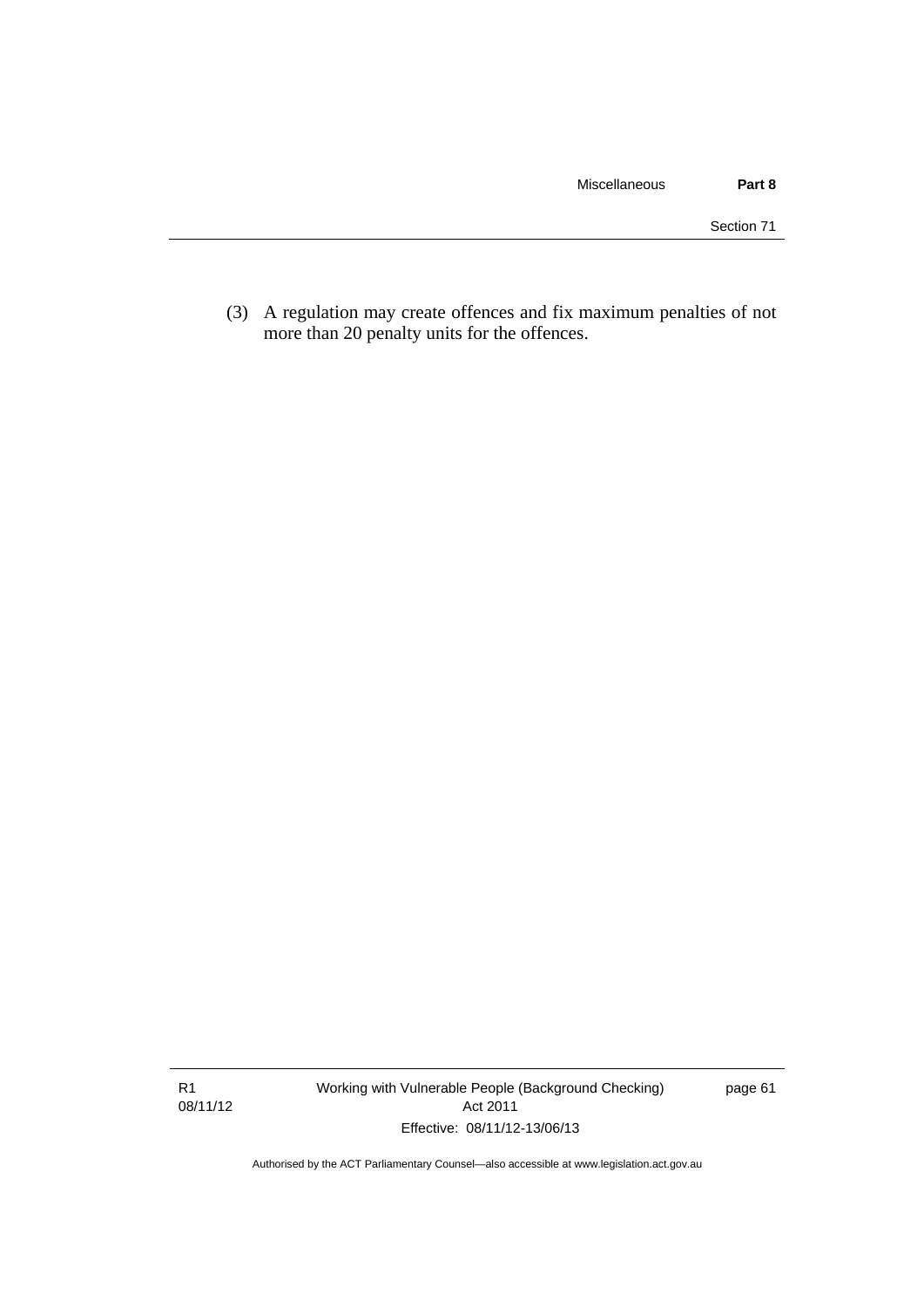# **Schedule 1 Regulated activities**

(see s 8)

# **Part 1.1 Activities or services for children**

## **1.1 Child protection services**

- (1) An activity or service is a regulated activity if the activity is conducted, or the service is provided, under the *[Children and Young](http://www.legislation.act.gov.au/a/2008-19)  [People Act 2008](http://www.legislation.act.gov.au/a/2008-19)* for a child or young person.
- (2) Without limiting subsection (1), a regulated activity includes an activity conducted or a service provided under the *[Children and](http://www.legislation.act.gov.au/a/2008-19)  [Young People Act 2008](http://www.legislation.act.gov.au/a/2008-19)*—
	- $(a)$  by—
		- (i) a member of the Children and Youth Services Council; or
		- (ii) a family group conference facilitator; or
		- (iii) a kinship carer; or
		- (iv) a foster carer; or
		- (v) a residential care service; or
		- (vi) a researcher for a research project; or
		- (vii) an authorised assessor; or
		- (viii) another person administering, or exercising a function under, the Act; or

R1 08/11/12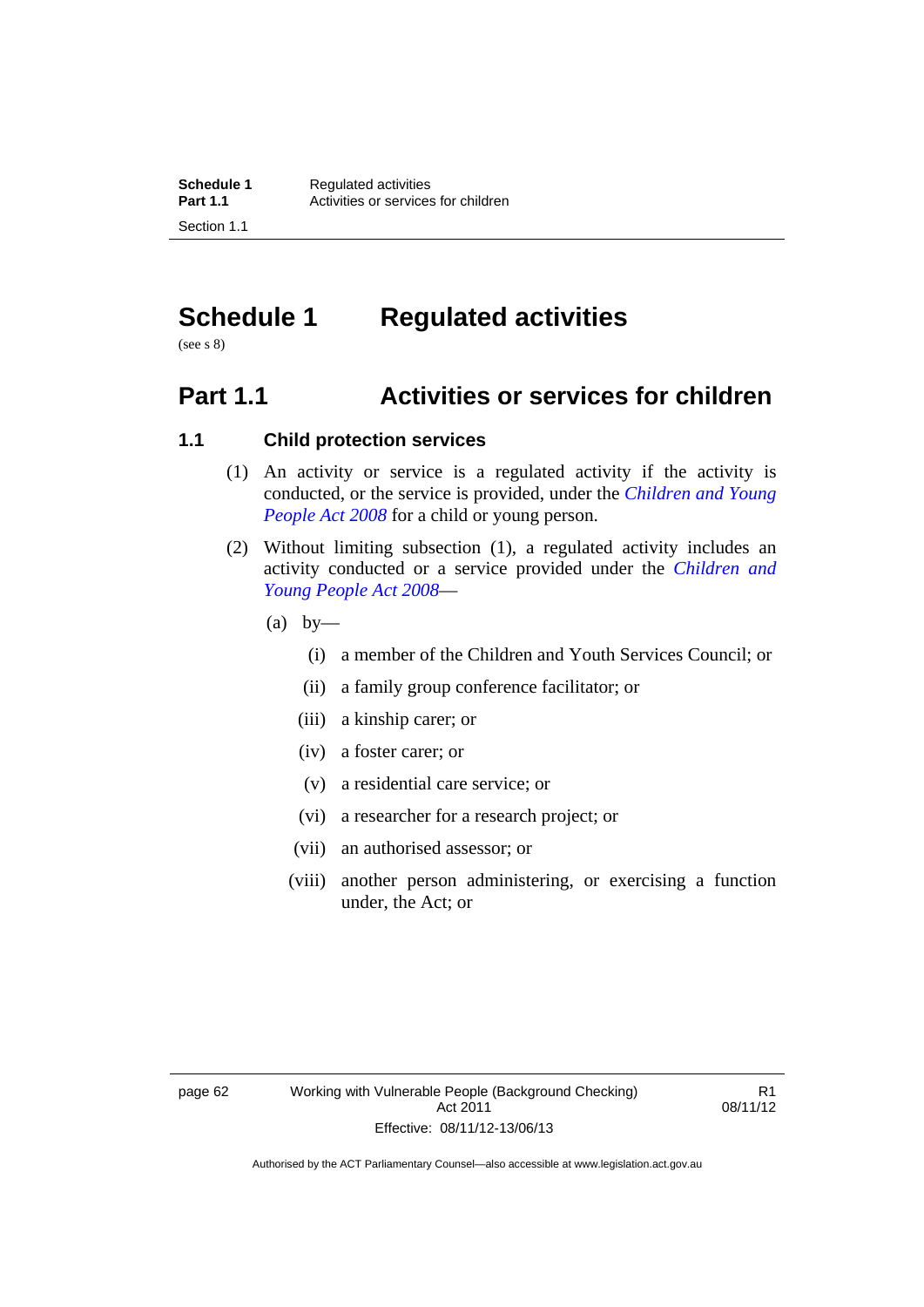- (b) under a therapeutic protection order.
- *Note* See the *[Children and Young People Act 2008](http://www.legislation.act.gov.au/a/2008-19)*, particularly:
	- pt 2.2 (Children and Youth Services Council);
	- pt 3.2 (Family group conferences—facilitators);
	- s 438 (Care and protection assessment—authorisation of assessors);
	- s 509 (Who is a *kinship carer*?);
	- s 510 (Who is a *foster carer*?);
	- s 511 (What is a *residential care service*?);
	- pt 16.2 (Therapeutic protection orders);
	- ch 22 (Research involving children and young people).

## **1.2 Justice facilities for children**

- (1) An activity or service is a regulated activity if—
	- (a) any of the usual functions of the activity or service are carried out in relation to a child at a justice facility; or
	- (b) the activity is conducted, or the service is provided, in relation to a child because of a sentence, detention, probation, parole or other order, that could be made or imposed by a court.
- (2) In this section:

#### *justice facility* means—

- (a) a detention place; or
- (b) a place outside a detention place if a detainee is, or has been, directed to work or take part in an activity at the place; or
- (c) any other place a child may be held in custody.

page 63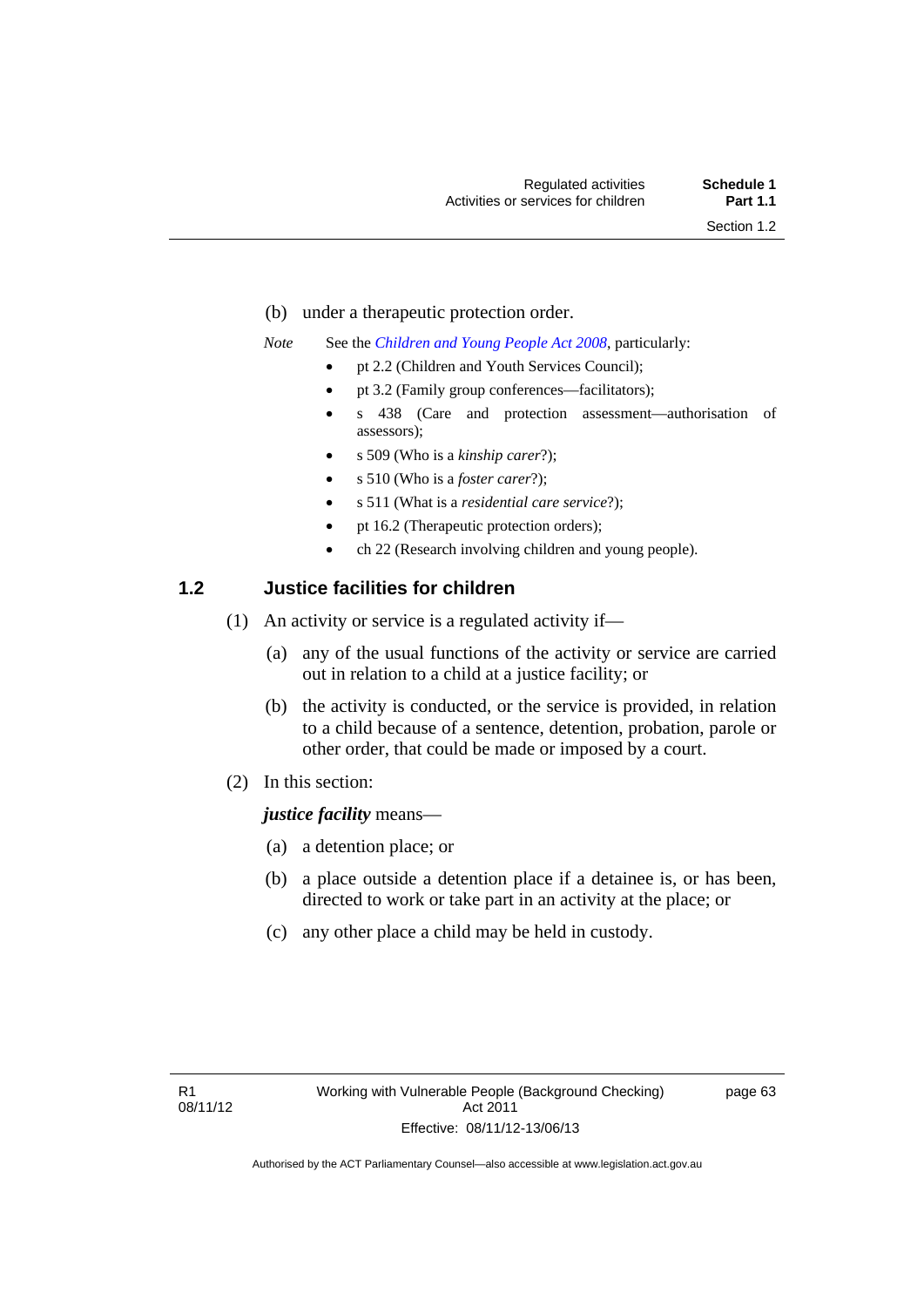## **1.3 Childcare service**

- (1) An activity or service is a regulated activity if the activity is conducted, or the service is provided, by—
	- (a) a childcare service; or
	- (b) another commercial service that provides child care.

#### **Examples—par (b)**

- 1 babysitting service
- 2 nanny service
- 3 a service conducted by a hotel or resort to provide childcare to children who are short term guests
- *Note* An example is part of the Act, is not exhaustive and may extend, but does not limit, the meaning of the provision in which it appears (see [Legislation Act,](http://www.legislation.act.gov.au/a/2001-14) s 126 and s 132).
- (2) In this section:

*childcare service*—see the *[Children and Young People Act 2008](http://www.legislation.act.gov.au/a/2008-19)*, section 732.

- *Note Childcare service* means—
	- (a) a childcare centre; or
	- (b) a family day care scheme.

## **1.4 Child education services**

- (1) An activity or service is a regulated activity if the activity is conducted, or the service is provided, as part of a child education service.
- (2) In this section:

#### *child education service*—

 (a) means a service for which the main purpose is to provide education and care for children; and

R1 08/11/12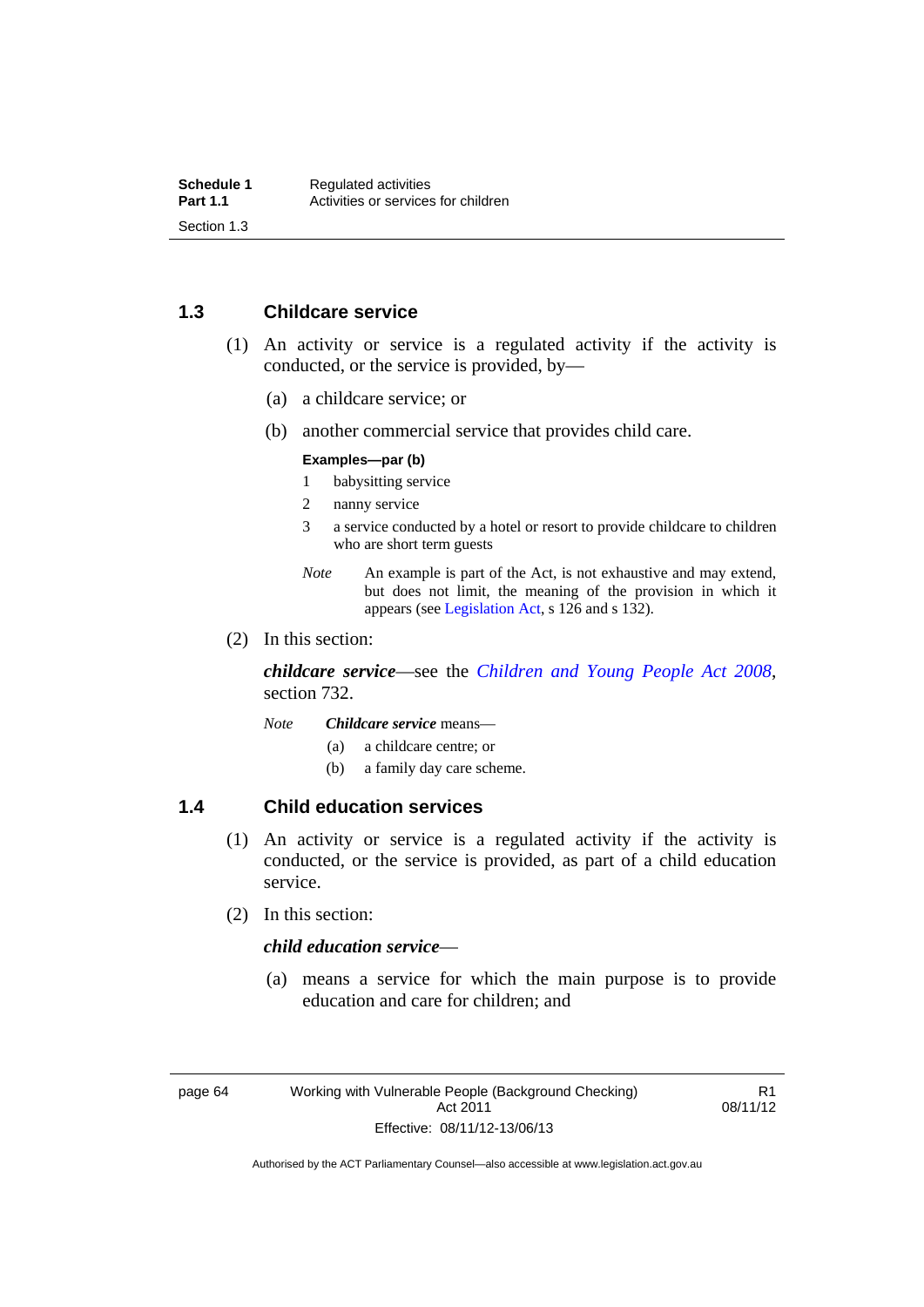- (b) includes—
	- (i) a school or other educational institution, whether or not operated by or on behalf of the Territory; and
	- (ii) a school-crossing service.

*school* means a preschool, primary school, high school or secondary college.

#### **1.5 Child accommodation services**

- (1) An activity or service is a regulated activity if the activity is conducted, or the service is provided, as part of a child accommodation service.
- (2) In this section:

## *child accommodation service*—

- (a) means a service for which the main purpose is to provide residential accommodation for children; and
- (b) includes an overnight camp for children, irrespective of the kind of accommodation or of how many children are involved.

#### **Examples—child accommodation service**

- 1 school group accommodation
- 2 a home stay, including as part of a student exchange
- 3 a school boarding facility
- *Note* An example is part of the Act, is not exhaustive and may extend, but does not limit, the meaning of the provision in which it appears (see [Legislation Act,](http://www.legislation.act.gov.au/a/2001-14) s 126 and s 132).

## **1.6 Counselling and support services for children**

An activity or service is a regulated activity if the activity is conducted, or the service is provided, as part of—

(a) a counselling service for children; or

R1 08/11/12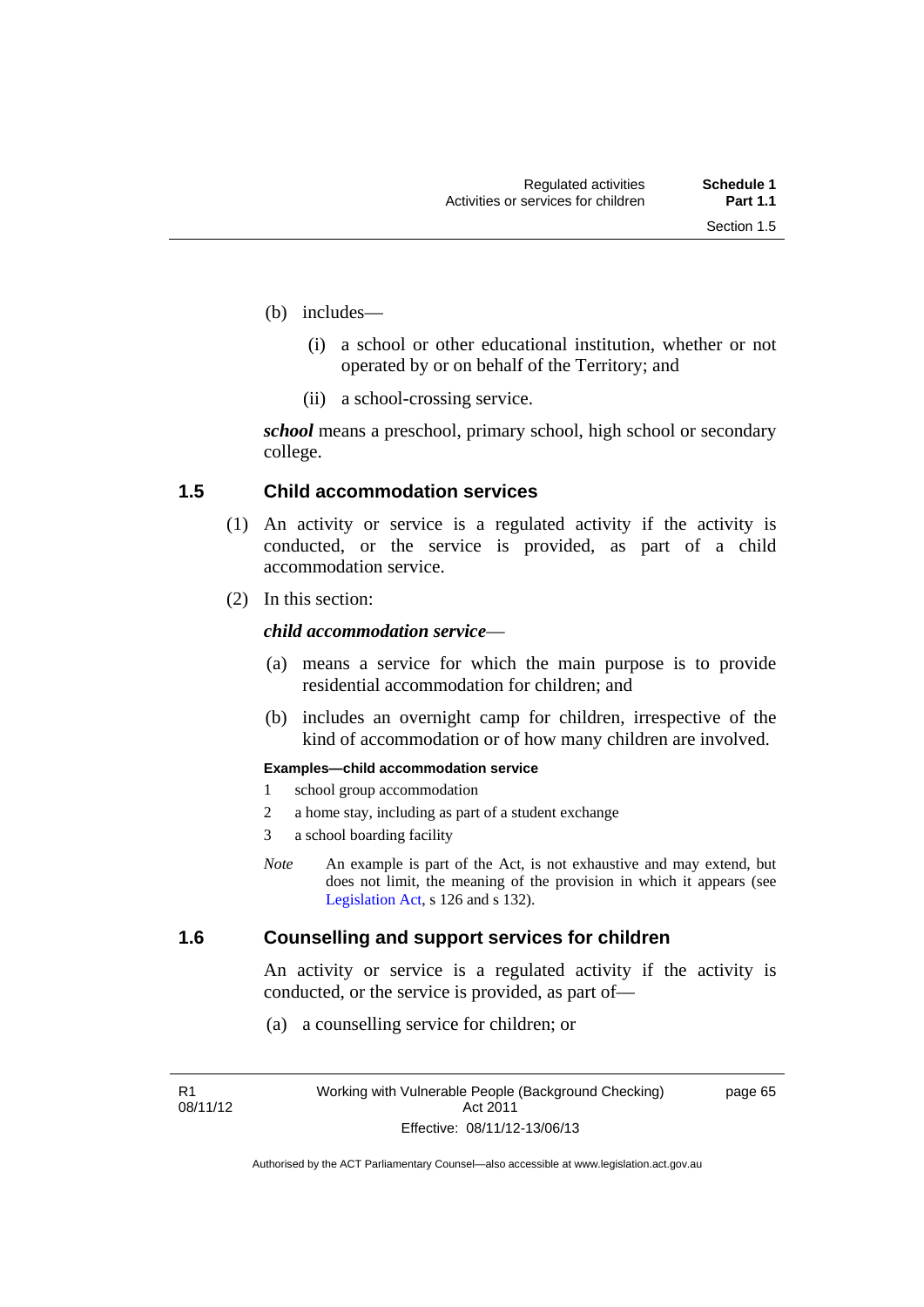(b) a support service for children.

## **1.7 Commercial services for children**

An activity or service is a regulated activity if—

- (a) the activity is conducted, or the service is provided specifically for children by a commercial entity; and
- (b) the activity or service is one of the following:
	- (i) an entertainment or party service;
	- (ii) a gym or play facility;
	- (iii) a photography service;
	- (iv) a talent or beauty competition.

page 66 Working with Vulnerable People (Background Checking) Act 2011 Effective: 08/11/12-13/06/13

R1 08/11/12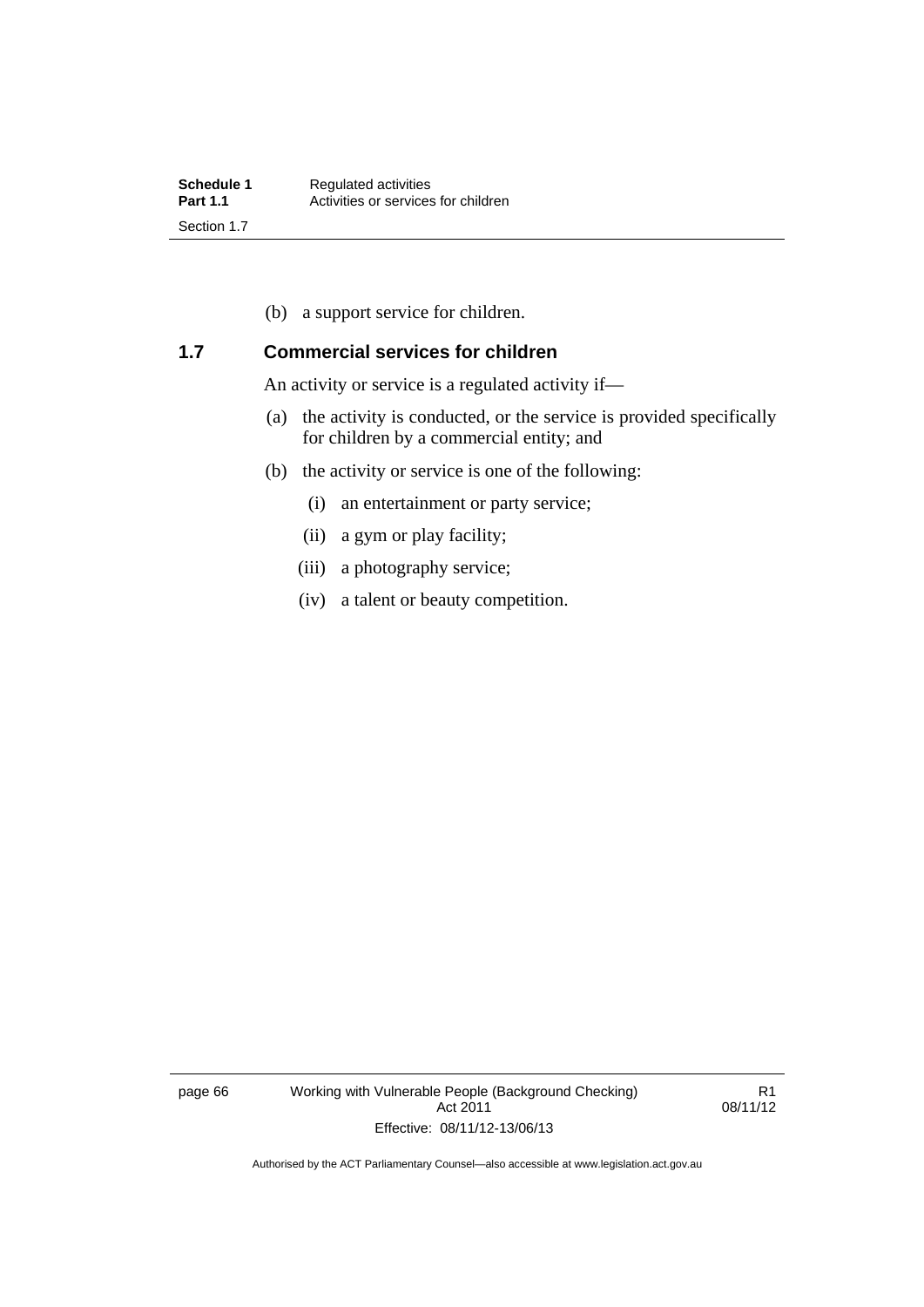# **Part 1.2 Activities or services for vulnerable people**

## **1.8 Mental health**

An activity or service is a regulated activity if any of the usual functions of the activity or service include providing treatment, care, rehabilitation or protection to people who are mentally impaired, mentally dysfunctional or mentally ill.

#### **Examples**

- 1 an activity or service that provides personal care, assessment or referral of support needs, education, training and skill development, information services, recreation, counselling, community access, accommodation support, rehabilitation, or employment services, specifically for people who are mentally impaired, mentally dysfunctional or mentally ill
- 2 an activity or service provided in association with the use of premises for the care, treatment or accommodation of people who are mentally impaired, mentally dysfunctional or mentally ill
- *Note* An example is part of the Act, is not exhaustive and may extend, but does not limit, the meaning of the provision in which it appears (see [Legislation Act,](http://www.legislation.act.gov.au/a/2001-14) s 126 and s 132).

## **1.9 Migrants, refugees and asylum seekers**

An activity or service is a regulated activity if the activity is conducted, or the service is provided, to support—

- (a) migrants, or
- (b) refugees or asylum seekers; or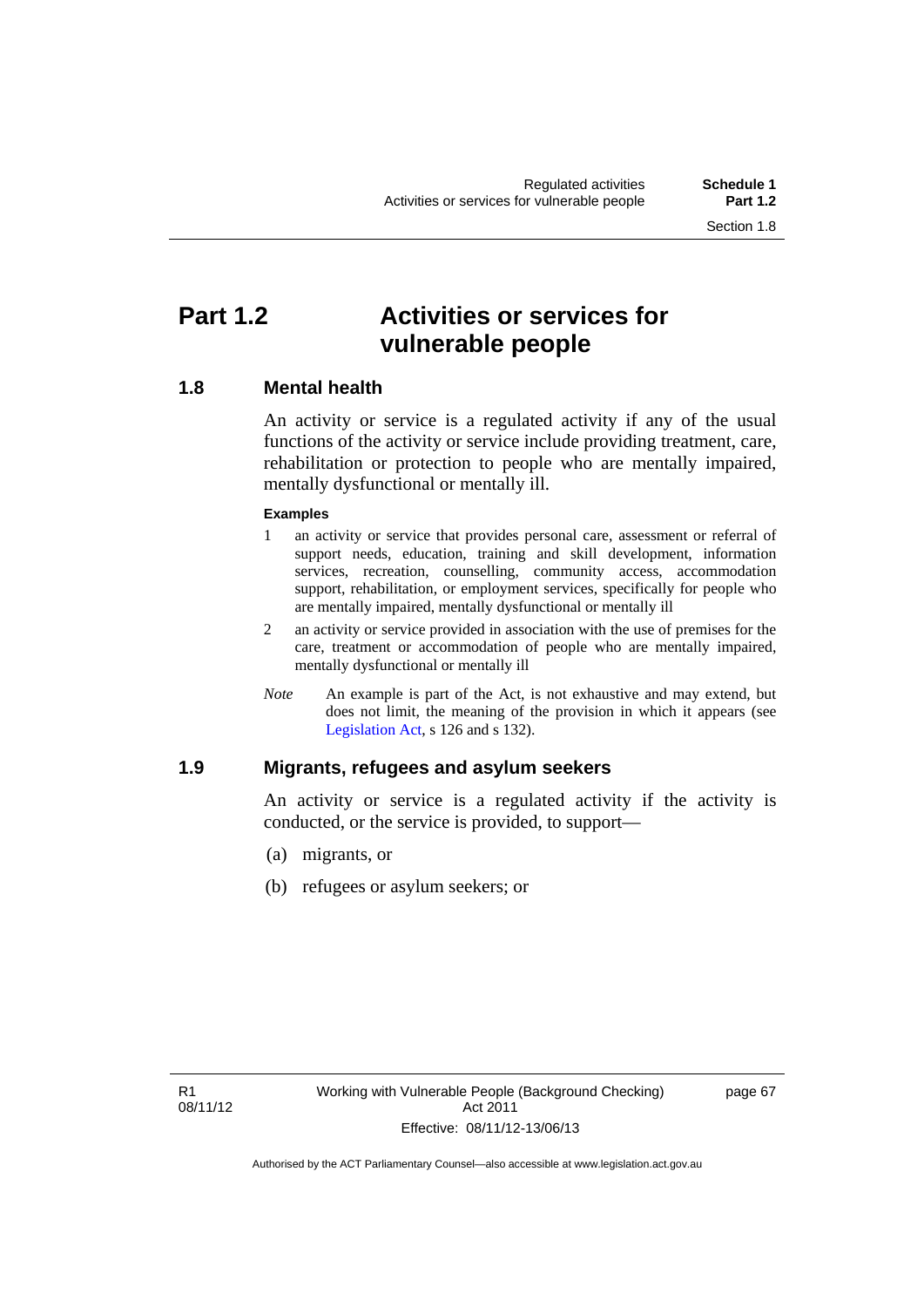(c) people who cannot communicate, or who have difficulty communicating, in English.

#### **Examples**

an activity or service that provides assistance settling in the ACT, including mentoring, employment services, transport or accommodation support, specifically for migrants, refugees, asylum seekers or people from non-English speaking backgrounds

*Note* An example is part of the Act, is not exhaustive and may extend, but does not limit, the meaning of the provision in which it appears (see [Legislation Act,](http://www.legislation.act.gov.au/a/2001-14) s 126 and s 132).

## **1.10 Homeless people**

An activity or service is a regulated activity if the activity is conducted, or the service is provided, to support people who are homeless.

#### **Examples**

- 1 an activity or service that provides food, transport, coordination or referral of support needs for people who are homeless
- 2 a drop in centre
- 3 a soup kitchen
- *Note* An example is part of the Act, is not exhaustive and may extend, but does not limit, the meaning of the provision in which it appears (see [Legislation Act,](http://www.legislation.act.gov.au/a/2001-14) s 126 and s 132).

## **1.11 Housing and accommodation**

A service or activity is a regulated activity if any of the usual functions of the service or activity include providing public or community housing or accommodation to people suffering social or financial hardship.

#### **Examples**

- 1 public housing
- 2 social housing
- 3 community housing
- 4 housing assistance

page 68 Working with Vulnerable People (Background Checking) Act 2011 Effective: 08/11/12-13/06/13

R1 08/11/12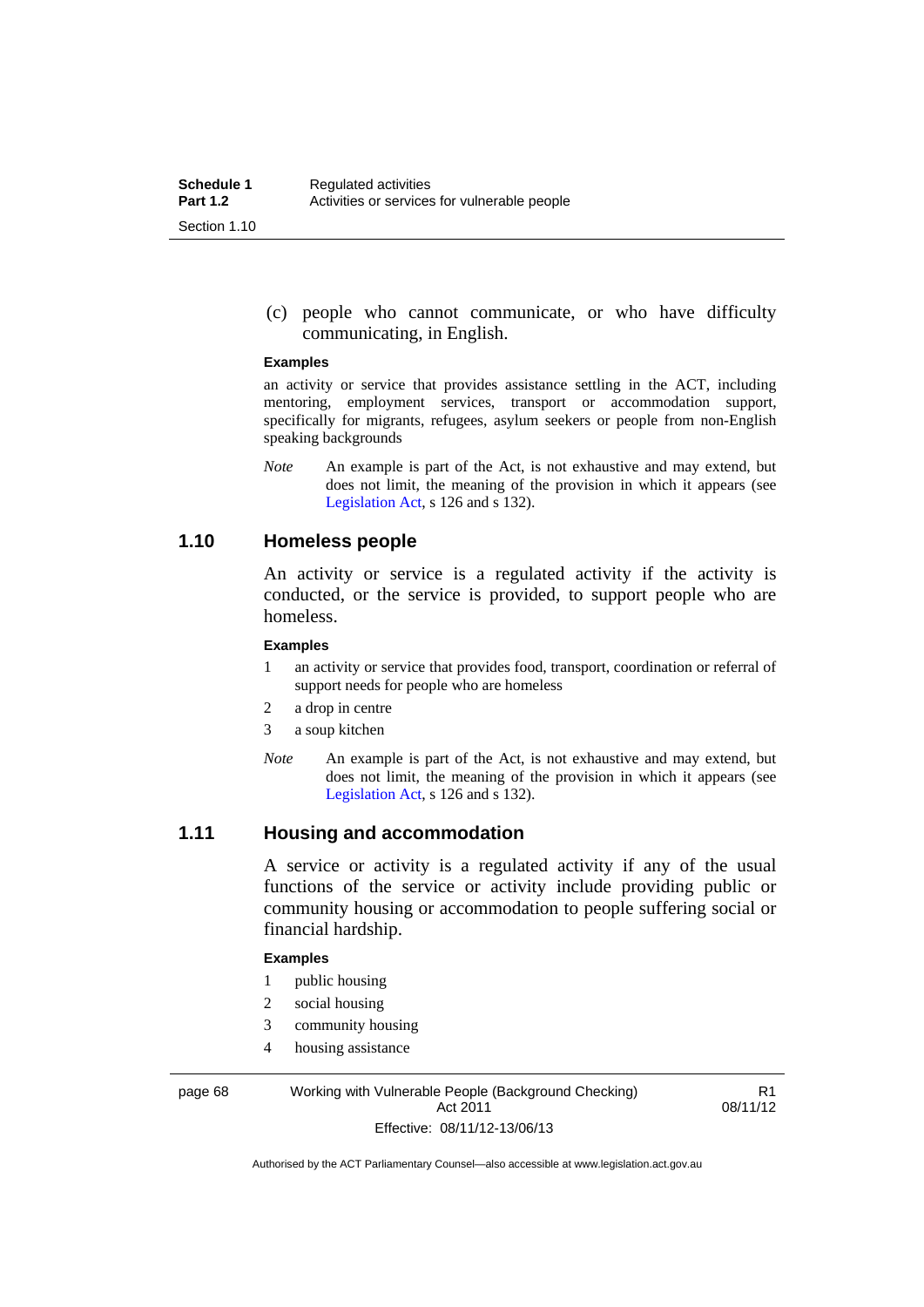- 5 social housing
- 6 crisis accommodation
- 7 refuges
- *Note* An example is part of the Act, is not exhaustive and may extend, but does not limit, the meaning of the provision in which it appears (see [Legislation Act,](http://www.legislation.act.gov.au/a/2001-14) s 126 and s 132).

## **1.12 Justice facilities**

- (1) An activity or service is a regulated activity if—
	- (a) any of the usual functions of the activity or service are carried out in relation to an adult at a justice facility; or
	- (b) the activity is conducted, or the service is provided, in relation to an adult because of a sentence, detention, probation, parole or other order, that could be made or imposed by a court.
- (2) In this section:

*justice facility* means—

- (a) a correctional centre; or
- (b) a remand centre; or
- (c) a detention place; or
- (d) a place outside a detention place if a detainee is, or has been, directed to work or take part in an activity at the place; or
- (e) any other place a person may be held in custody.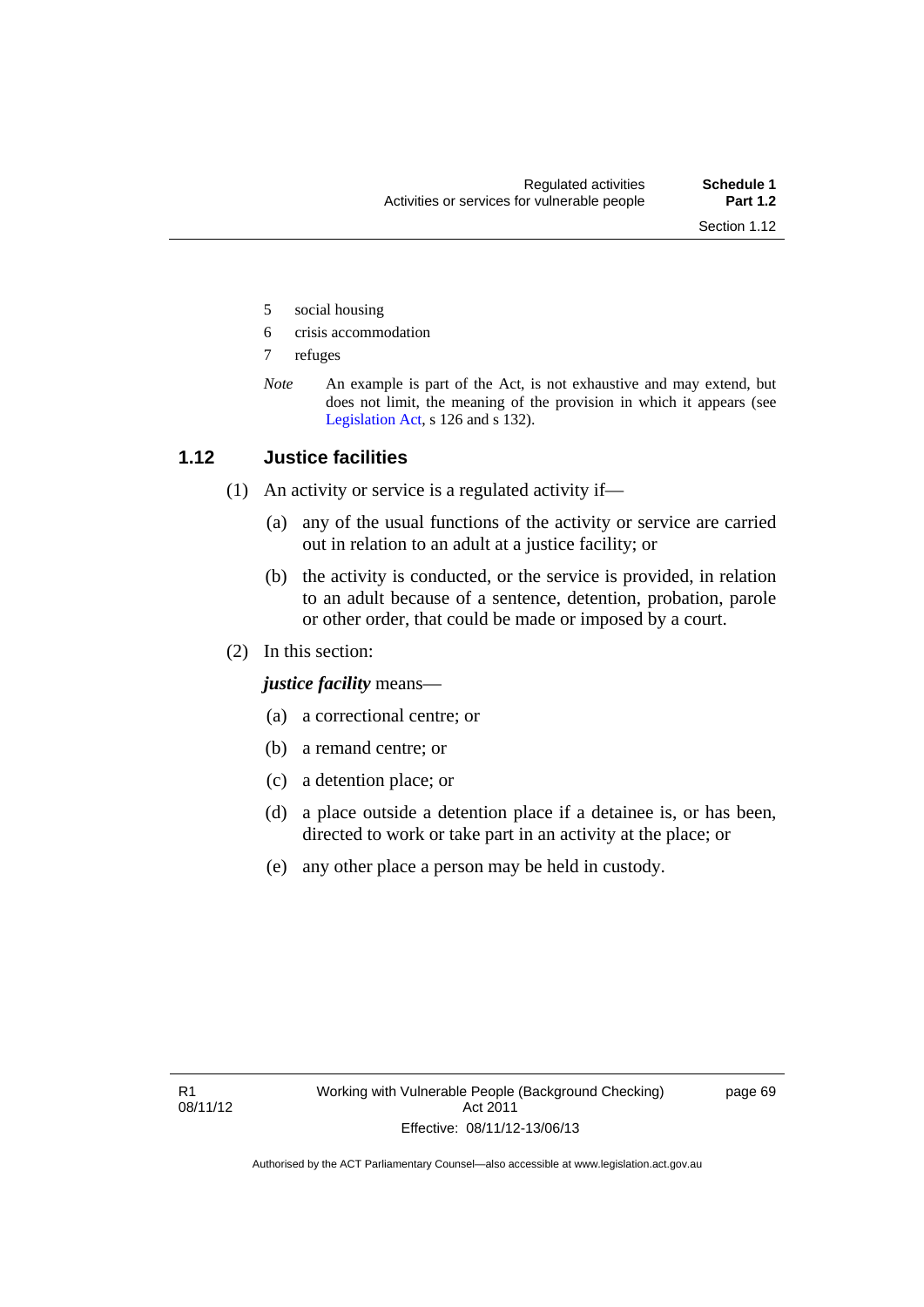## **1.13 Prevention of crime**

An activity or service is a regulated activity if the activity is conducted, or the service is provided, in relation to a person to reduce the likelihood of the person committing a criminal offence.

#### **Examples**

- 1 a program to keep police informed of the whereabouts and other personal details about a person who has committed a crime to reduce the likelihood that the person will reoffend
- 2 a mentoring program
- *Note* An example is part of the Act, is not exhaustive and may extend, but does not limit, the meaning of the provision in which it appears (see [Legislation Act,](http://www.legislation.act.gov.au/a/2001-14) s 126 and s 132).

## **1.14 Victims of crime**

An activity or service is a regulated activity if the activity is conducted, or the service is provided, to assist or support victims of crime.

#### **Example**

an activity or service that provides counselling and support, therapeutic intervention, financial assistance, information or advice for victims of crime

- *Note 1* Victims of crime are eligible for assistance under the victims services scheme (see *[Victims of Crime Act 1994](http://www.legislation.act.gov.au/a/1994-83)*, pt 4).
- *Note 2* An example is part of the Act, is not exhaustive and may extend, but does not limit, the meaning of the provision in which it appears (see [Legislation Act,](http://www.legislation.act.gov.au/a/2001-14) s 126 and s 132).

## **1.15 Services for addictions**

- (1) An activity or service is a regulated activity if any of the usual functions of the activity or service include providing treatment, care, rehabilitation or protection to people who are—
	- (a) addicted to, or misuse, a substance (whether alcohol, a medicine, a prohibited substance or another substance); or

R1 08/11/12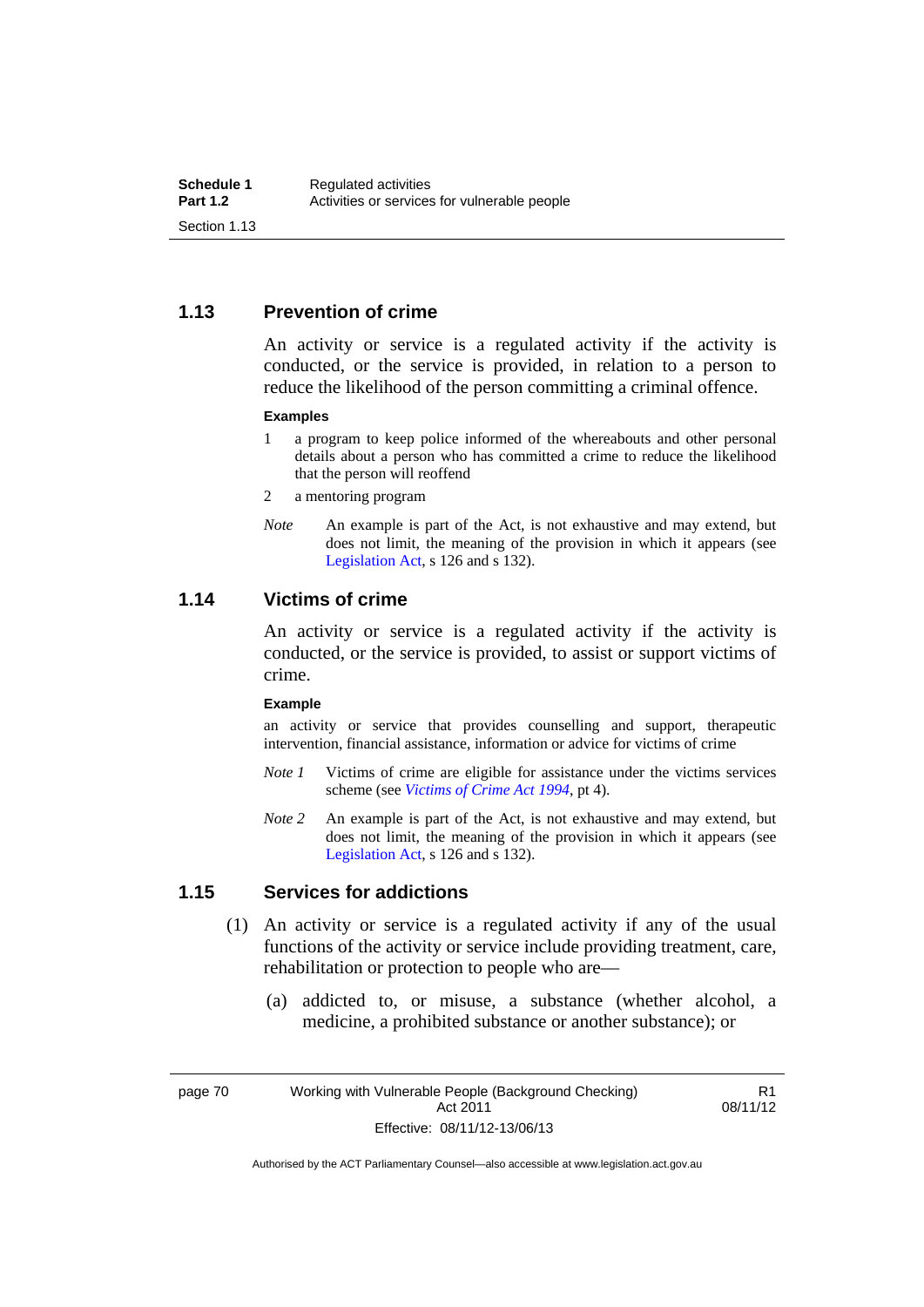(b) addicted to an activity.

#### **Examples**

- 1 an activity or service that provides health care, counselling, accommodation or financial support for people who are addicted to a substance or an activity
- 2 a needle and syringe exchange program
- 3 a methadone treatment and withdrawal program
- 4 a gambling addiction telephone help-line
- *Note* An example is part of the Act, is not exhaustive and may extend, but does not limit, the meaning of the provision in which it appears (see [Legislation Act,](http://www.legislation.act.gov.au/a/2001-14) s 126 and s 132).
- (2) In this section:

*prohibited substance*—see the *[Medicines, Poisons and Therapeutic](http://www.legislation.act.gov.au/a/2008-26)  [Goods Act 2008](http://www.legislation.act.gov.au/a/2008-26)*, section 13.

#### **1.16 Community services**

An activity or service is a regulated activity if the activity is conducted, or the service is provided, to—

- (a) people and families suffering social or financial hardship; or
- (b) people who need support to live independently.

#### **Examples**

- 1 an activity or service that provides crisis intervention, emergency relief, parenting support, assessment or referral of support needs, education, training and skill development, information services, counselling, community access, or employment services, for people and families suffering social or financial hardship
- 2 an activity or service that provides home help, home maintenance or modification, allied health care, personal care, food services, assessment or referral of support needs, information services, coordination, case management, recreation, counselling, community access, rehabilitation, or employment services, to people who need support to live independently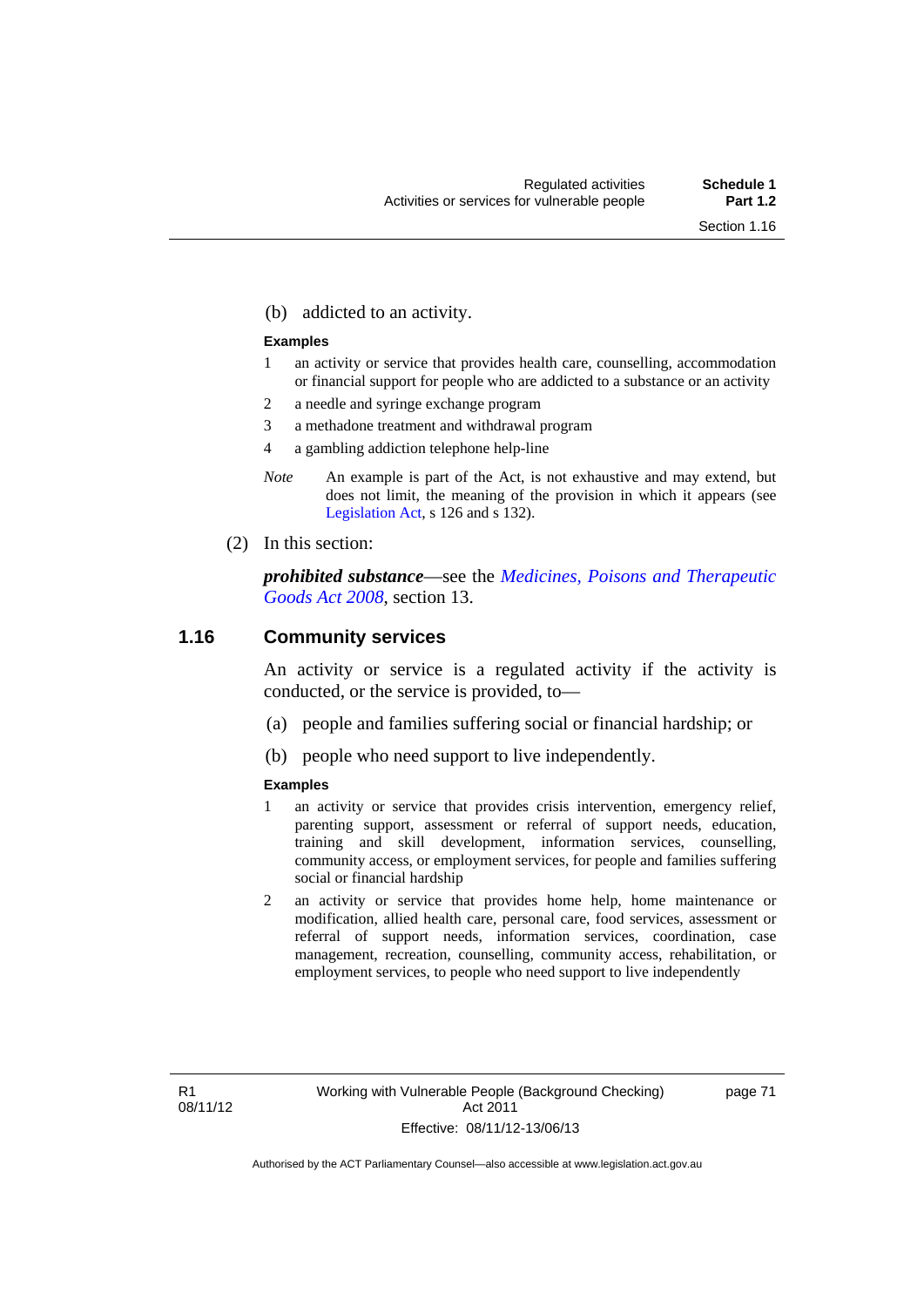- 3 an activity or service provided in association with the use of premises for the care, treatment or accommodation of people who need support to live independently
- *Note* An example is part of the Act, is not exhaustive and may extend, but does not limit, the meaning of the provision in which it appears (see [Legislation Act,](http://www.legislation.act.gov.au/a/2001-14) s 126 and s 132).

## **1.17 Disability services**

 (1) An activity or service is a regulated activity if the activity is conducted, or the service is provided, specifically for people with a disability.

#### **Examples**

- 1 an activity or service that provides home help, home maintenance or modification, personal care, food services, assessment or referral of support needs, information services, coordination, case management, recreation, counselling, community access, rehabilitation, or employment services, to people with a disability
- 2 an activity or service provided in association with the use of premises for the care, treatment or accommodation of people with a disability
- *Note* An example is part of the Act, is not exhaustive and may extend, but does not limit, the meaning of the provision in which it appears (see [Legislation Act,](http://www.legislation.act.gov.au/a/2001-14) s 126 and s 132).
- (2) In this section:

*disability*—see the *[Human Rights Commission Act 2005](http://www.legislation.act.gov.au/a/2005-40)*, section 8 (2).

- *Note* For the *[Human Rights Commission Act 2005](http://www.legislation.act.gov.au/a/2005-40)*, s 8 (2), *disability* means a disability that—
	- (a) is attributable to an intellectual, psychiatric, sensory or physical impairment, or a combination of those impairments; and
	- (b) is permanent or likely to be permanent; and
	- (c) results in—
		- (i) the person having a substantially reduced capacity for communication, learning or mobility; and

page 72 Working with Vulnerable People (Background Checking) Act 2011 Effective: 08/11/12-13/06/13

R1 08/11/12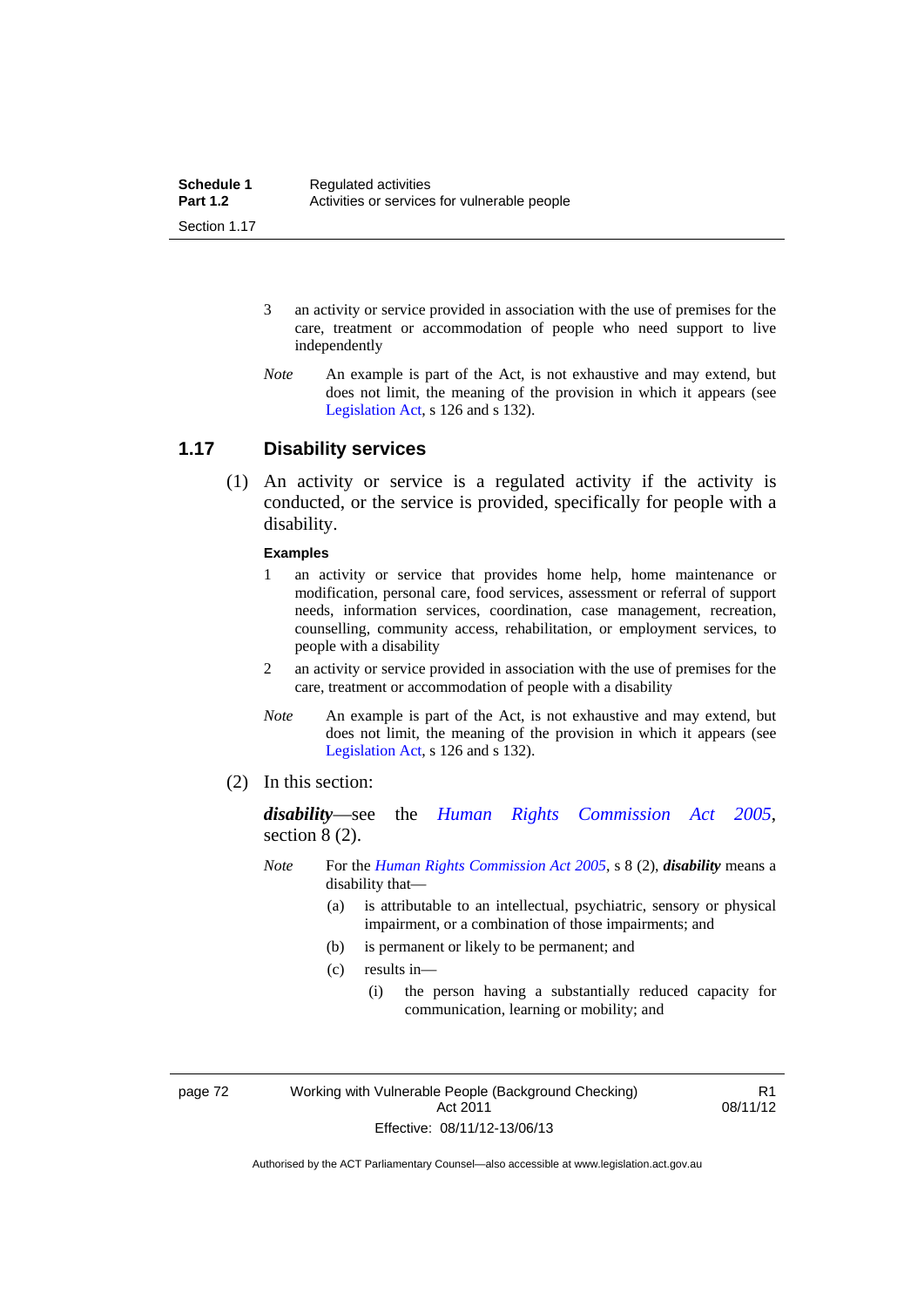(ii) the need for continuing support services for the person; and

(d) may, but need not, be of a chronic episodic nature.

#### **1.18 Respite care services**

An activity or service is a regulated activity if any of the usual functions of the activity or service include providing respite care.

## **1.19 Emergency services personnel**

An activity or service is a regulated activity if the activity is conducted, or the service is provided, by—

- (a) an emergency service; or
- (b) a person acting on behalf of an emergency service.

page 73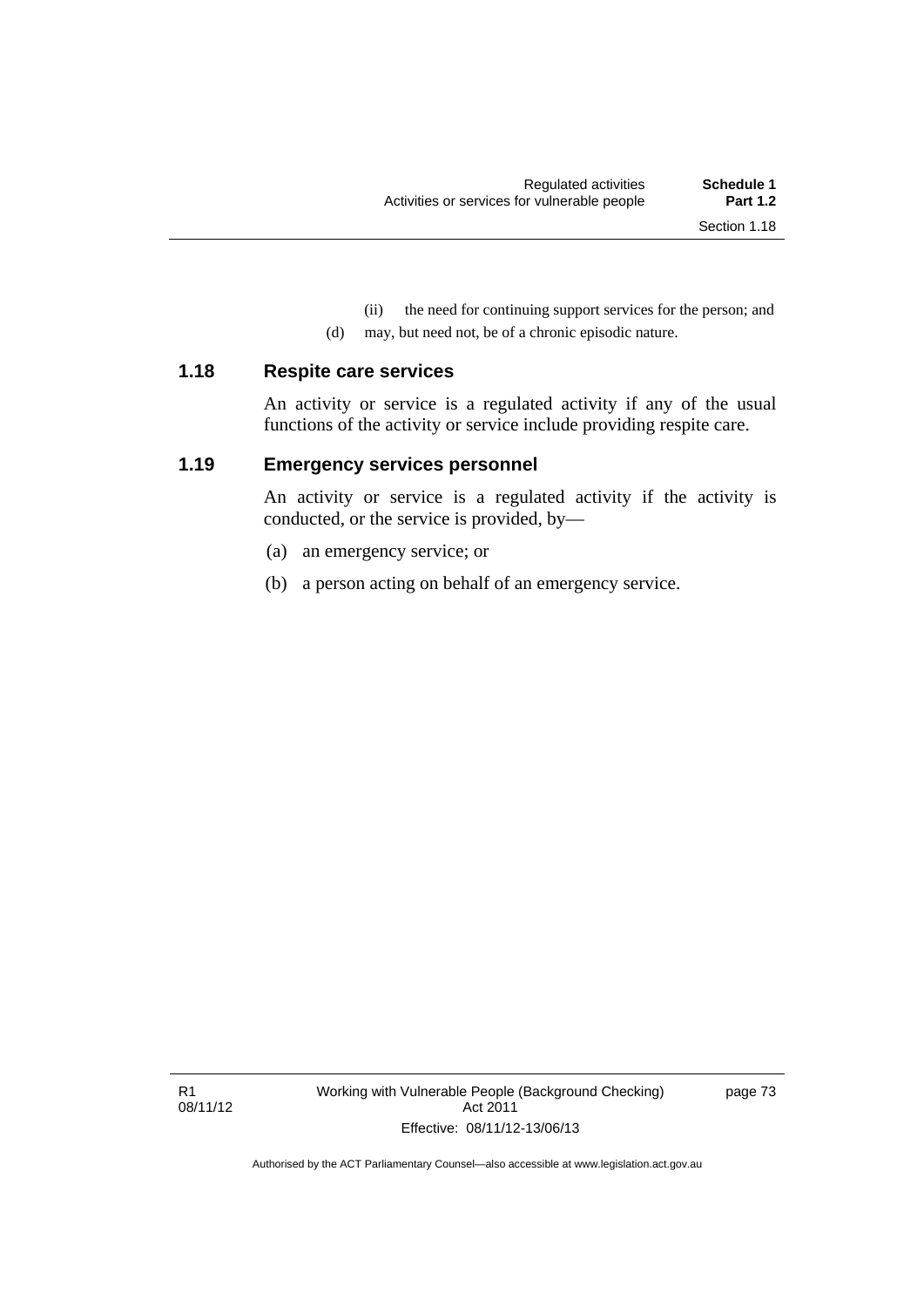## **Part 1.3 Other activities or services for vulnerable people**

## **1.20 Transport**

An activity or service is a regulated activity if any of the usual functions of the activity or service include providing public or private transport that is—

- (a) specifically for, or mainly used by, children; or
- (b) specifically for people accessing a regulated activity mentioned in part 1.2.

#### **Example—par (a)**

a school bus service

#### **Examples—par (b)**

- 1 a minibus transporting detainees to or from a remand centre
- 2 a taxi for mobility impaired people
- *Note* An example is part of the Act, is not exhaustive and may extend, but does not limit, the meaning of the provision in which it appears (see [Legislation Act,](http://www.legislation.act.gov.au/a/2001-14) s 126 and s 132).
- (2) To remove any doubt, an activity or service is a regulated activity if a person must have 1 or both of the following to conduct the activity or provide the service:
	- (a) a public vehicle licence;
	- (b) a driving instructor certificate of accreditation.
	- *Note 1 Public vehicle licence*—see the *[Road Transport \(Driver Licensing\)](http://www.legislation.act.gov.au/a/1999-78)  [Act 1999](http://www.legislation.act.gov.au/a/1999-78)*, dictionary.
	- *Note 2* For certificates of accreditation for driving instructors, see the *[Road](http://www.legislation.act.gov.au/sl/2000-14)  [Transport \(Driver Licensing\) Regulation 2000](http://www.legislation.act.gov.au/sl/2000-14)*, pt 7 (Accreditation of driving instructors).

R1 08/11/12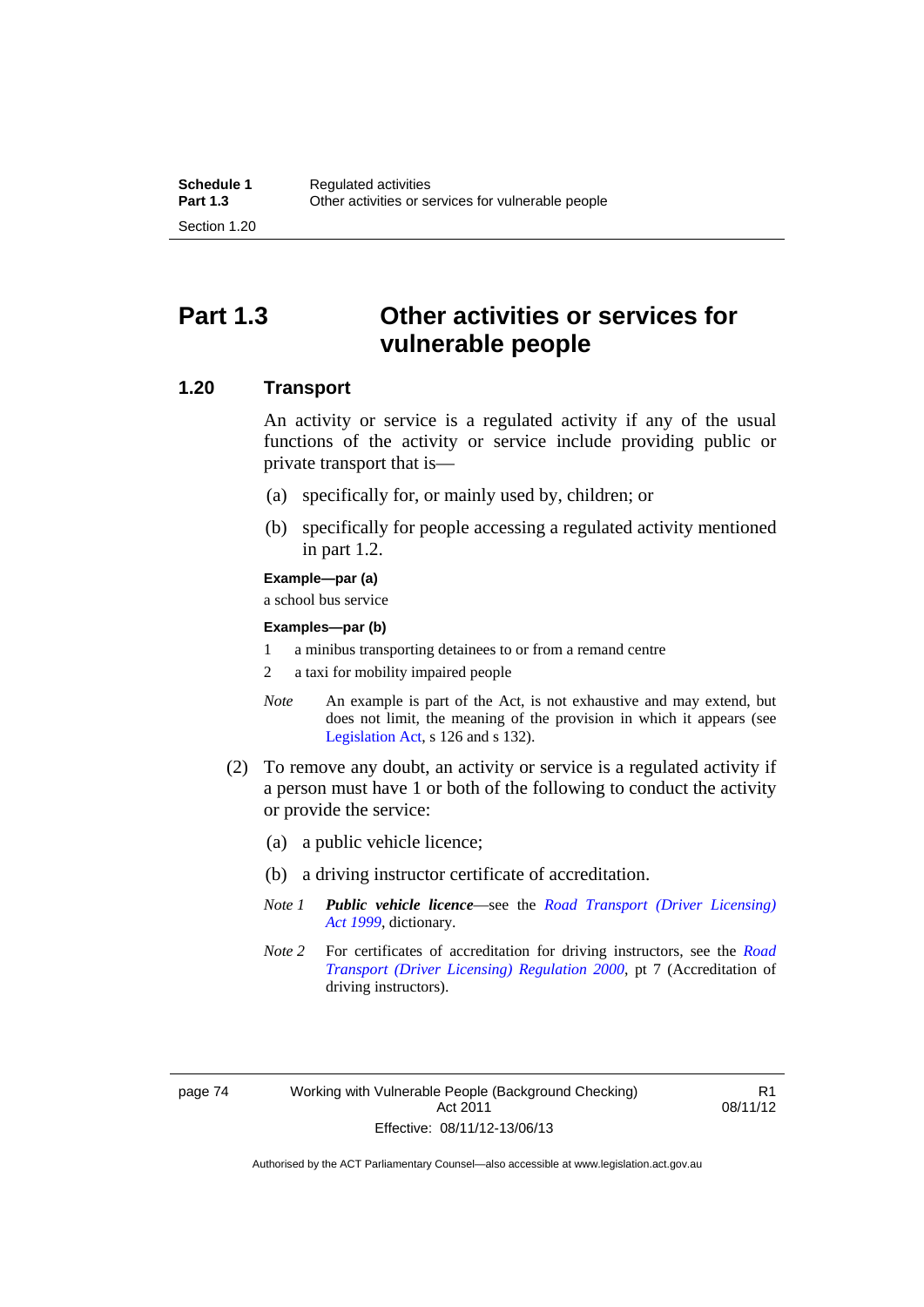## **1.21 Coaching and tuition**

An activity or service is a regulated activity if—

- (a) any of the usual functions of the activity or service include coaching or tuition specifically for—
	- (i) children; or
	- (ii) people accessing a regulated activity mentioned in part 1.2; and
- (b) the coaching or tuition is provided by a commercial entity.

## **1.22 Vocational and educational training**

An activity or service is a regulated activity if any of the usual functions of the activity or service include providing vocational education and training specifically for—

- (a) children; or
- (b) people accessing a regulated activity mentioned in part 1.2.

#### **Examples**

- 1 a pathways to employment program
- 2 an adult English language, literacy and numeracy skills program
- 3 an industry training service
- *Note* An example is part of the Act, is not exhaustive and may extend, but does not limit, the meaning of the provision in which it appears (see [Legislation Act,](http://www.legislation.act.gov.au/a/2001-14) s 126 and s 132).

## **1.23 Religious organisations**

An activity or service is a regulated activity if—

- (a) the activity is conducted, or the service is provided, by—
	- (i) a religious organisation; or
	- (ii) a person acting on behalf of a religious organisation; and

R1 08/11/12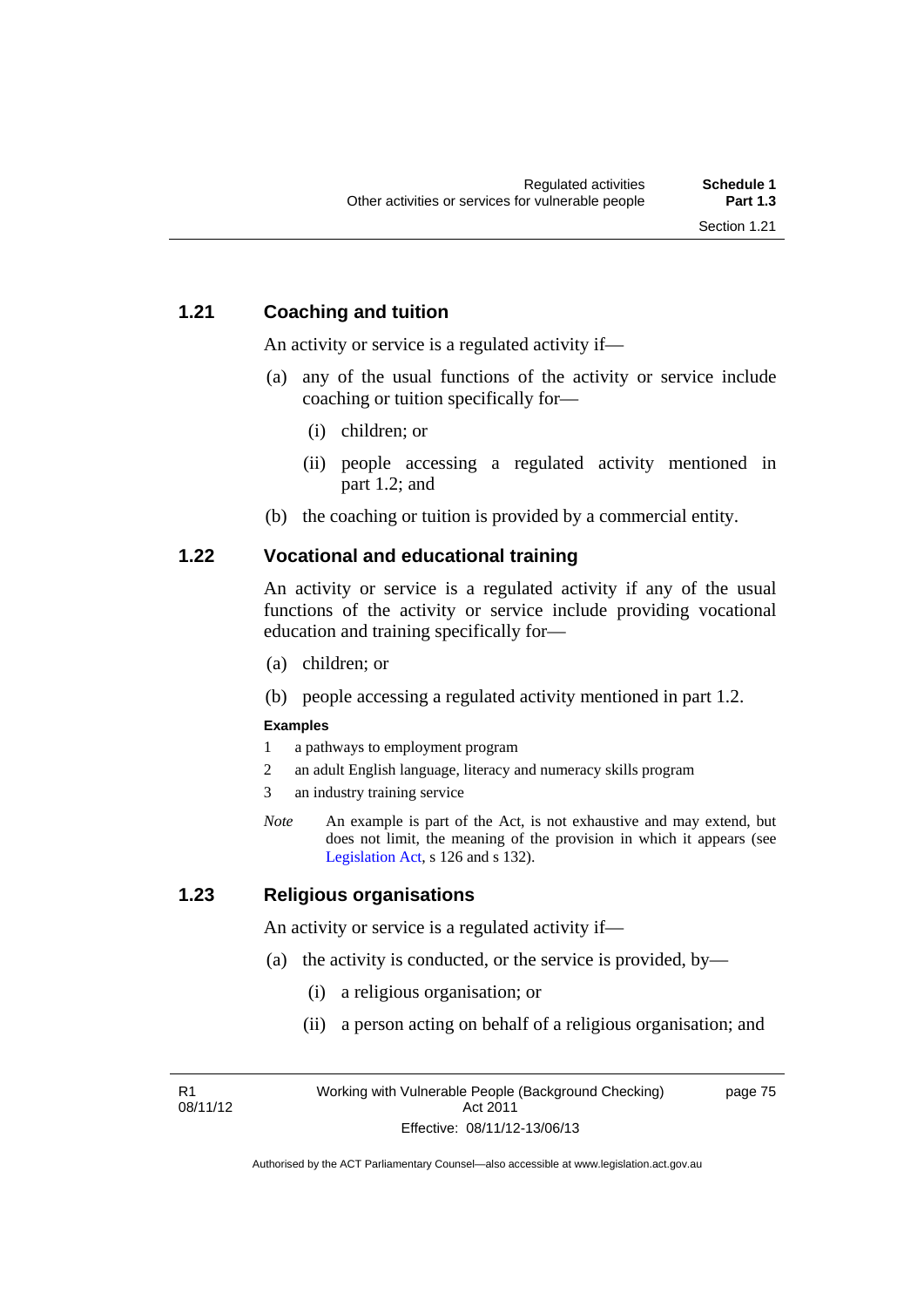- (b) the activity or service is—
	- (i) specifically for, or mainly used by children; or
	- (ii) specifically for people accessing a regulated activity mentioned in part 1.2.

**Example—par (a)** 

Sunday school

#### **Example—par (b)**

counselling provided by a minister of religion

*Note* An example is part of the Act, is not exhaustive and may extend, but does not limit, the meaning of the provision in which it appears (see [Legislation Act,](http://www.legislation.act.gov.au/a/2001-14) s 126 and s 132).

#### **1.24 Clubs, associations and movements**

An activity or service is a regulated activity if—

- (a) the activity is conducted, or the service is provided, by a club, association or movement (including of a cultural, recreational or sporting nature); and
- (b) the club association or movement has significant membership or involvement by—
	- (i) children; or
	- (ii) people accessing a regulated activity mentioned in part 1.2.

#### **Examples**

1 a children's football team

2 an art class for people who require assistance to live independently

*Note* An example is part of the Act, is not exhaustive and may extend, but does not limit, the meaning of the provision in which it appears (see [Legislation Act,](http://www.legislation.act.gov.au/a/2001-14) s 126 and s 132).

R1 08/11/12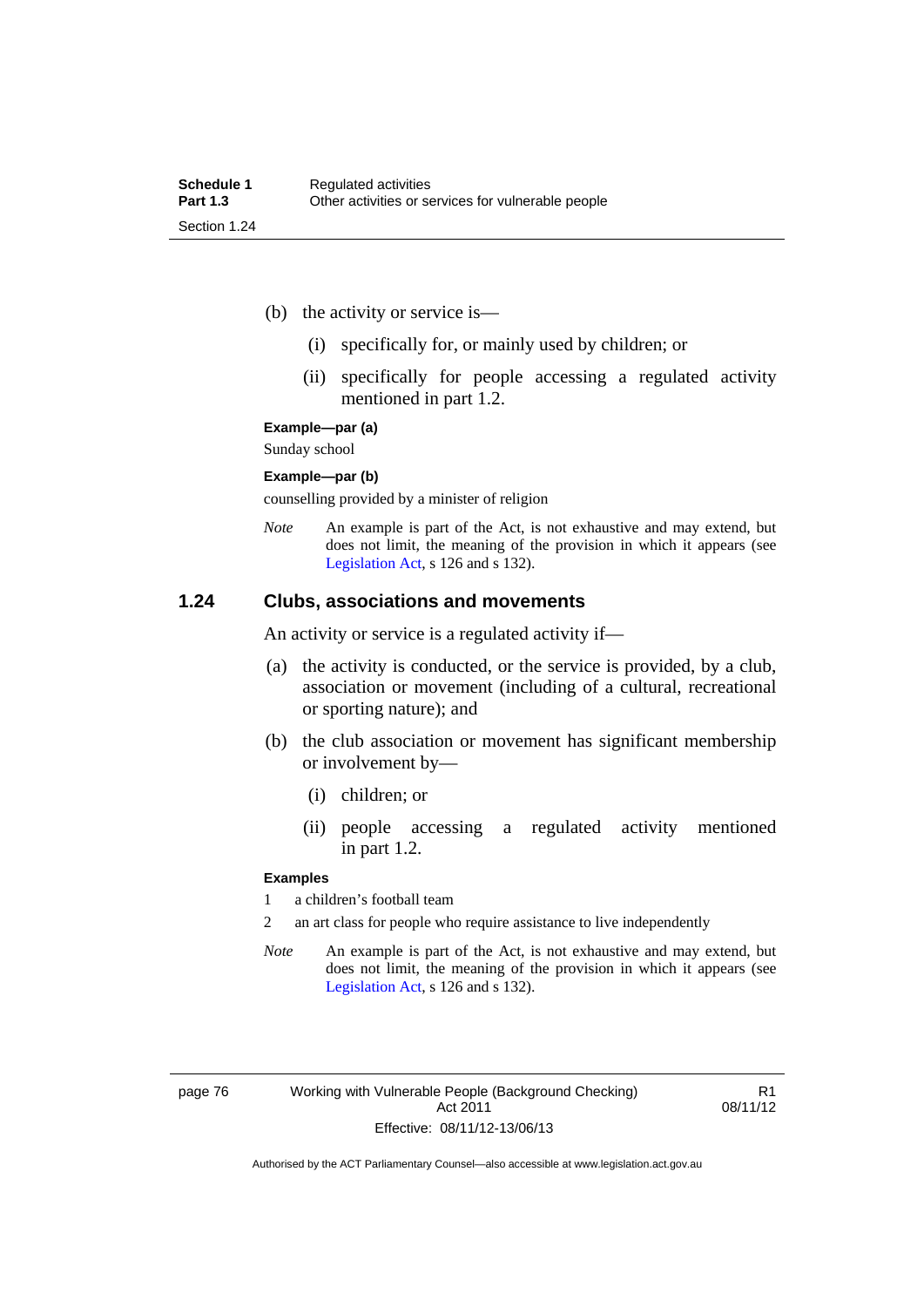# **Schedule 2 Reviewable decisions**

(see pt 7)

| column 1<br>item | column <sub>2</sub><br>section | column 3<br>decision                                 | column 4<br>entity |
|------------------|--------------------------------|------------------------------------------------------|--------------------|
|                  | 39(1)                          | extend period for stated period                      | person             |
| 2                | 39(1)                          | refuse to extend period                              | person             |
| 3                | 40(1)                          | refuse to register person                            | person             |
| 4                | $44(2)$ (b)                    | register person subject to condition                 | person             |
| 5                | 45(1)                          | extend period for stated period                      | person             |
| 6                | 45(1)                          | refuse to extend period                              | person             |
| 7                | 46(1)                          | register person subject to condition                 | person             |
| 8                | 47(4)(b)                       | refuse to amend person's conditional<br>registration | person             |
| 9                | 51 $(4)(b)$                    | refuse to replace person's registration card         | person             |
| 10               | 59(1)                          | suspend or cancel person's registration              | person             |

R1 08/11/12 Working with Vulnerable People (Background Checking) Act 2011 Effective: 08/11/12-13/06/13

page 77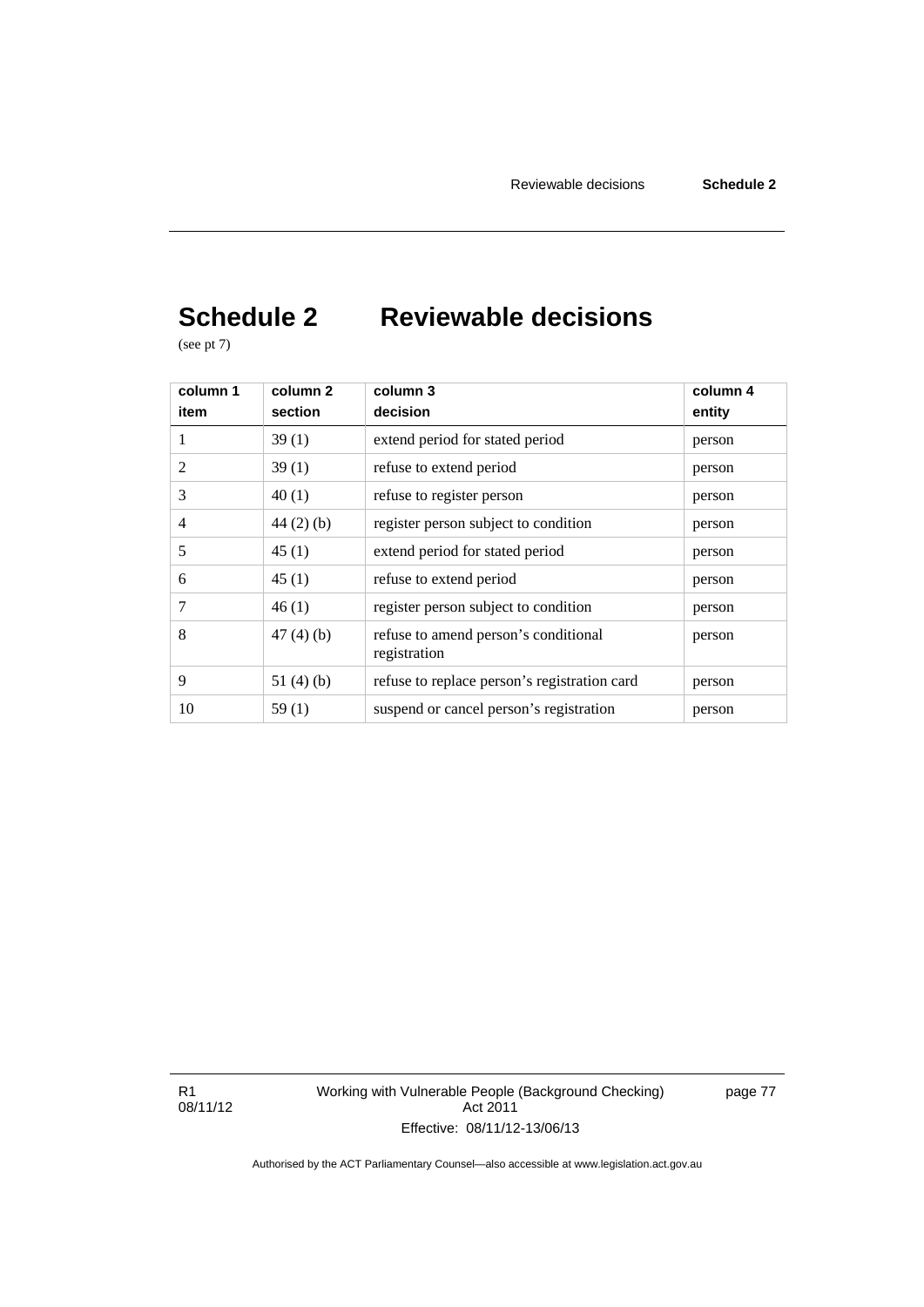**Dictionary** 

# **Dictionary**

(see  $s$  4)

*Note 1* The [Legislation Act](http://www.legislation.act.gov.au/a/2001-14) contains definitions and other provisions relevant to this Act.

*Note 2* For example, the [Legislation Act,](http://www.legislation.act.gov.au/a/2001-14) dict, pt 1, defines the following terms:

- $\bullet$  ACAT
- ACT
- adult
- Australia
- change
- chief police officer
- child
- commissioner for fair trading
- contravene
- Corporations Act
- correctional centre
- Criminal Code
- detention place
- disallowable instrument (see s 9)
- document
- domestic partner (see s 169 (1))
- emergency service
- entity
- found guilty
- function
- health practitioner
- home address
- lawyer
- Legislation Act
- notifiable instrument (see s 10)
- penalty unit (see s 133)
- $\bullet$  person (see s 160)

#### page 78 Working with Vulnerable People (Background Checking) Act 2011 Effective: 08/11/12-13/06/13

R1 08/11/12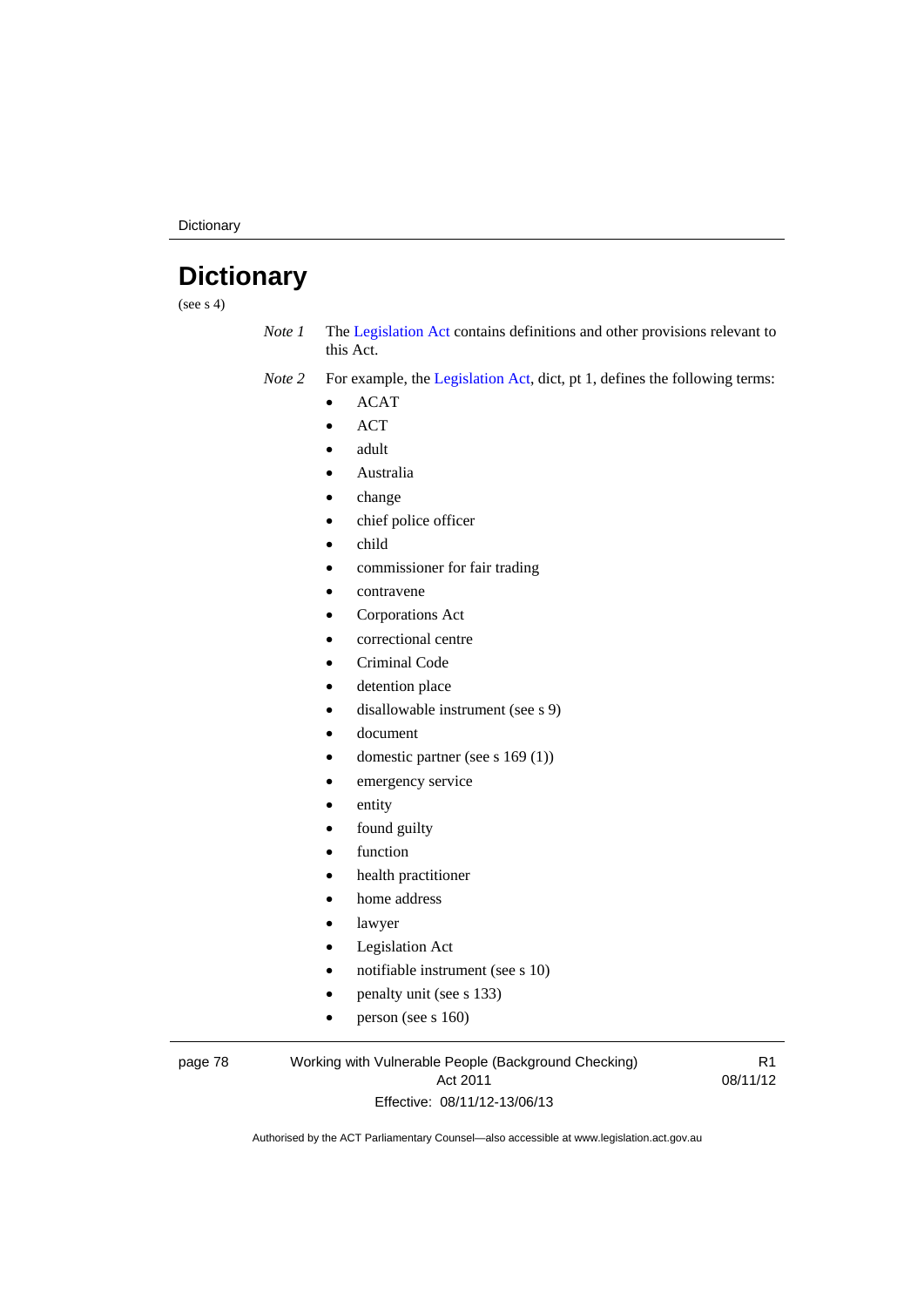- police officer
- reviewable decision notice
- territory law
- the Territory
- working day
- writing.

*additional risk assessment*—see section 54 (2) (a).

*commissioner* means the commissioner for fair trading.

*conditional registration* means a registration that is subject to conditions.

*contact*, between a person and a vulnerable person—see section 10.

*corresponding law* means—

- (a) a law of another jurisdiction corresponding, or substantially corresponding, to this Act; or
- (b) a law of another jurisdiction prescribed by regulation as a corresponding law for this Act.

*criminal history*, about a person—see section 24.

*employer*, in relation to a regulated activity—see section 11.

*engaged*, in a regulated activity—see section 9.

*independent advisor* means an independent advisor appointed under section 34.

*jurisdiction* means a State, the Commonwealth or an internal Territory, including the ACT.

*named employer*, for a regulated activity—see section 18 (1) (d) (i).

*negative notice*—see section 40 (2) (a).

*negative risk assessment*—see section 37 (1) (b).

*non-conviction information*, about a person—see section 25.

R1 08/11/12 Working with Vulnerable People (Background Checking) Act 2011 Effective: 08/11/12-13/06/13

page 79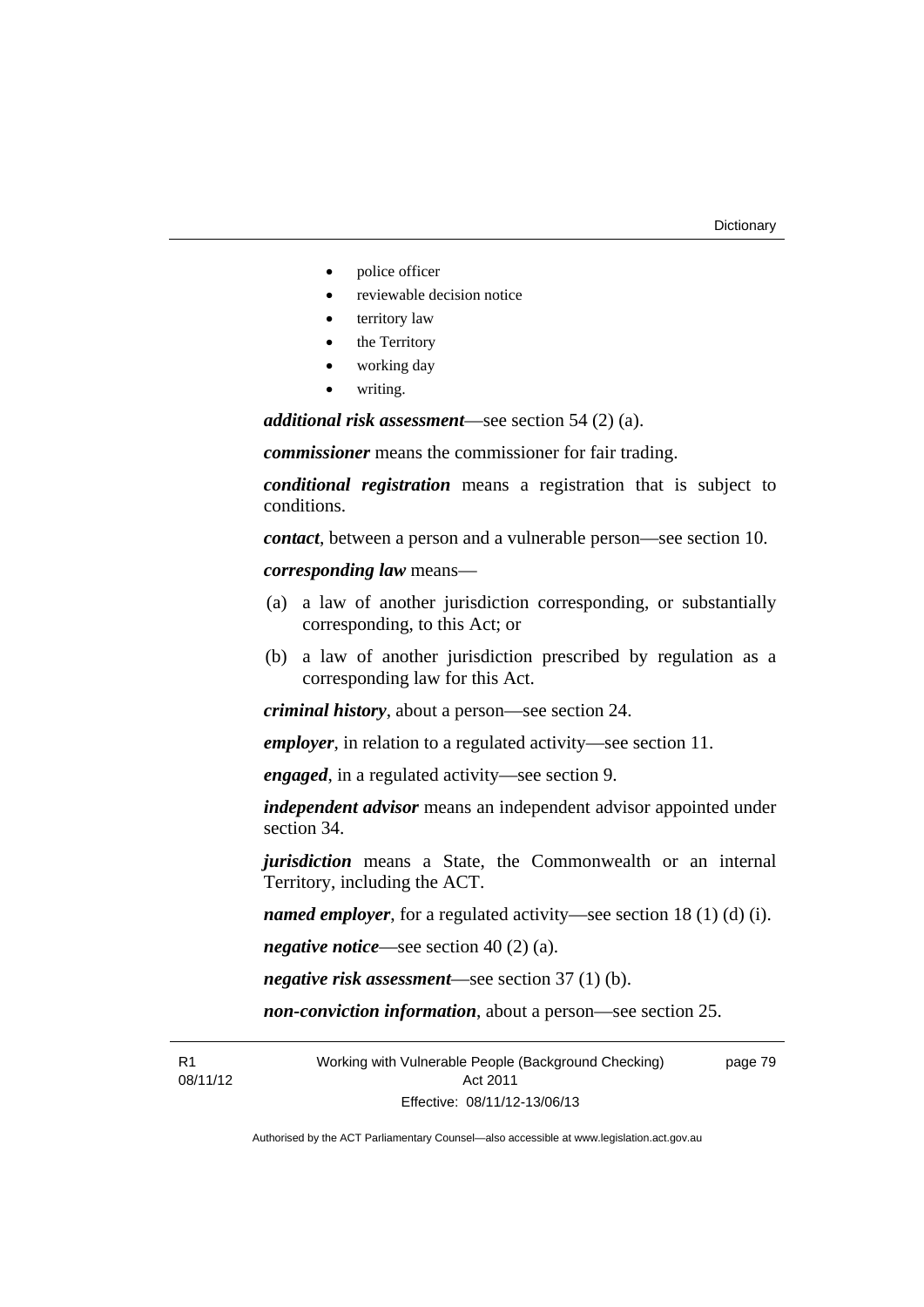*proposed conditional registration notice*—see section 43 (1). *proposed negative notice*—see section 37 (2). *registration* means a registration under this Act. *registration card*—see section 49 (1). *registration number*—see section 49 (2) (a). *regulated activity*—see section 8. *relevant offence*—see section 26. *reviewable decision*, for part 7 (Notification and review of decisions)—see section 61. *revised risk assessment*—see section 38 (2). *risk assessment*, for a person—see section 23. *risk assessment guidelines*—see section 27. *role-based registration*—see section 42 (2). *spent*, for a conviction—see the *[Spent Convictions Act 2000](http://www.legislation.act.gov.au/a/2000-48)*, section 7.

*vulnerable person*—see section 7.

page 80 Working with Vulnerable People (Background Checking) Act 2011 Effective: 08/11/12-13/06/13

R1 08/11/12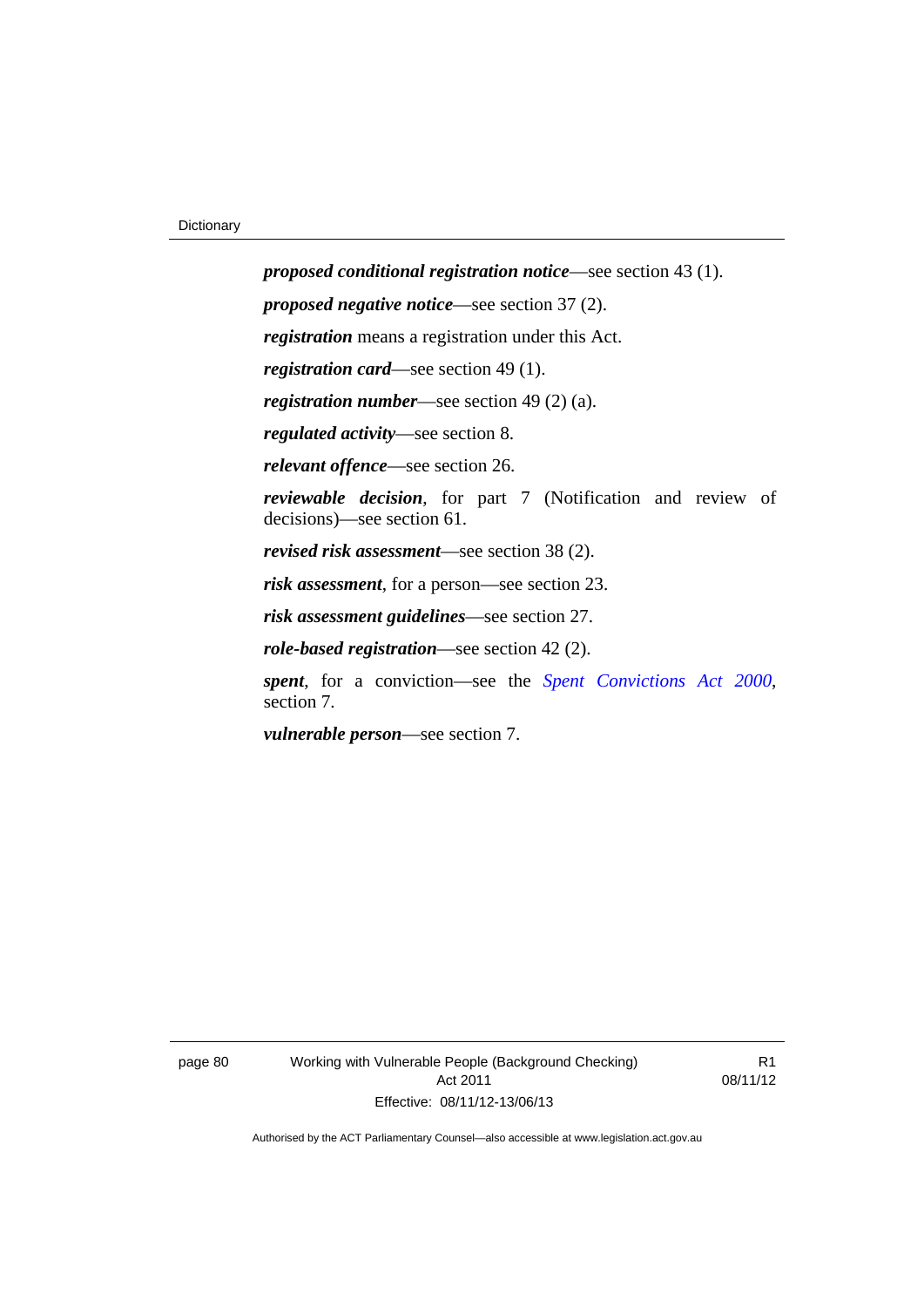#### **Endnotes**

## **Endnotes**

## **1 About the endnotes**

Amending and modifying laws are annotated in the legislation history and the amendment history. Current modifications are not included in the republished law but are set out in the endnotes.

Not all editorial amendments made under the *[Legislation Act 2001](http://www.legislation.act.gov.au/a/2001-14)*, part 11.3 are annotated in the amendment history. Full details of any amendments can be obtained from the Parliamentary Counsel's Office.

Uncommenced amending laws are not included in the republished law. The details of these laws are underlined in the legislation history. Uncommenced expiries are underlined in the legislation history and amendment history.

If all the provisions of the law have been renumbered, a table of renumbered provisions gives details of previous and current numbering.

The endnotes also include a table of earlier republications.

| $A = Act$<br>$AF =$ Approved form<br>$am = amended$<br>$amdt = amendment$<br>$AR = Assembly resolution$<br>$ch = chapter$<br>$CN =$ Commencement notice<br>$def = definition$<br>$DI = Disallowable instrument$<br>$dict = dictionary$<br>disallowed = disallowed by the Legislative<br>Assembly<br>$div = division$<br>$exp = expires/expired$<br>$Gaz = gazette$<br>$hdg = heading$<br>$IA = Interpretation Act 1967$<br>$ins = inserted/added$<br>$LA =$ Legislation Act 2001<br>$LR =$ legislation register | NI = Notifiable instrument<br>$o = order$<br>$om = omitted/repealed$<br>$ord = ordinance$<br>$orig = original$<br>par = paragraph/subparagraph<br>$pres = present$<br>$prev = previous$<br>$(\text{prev}) = \text{previously}$<br>$pt = part$<br>$r = rule/subrule$<br>$reloc = relocated$<br>$remum = renumbered$<br>$R[X]$ = Republication No<br>$RI = reissue$<br>$s = section/subsection$<br>$sch = schedule$<br>$sdiv = subdivision$<br>$SL = Subordinate$ law<br>$sub =$ substituted |
|-----------------------------------------------------------------------------------------------------------------------------------------------------------------------------------------------------------------------------------------------------------------------------------------------------------------------------------------------------------------------------------------------------------------------------------------------------------------------------------------------------------------|--------------------------------------------------------------------------------------------------------------------------------------------------------------------------------------------------------------------------------------------------------------------------------------------------------------------------------------------------------------------------------------------------------------------------------------------------------------------------------------------|
|                                                                                                                                                                                                                                                                                                                                                                                                                                                                                                                 |                                                                                                                                                                                                                                                                                                                                                                                                                                                                                            |
| $LRA =$ Legislation (Republication) Act 1996<br>$mod = modified/modification$                                                                                                                                                                                                                                                                                                                                                                                                                                   | $underlining = whole or part not commenced$<br>or to be expired                                                                                                                                                                                                                                                                                                                                                                                                                            |
|                                                                                                                                                                                                                                                                                                                                                                                                                                                                                                                 |                                                                                                                                                                                                                                                                                                                                                                                                                                                                                            |

## **2 Abbreviation key**

R1 08/11/12 Working with Vulnerable People (Background Checking) Act 2011 Effective: 08/11/12-13/06/13

page 81